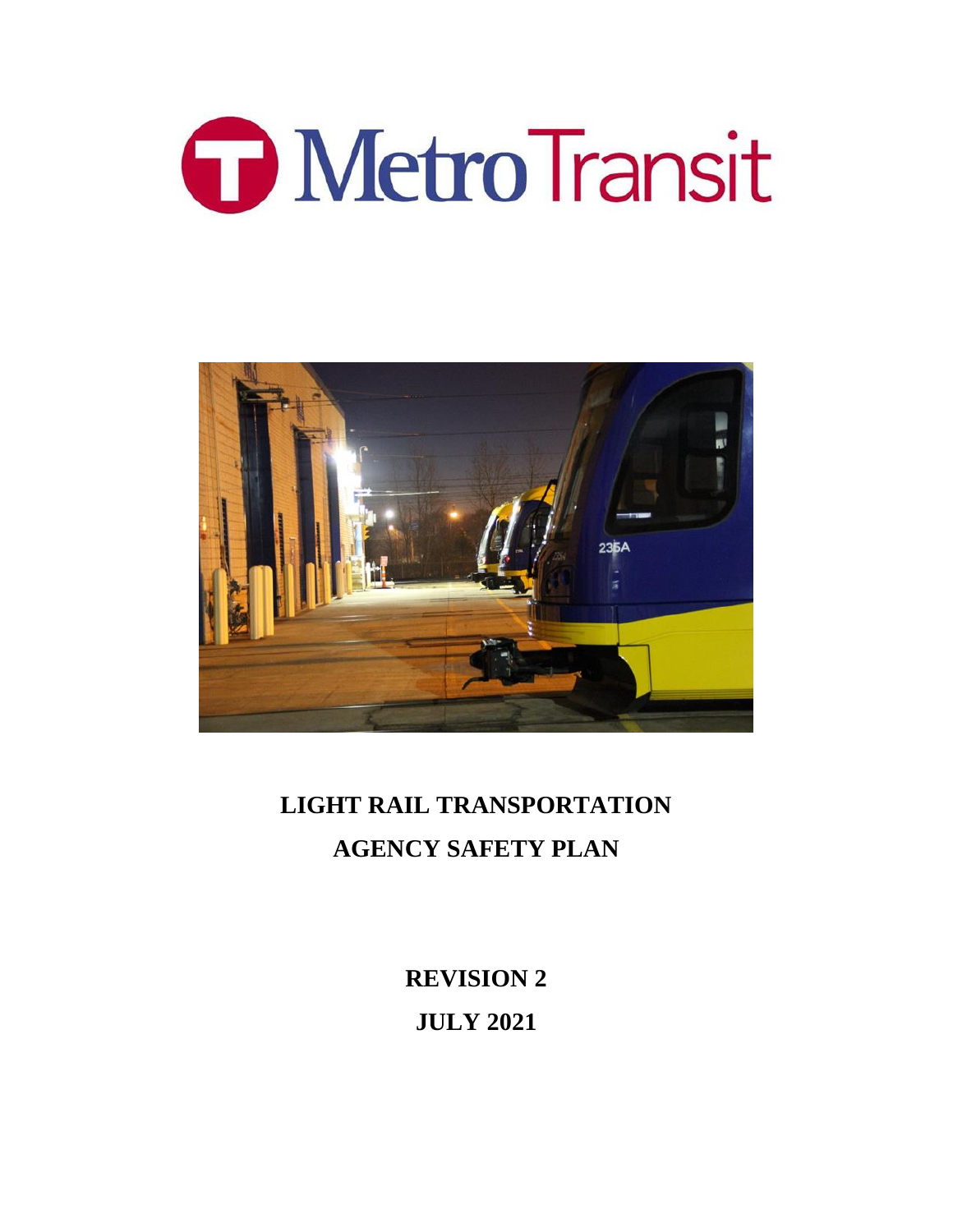# **Safety Governance Statement**

Metro Transit has a long-standing practice of maintaining a System Safety Program Plan SSPP for all three of its modes: light rail, commuter rail, and bus. We have had 16 versions of the Light Rail (LRT) SSPP not only because it was a requirement of 49 CFR 659, but because it is good business practice and promotes a safety-minded corporate culture. Our LRT SSPPs – and, by extension this Agency Safety Plan – document how safety is integrated into our operation and supporting activities.

In 2018, FTA published 49 CFR 673, the Agency Safety Plan (ASP) rule. That rule requires that all modes not overseen by another regulatory agency (e.g., FRA) must be governed by an agency safety plan. We believe that mode-specific ASPs make the most sense and since the rule allows transit agencies to develop ASPs that are mode-specific, we have elected to apply that approach.

This LRT ASP has been developed to comply with 49 CFR 673. We have worked with the Office of State Safety Oversight in developing and refining this plan in accordance with its own Procedures and Standards. Future revisions of this document will reflect ongoing FTA guidance. Metro Transit continues to embrace its philosophy that safety is the cornerstone of what we do.

In MacQueen (Jun 8, 2021 09:55 CDT) [John MacQueen](https://metcouncil.na1.adobesign.com/verifier?tx=CBJCHBCAABAAHq46FOl993sEqzROjGqttB35OpwnHNJQ)

John C. MacQueen Acting Director, Rail and Bus Safety, Metro Transit

Date: Jun 8, 2021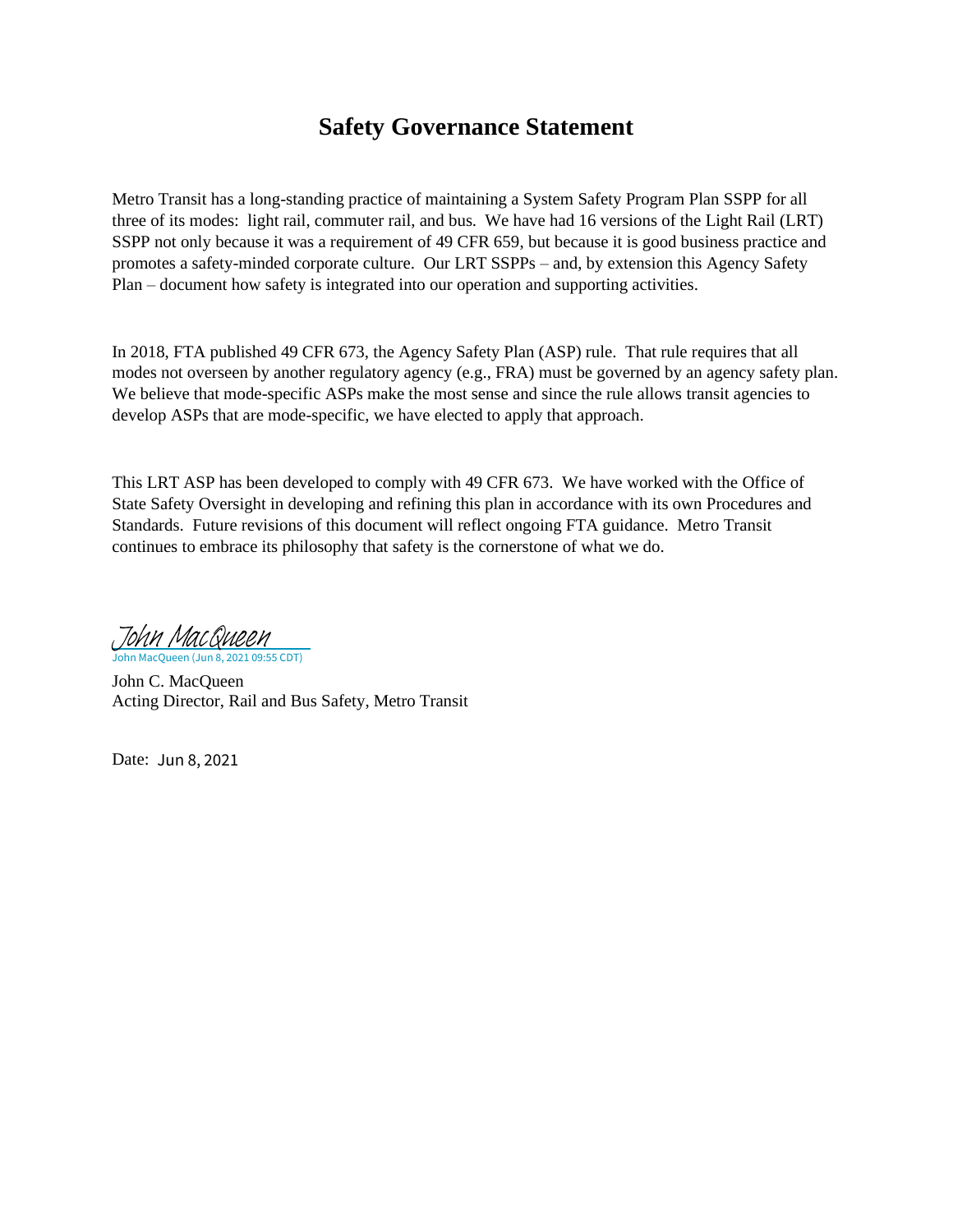#### **POLICY STATEMENT AND AGENCY SAFETY PLAN AUTHORITY**

Metro Transit is responsible for providing a safe and efficient means of transportation for the benefit of customers, employees and the public, under the authority granted by Minnesota Statute 473.405. The Rail Agency Safety Plan (Rail ASP) has been developed as a means of continued integration of safety into all Metro Transit LRT system operations. Its format and content has been developed for compliance with FTA's Agency Safety Plan rule, 49 CFR 673. Any version of this plan shall be retained for three (3) years after its creation in compliance with 49 CFR 673.31.

The predecessor of the ASP is the SSPP. The Rail SSPP has been in place since 2001, approved and accepted by the Metro Transit General Manager and all members of senior staff of Metro Transit. While the General Manager of Metro Transit is ultimately responsible and accountable for safety performance of Metro Transit, the responsibility and authority for managing the overall safety effort has been delegated to the Director of Rail and Bus Safety. Further, executives, directors, managers and supervisors are responsible for safety within their respective departments.

The Safety Department provides safety support to all departments within Metro Transit and continues to assist in identifying and resolving unsafe conditions and hazards. Safety is a shared responsibility, and everyone plays a part. Accordingly, each department has responsibilities under the Plan and shall support its implementation. In accordance with this Rail ASP, Metro Transit continues its efforts in providing a safe and healthy transportation system for the public and its employees. Through the utilization of safety management systems, inspection procedures, and safety committee activities, remedial measures to eliminate or control identified hazards will be implemented and monitored for effectiveness.

Safety and accident prevention must be incorporated into the performance of every employee task. Employees are responsible for accident prevention and for maintaining safety standards consistent with their position and organization function.

Through a cooperative team effort and compliance with the Metro Transit Rail ASP, Metro Transit will achieve an optimum level of safety.

Weston W. Kooistra (Jun 9, 2021 09:53 CDT) [Weston W. Kooistra](https://metcouncil.na1.adobesign.com/verifier?tx=CBJCHBCAABAAHq46FOl993sEqzROjGqttB35OpwnHNJQ)

Wes Kooistra General Manager, Metro Transit

Date: Jun 8, 2021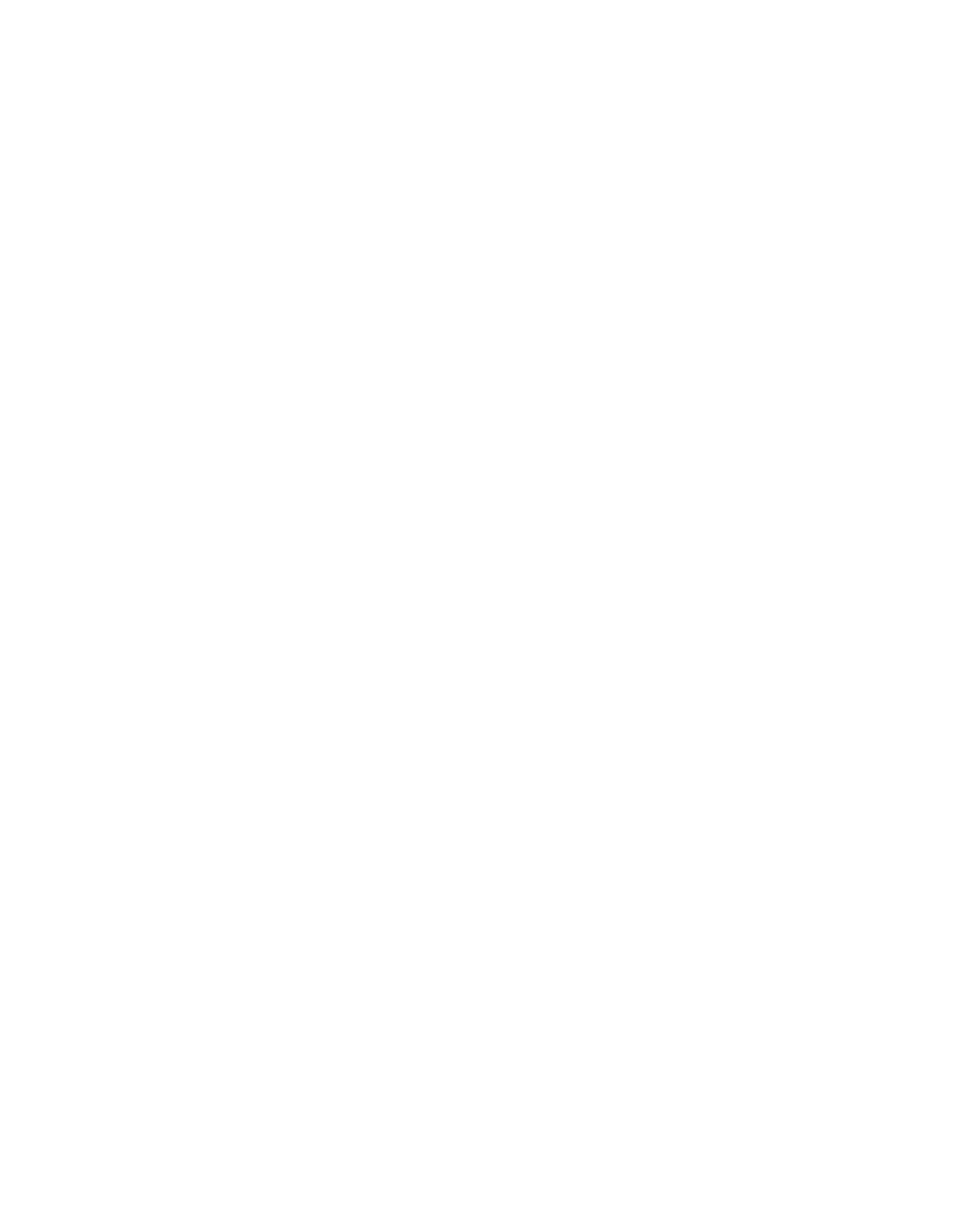# **Table of Contents**

|    |          | 1.2 GOAL AND OBJECTIVES FOR THE RAIL SYSTEM SAFETY MANAGEMENT PROGRAM 8          |  |
|----|----------|----------------------------------------------------------------------------------|--|
|    |          |                                                                                  |  |
|    |          |                                                                                  |  |
|    |          |                                                                                  |  |
|    |          |                                                                                  |  |
|    |          |                                                                                  |  |
|    | 1.5.2.2. |                                                                                  |  |
|    |          |                                                                                  |  |
|    | 1.5.2.3. | Engineering & Construction and Facilities Maintenance Departments 21             |  |
|    | 1.5.2.4. |                                                                                  |  |
|    | 1.5.2.5. |                                                                                  |  |
|    | 1.5.2.6. |                                                                                  |  |
|    | 1.5.2.7. |                                                                                  |  |
|    | 1.5.2.8. |                                                                                  |  |
|    | 1.5.2.9. |                                                                                  |  |
|    | 1.6      |                                                                                  |  |
| 2. |          |                                                                                  |  |
|    |          |                                                                                  |  |
|    |          |                                                                                  |  |
|    |          |                                                                                  |  |
|    |          | 2.1.3 Assessing the Hazards - Qualitative Probability/Severity Hazard Analysis27 |  |
|    |          |                                                                                  |  |
|    | 2.1.5.   |                                                                                  |  |
|    | 2.1.6.   |                                                                                  |  |
|    |          |                                                                                  |  |
| 3. |          |                                                                                  |  |
|    | 3.1.     |                                                                                  |  |
|    | 3.2.     |                                                                                  |  |
|    | 3.3.     |                                                                                  |  |
|    | 3.4.     |                                                                                  |  |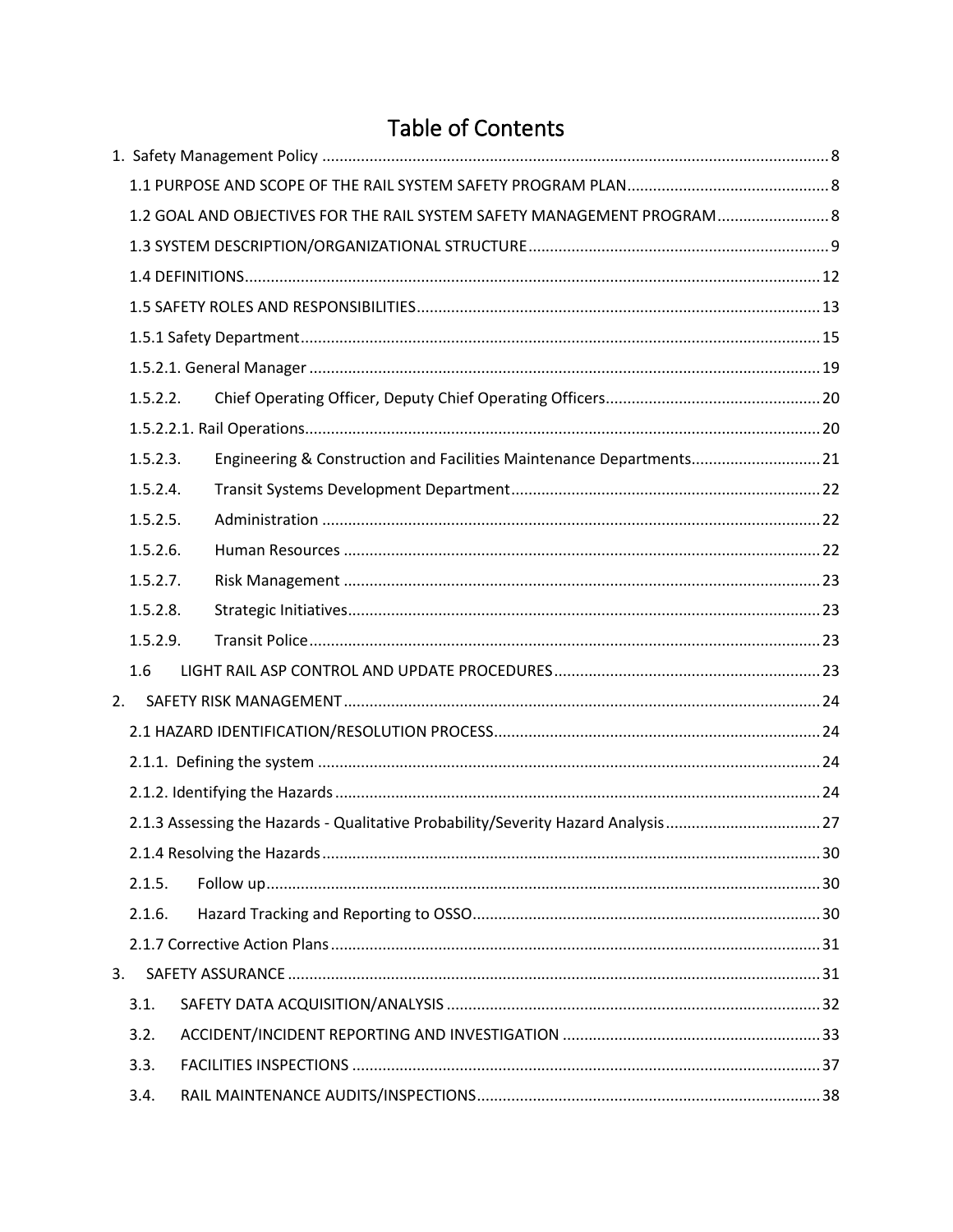| 3.5. |  |
|------|--|
| 3.6. |  |
| 3.7. |  |
| 3.8. |  |
| 3.9. |  |
| 4.   |  |
| 4.1. |  |
|      |  |
|      |  |
|      |  |
| 4.5. |  |
|      |  |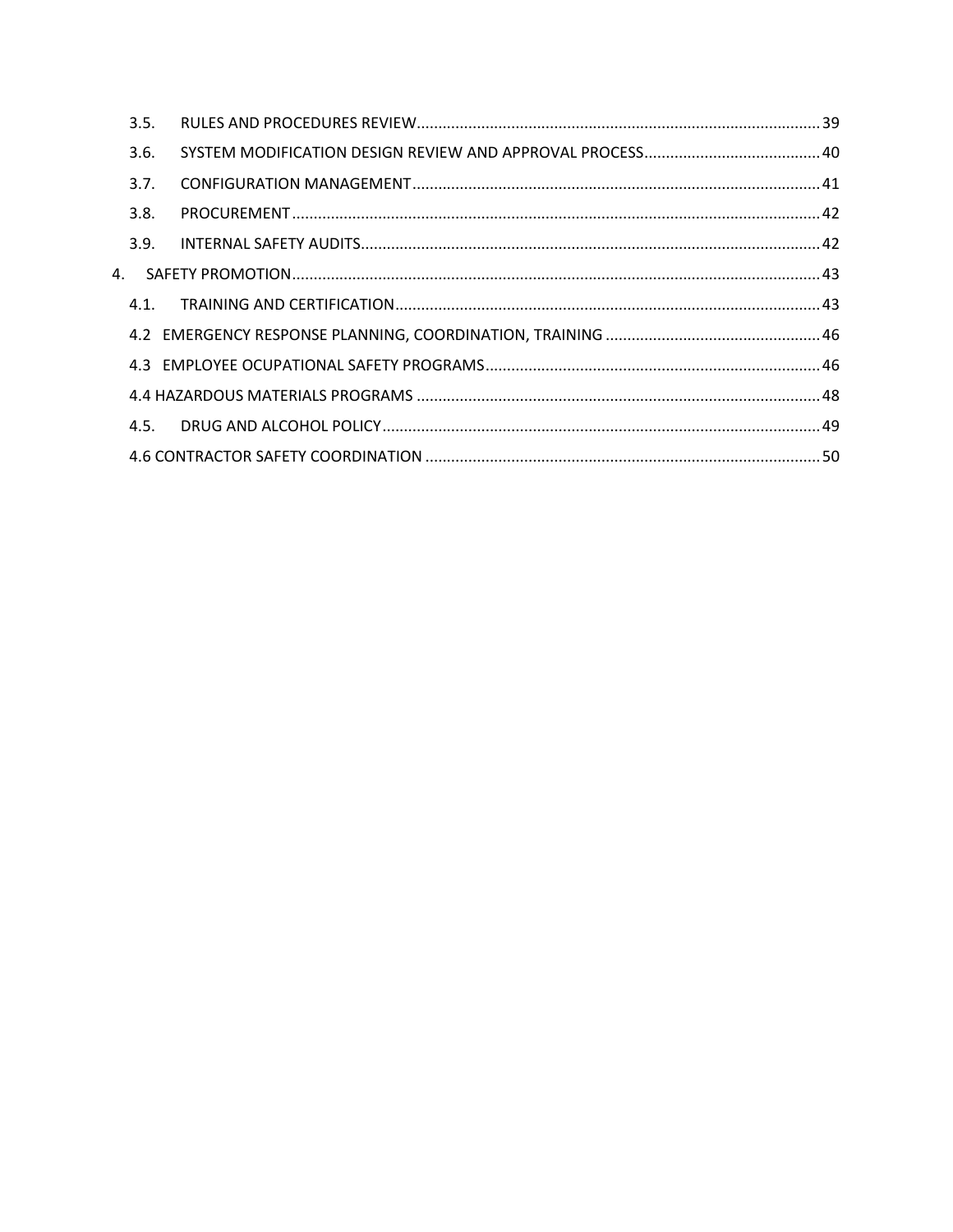| <b>Revision</b> | <b>Revision</b><br><b>Date</b> | <b>Comments</b>                                                                                                                                                                                                                                                                                                                                                                                                                                                                                                                                                                                                                   |
|-----------------|--------------------------------|-----------------------------------------------------------------------------------------------------------------------------------------------------------------------------------------------------------------------------------------------------------------------------------------------------------------------------------------------------------------------------------------------------------------------------------------------------------------------------------------------------------------------------------------------------------------------------------------------------------------------------------|
| Revision 0      | <b>July 2019</b>               | Initial publication of the Rail ASP                                                                                                                                                                                                                                                                                                                                                                                                                                                                                                                                                                                               |
| Revision 1      | April 2020                     | <b>Safety Governance Statement wording</b><br>modified to reflect current status;<br>Sec.1.1: Updated version of OSSO<br>Procedures & Standards;<br>Sec.1.5: clarified Met. Council role in<br>approving ASP and updated Org. Charts<br>as required;<br>Sec.1.5.2.3: added wording to include<br>construction support and contracted<br>personnel;<br>Sec.1.6: clarified timeline for annual<br>review and approval process;<br>Throughout document: changed SSOA to<br>OSSO to reflect current nomenclature.                                                                                                                     |
| Revision 2      | <b>July 2021</b>               | Sec. 1.3: Updated system description.<br>Sec 1.5: Updated Org Charts, Figure 4<br>Page 15 and Figure 5 Page 21.<br>Sec. 2.1.2: Added language specifying<br>protections to employees who report<br>hazards.<br>Sec. 3.1: Added language regarding<br>specific Safety Performance Targets.<br>Sec. 3.5: Clarified language regarding<br>disciplinary action.<br>Sec 3.9: Corrected name of LRT Internal<br>Audit Plan.<br>Sec. 4.2: Updated language regarding<br>emergency responder inspections to reflect<br>actual practice.<br>Sec. 4.3: Added Powered Industrial Truck<br>Program and Mobile Elevated Work<br>Platform Plan. |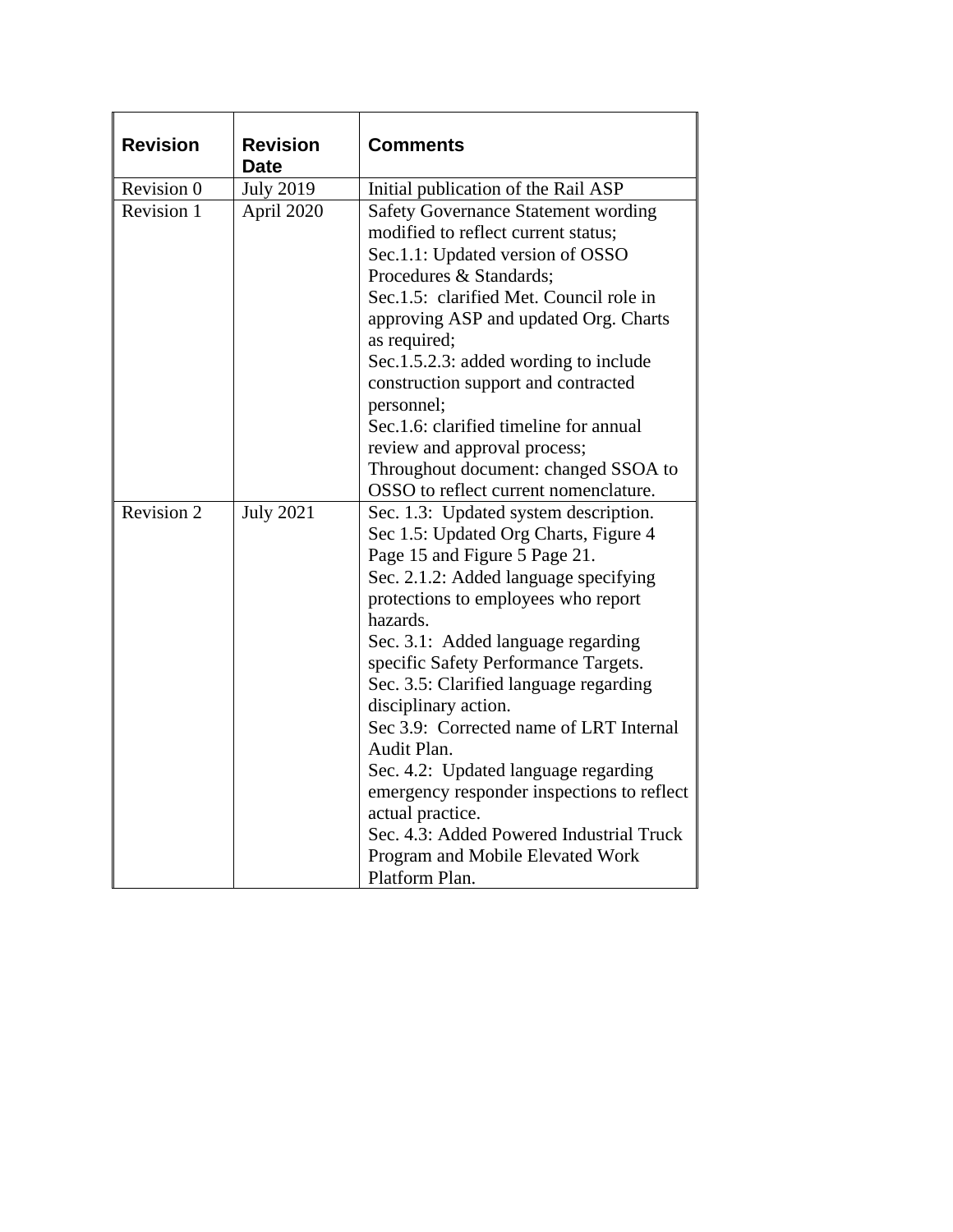# <span id="page-7-3"></span><span id="page-7-0"></span>**1. Safety Management Policy**

#### <span id="page-7-1"></span>1.1 PURPOSE AND SCOPE OF THE RAIL SYSTEM SAFETY PROGRAM PLAN

The Light Rail Agency Safety Plan (ASP) has been developed to provide Metro Transit with a comprehensive safety outline for integration of a safety culture throughout the organization. It includes or references current safety policies, procedures and activities that have been designed and implemented to maximize safe operation and ensure that all required regulatory demands and agency safety requirements are satisfied. The ASP also identifies Metro Transit policies and procedures that will be developed and implemented to meet light rail safety requirements.

The ASP was developed under the authority and direction of the State Safety Oversight Agency, which resides in the MN Department of Public Safety. The MN Department of Public Safety established the Office of State Safety Oversight in Minnesota State Statue 299A.017. This Plan has been developed in accordance with the Minnesota Rail Safety Oversight Program Procedures and Standards, which was approved by the FTA in December 2019. This plan was also approved by the MN Department of Public Safety, implemented under Metro Transit authority and accepted by the General Manager.

The ASP documents how Metro Transit incorporates system safety into its operations. The ASP is a useful management tool which identifies both corporate and departmental safety procedures and provides a clearly defined method for maintaining a high degree of management control for all safety responsibilities, at all levels within the agency.

The intent of the ASP is to promote a formalized systemwide safety philosophy. To ensure agency acceptance and clearly defined departmental safety responsibility, management representatives from all departments within the organization contributed to the formulation, development and implementation of this Plan.

The implementation and distribution of this Plan throughout Metro Transit will assist in assuring that safety is included in all aspects of daily operations including, but not limited to, administration, management, bus and rail operations, maintenance of vehicles, equipment and physical plant, design, construction, procurement, abatement and disposal activities. The Metro Transit Bus ASP and Commuter Rail System Safety Program Plan are companion documents to this Rail ASP. The Rail ASP describes how system safety is incorporated into Metro Transit's Light Rail operations.

# <span id="page-7-2"></span>1.2 GOAL AND OBJECTIVES FOR THE RAIL SYSTEM SAFETY MANAGEMENT PROGRAM 1.2.1 Goals

Metro Transit's system safety goal is to provide passengers, employees and those who come in contact with the rail transportation system, the highest degree of safety that is practical. This goal involves the development, implementation and maintenance of a light rail safety effort comprising strategy and tactics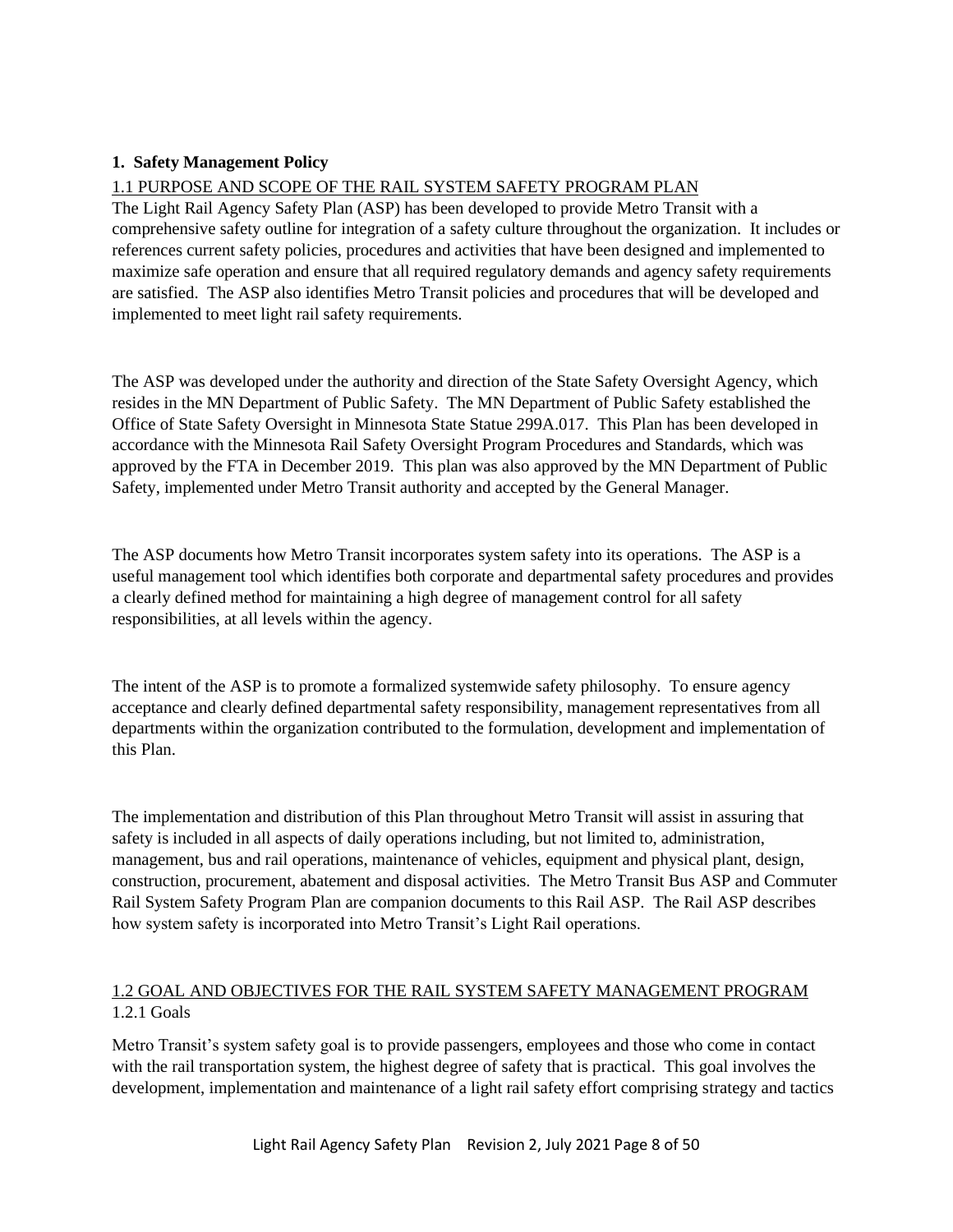<span id="page-8-1"></span>to improve the safety performance of Metro Transit. This Light Rail Agency Safety Plan is directed towards achieving this goal within Metro Transit's mission.

### 1.2.2. Objectives

The objectives of the Rail ASP support and achieve the system safety goal. Properly implemented, the safety management systems processes documented herein will provide for:

- Performance commensurate with the rail transit industry; directly operated NTD metrics in fatalities, injuries, incidents and reliability
- Identification and elimination or control of hazards to employees, to patrons or to the public
- A working environment which meets or exceeds all government and industry occupational health and safety standards and practices
- Investigation of all major accidents/incidents and identification and documentation of accident causes, for the purpose of implementing corrective action to prevent recurrence
- Effective emergency response by Metro Transit and public safety agencies
- Integration of safety and hazard control measures into all Metro Transit department and division activities. Detailed maintenance activities can be found in the Rail Systems Maintenance Plan and the LRT System Fleet Management Plan.

Where incidents, audits, or observations indicate that the goals or objectives of this plan are clearly not being met, the Safety Department coordinates discussion with involved departments and develops action plans for follow up and correction.

# <span id="page-8-0"></span>1.3 SYSTEM DESCRIPTION/ORGANIZATIONAL STRUCTURE

Metro Transit provides transportation services to customers within the Twin Cities metropolitan area using a network of bus, light rail and commuter rail routes, employing over 3,000 employees (over 350 of them assigned to LRT), and based out of 12 major administrative, operations and maintenance facilities.

Metro Transit provides light rail transportation services to customers within the Twin Cities metropolitan area through the LRT Blue and Green Lines. The Blue Line provides rail service originating in downtown Minneapolis, through a 1.6-mile tunnel under the Minneapolis St. Paul International Airport to the Mall of America in Bloomington (see Figure 1 for the Blue Line system map). The Blue Line was the first leg of a planned network of light rail, commuter rail and transit corridors to serve the Twin Cities region, opening in 2004. The Green Line opened in June 2014 and links downtown Minneapolis with the University of Minnesota, the Midway area, the state Capitol complex, and downtown St. Paul. It connects with the existing Blue Line near downtown Minneapolis, sharing the existing corridor to its terminus at Target Field Station (See Figure 2 for the Green Line system map.)

|                            | <b>BLUE LINE</b> | <b>GREEN LINE</b> |
|----------------------------|------------------|-------------------|
| MILEAGE                    |                  |                   |
| <b>STATIONS – AT GRADE</b> |                  | 18                |
| STATIONS – ELEVATED        |                  |                   |
| STATIONS - UNDERGROUND     |                  |                   |
| <b>SUBSTATIONS</b>         | 19               | 14                |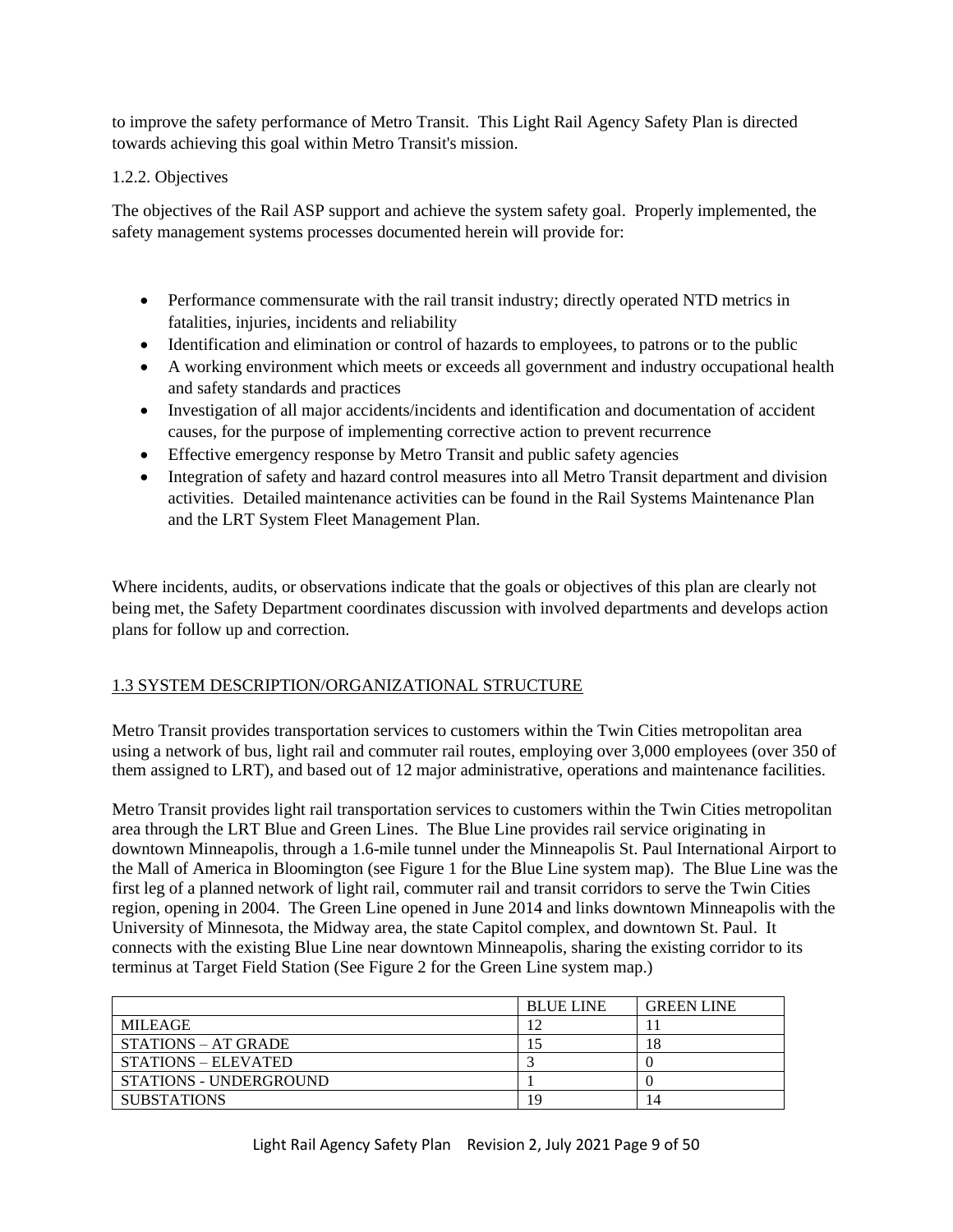|                                         | <b>BLUE LINE</b> | <b>GREEN LINE</b> |
|-----------------------------------------|------------------|-------------------|
| <b>MAINTENANCE FACILITIES</b>           |                  |                   |
| <b>END TO END TRAVEL TIME (MINUTES)</b> | 40               | 45                |
| PEAK HEADWAYS (MINUTES)                 |                  | 10                |
| RIDERSHIP (2018)                        | 11.159.414       | 13,796,203        |

Fare collection on light rail is self-service/barrier-free proof of payment and Metro Transit Police officers are responsible for fare inspection and enforcement.

The light rail vehicle fleet consists of 27 Bombardier, BOC-LF-70 (70 percent low floor light rail vehicles) and 64 Siemens S70 (70 percent low floor light rail vehicles), with an additional 27 S70 vehicles being delivered as part of the Green Line extension (see below). The vehicle propulsion is powered by 750 VDC from overhead power lines. The vehicles are equipped with closed circuit TV cameras on board and outward facing cab cameras for digital recording.

The LRT Rail Control Center (RCC) includes a Supervisory Control and Data Acquisition System (SCADA) to monitor train location, track, systems, and alarms. SCADA also allows for control of substation breaker applications and monitors substation critical alarms. The Rail Control Center facility is located at the Blue Line Operation and Maintenance facility in Minneapolis, with an Emergency Backup Center located in St. Paul.

The radio system is the regional 800 MHz trunked network. This radio system supports normal and emergency radio communications, and is compatible with most of the regional emergency services radio networks.

On the Blue Line, the signal system is an automatic block system, with Train to Wayside (TWC) communication and highway grade crossing warning equipment. Most of the Green Line is street trackage with signaled interlocking at periodic intervals.

Maintenance and operating facilities include the Blue Line Operating and Maintenance (Minneapolis O&M) building; the Rail Support Facility, and the Green Line Operating and Maintenance Facility (St. Paul OMF).

Metro Transit provides commuter rail service between Big Lake and downtown Minneapolis, terminating at Target Field Station, where it connects with busses and both Blue and Green Line LRT. The commuter railroad operates over Burlington Northern Santa Fe (BNSF) tracks, which are part of the general railroad system regulated by FRA. Rolling stock for this service includes six locomotives and 18 coaches (including 6 cab cars) for push-pull service.

Metro Transit has secured a Full Funding Grant Agreement (FFGA) status on the Southwest Corridor LRT (Green Line Extension). The Green Line Extension will connect to the existing Light Rail System at Target Field Station and extend light rail service to St. Louis Park, Hopkins, Minnetonka, and Eden Prairie. The Federal Transit Administration (FTA) has also approved the Blue Line Extension to enter the Project Development phase. The Blue Line Extension will serve downtown Minneapolis, north Minneapolis, Golden Valley, Robbinsdale, Crystal, and Brooklyn Park, although that project is currently delayed. As with the Operating LRT lines, the Green Line extension and the Blue Line extension would be governed by this ASP at the point they were commissioned for revenue service.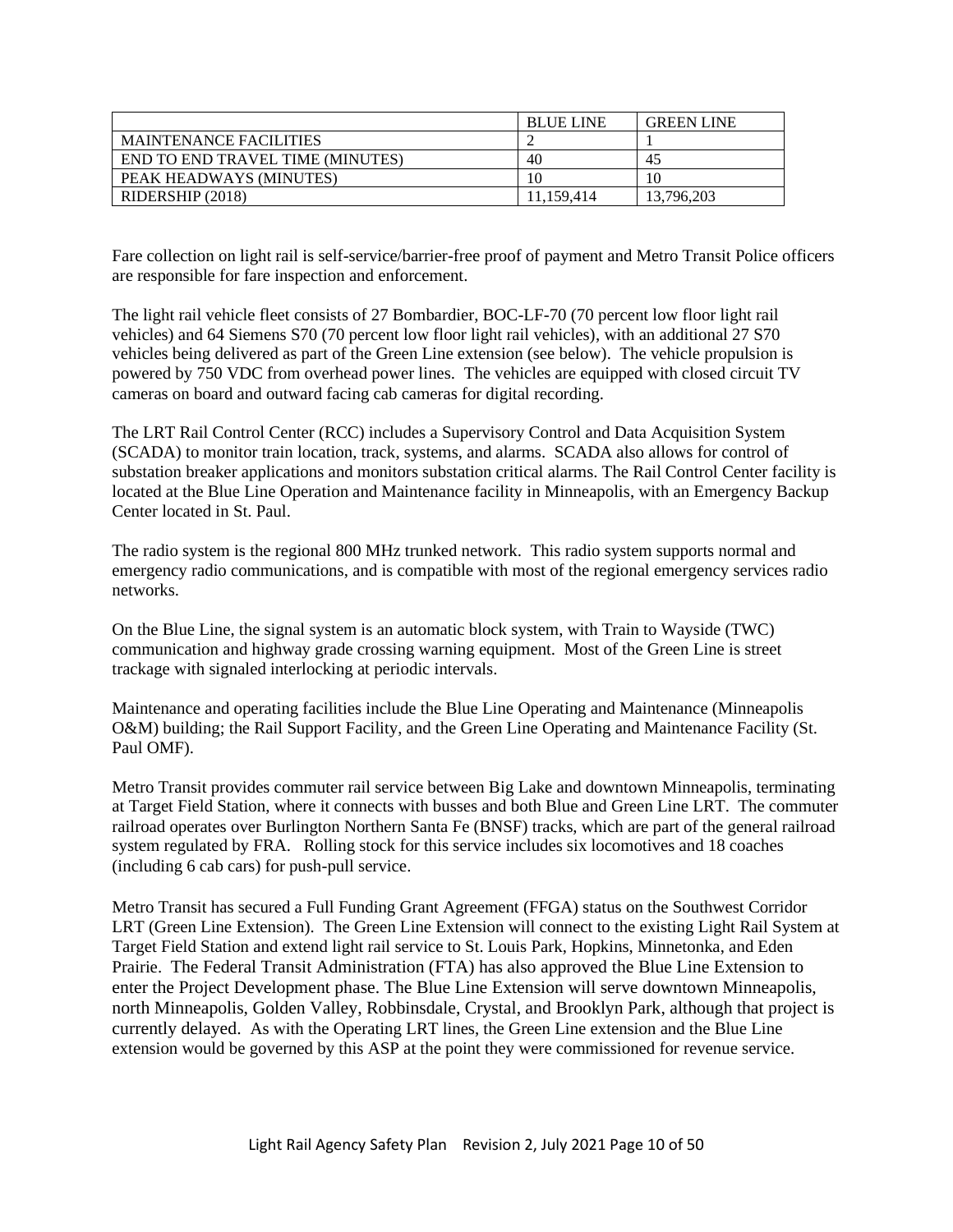# *Figure 1 Blue Line LRT Alignment*



*Figure 2 Green Line LRT Alignment*

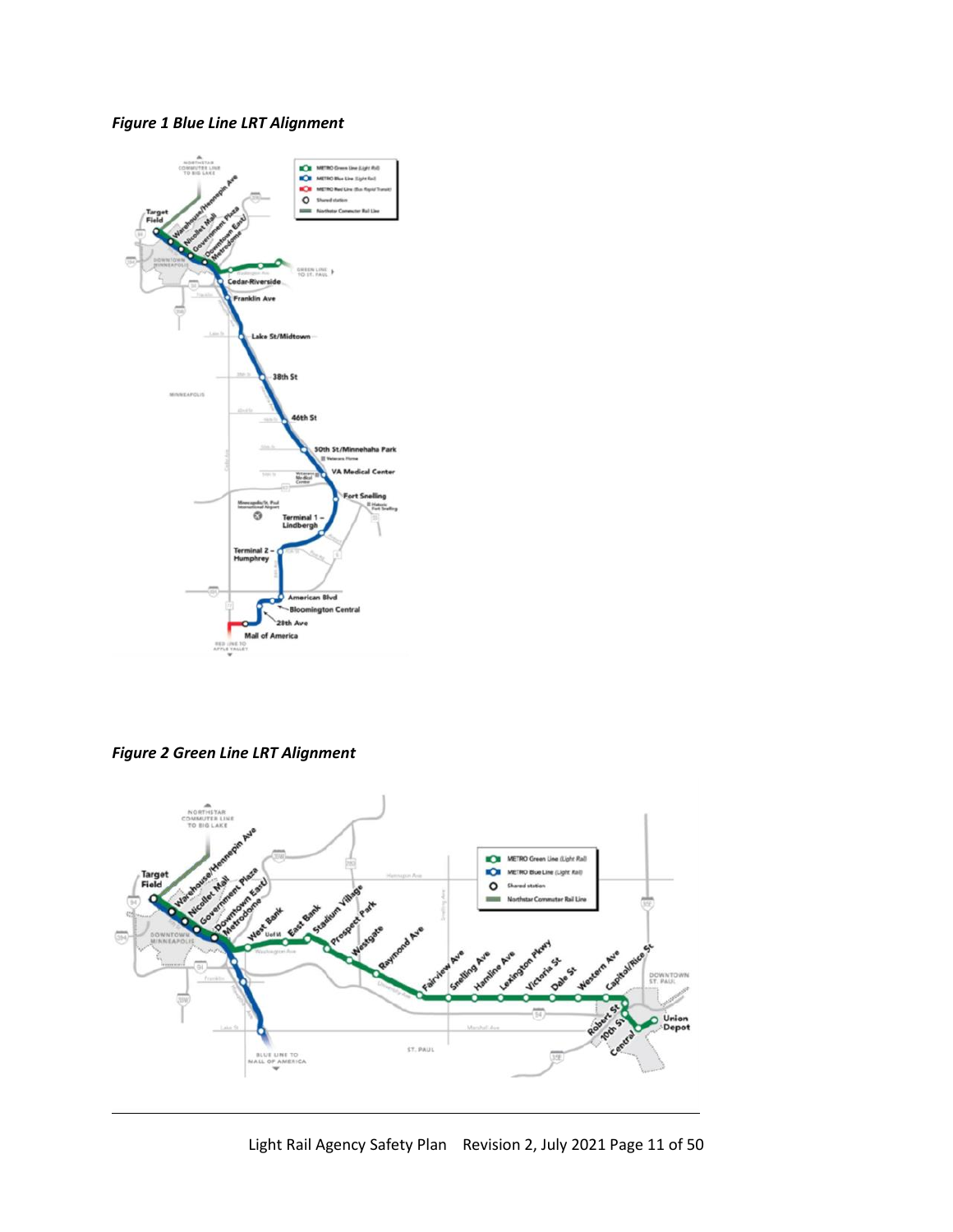#### <span id="page-11-1"></span><span id="page-11-0"></span>1.4 DEFINITIONS

1.4.1. Accident: FTA defines an accident as an event that involves any of the following: A loss of life; a report of a serious injury to a person; a collision of public transportation vehicles; a runaway train; an evacuation for life safety reasons; or any derailment of a rail transit vehicle, at any location, at any time, whatever the cause.

For purposes of Metro Transit Rail Operations an accident will include but not be limited to events arising out of the operations of the Light Rail Train, such as vehicle collisions when contact is made with another vehicle, equipment, person, bike, or other object, and customer trips and falls on LRT premises.

1.4.2. Accountable Executive means a single, identifiable person who has ultimate responsibility for carrying out the Public Transportation Agency Safety Plan of a public transportation agency; responsibility for carrying out the agency's Transit Asset Management Plan; and control or direction over the human and capital resources needed to develop and maintain both the agency's Public Transportation Agency Safety Plan, in accordance with 49 U.S.C. 5329(d), and the agency's Transit Asset Management Plan in accordance with 49 U.S.C. 5326.

1.4.3. Chief Safety Officer means an adequately trained individual who has responsibility for safety and reports directly to a transit agency's chief executive officer, general manager, president, or equivalent officer.

1.4.4. Hazard means any real or potential condition that can cause injury, illness, or death to personnel; damage to or loss of system service, equipment or property; or damage to the environment.

1.4.5. Hazard Risk means the composite of predicted severity and likelihood of the potential effect of a hazard.

1.4.6. Hazard Risk mitigation means a method or methods to eliminate or reduce the effects of hazards.

1.4.7. Incident (FTA SMS definition) means an event that involves any of the following: A personal injury that is not a serious injury; one or more injuries requiring medical transport; or damage to facilities, equipment, rolling stock, or infrastructure that disrupts the operations of a transit agency.

1.4.8. Investigation means the process of determining the causal and contributing factors of an accident, incident, or hazard, for the purpose of preventing recurrence and mitigating risk.

1.4.9. Occurrence means an Event without any personal injury in which any damage to facilities, equipment, rolling stock, or infrastructure does not disrupt the operations of a transit agency.

1.4.10. Public Transportation Agency Safety Plan means the documented comprehensive agency safety plan for a transit agency that is required by 49CFR673.

1.4.11. Safety means the freedom from harm resulting from unintentional acts or circumstances.

1.4.12. Safety Assurance means processes within a transit agency's Safety Management System that functions to ensure the implementation and effectiveness of safety risk mitigation.

1.4.13. Safety Management Policy means a transit agency's documented commitment to safety, which defines the transit agency's safety objectives and the accountabilities and responsibilities of its employees in regard to safety.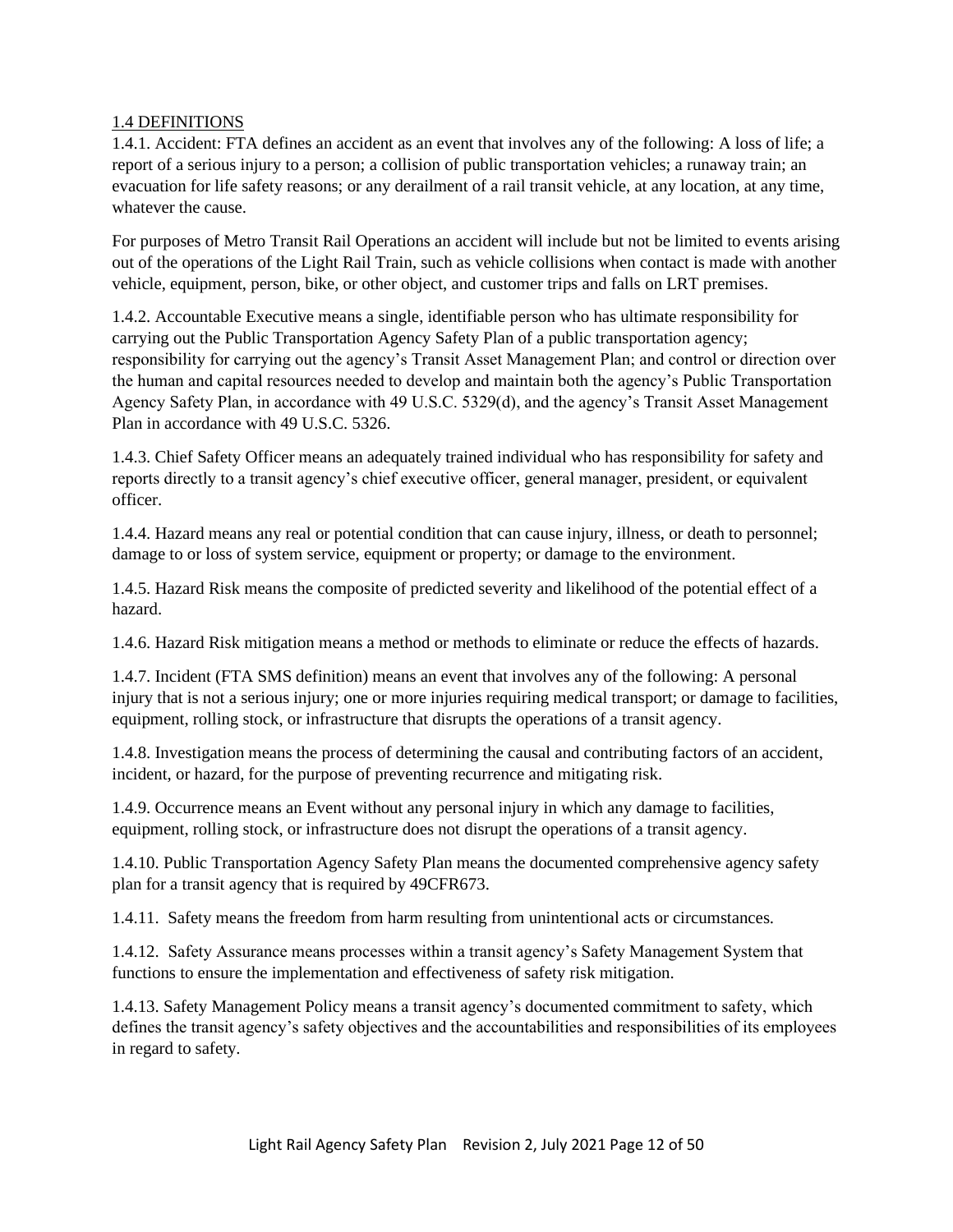<span id="page-12-1"></span>1.4.14. Safety Management System (SMS) means the formal, top-down, organization-wide approach to managing safety risk and assuring the effectiveness of a transit agency's safety risk mitigation. SMS includes systematic procedures, practices, and policies for managing risks and hazards.

1.4.15. Safety Promotion means a combination of training and communication of safety information to support SMS as applied to the transit agency's public transportation system.

1.4.16. Safety Risk Management means a process within a transit agency's Public Transportation Agency Safety Plan for identifying hazards and analyzing, assessing, and mitigating safety risk.

1.4.17. Security means the freedom from harm resulting from intentional acts or circumstances.

1.4.18. Serious injury (FTA SMS definition) means any injury which: (1) Requires hospitalization for more than 48 hours, commencing within 7 days from the date of the injury was received; (2) Results in a fracture of any bone (except simple fractures of fingers, toes, or noses); (3) Causes severe hemorrhages, nerve, muscle, or tendon damage; (4) Involves any internal organ; or (5) Involves second- or third-degree burns, or any burns affecting more than 5 percent of the body surface.

1.4.19. State of good repair means the condition in which a capital asset is able to operate at a full level of performance.

1.4.20. System Safety means the application of engineering and management principles, criteria, and techniques to achieve acceptable risk, within the constraints of operational effectiveness throughout the system and throughout the life cycle of the system.

1.4.21. Transit Asset Management Plan means the strategic and systematic practice of procuring, operating, inspecting, maintaining, rehabilitating, and replacing transit capital assets to manage their performance, risks, and costs over their life cycles, for the purpose of providing safe, cost-effective, and reliable public transportation.

# <span id="page-12-0"></span>1.5 SAFETY ROLES AND RESPONSIBILITIES

The Metropolitan Council is the legislative decision-making body for Metro Transit. Metro Transit is the transportation agency of the Metropolitan Council organization. Transit responsibilities of the Metropolitan Council include:

- Policy direction and governance
- Legislative coordination on topics of interest to Metro Transit
- Policy calendar for future board actions
- Interpretation of views of the region's citizens, Metro Transit customers, and local communities into board policies.
- Annually approve the Metro Transit ASP.

The top levels of the Metro Transit organization, as shown in Figure 3, include the General Manager, Director of Capital Projects, Chief Operating Officer (COO), and directors of Safety, Police & Security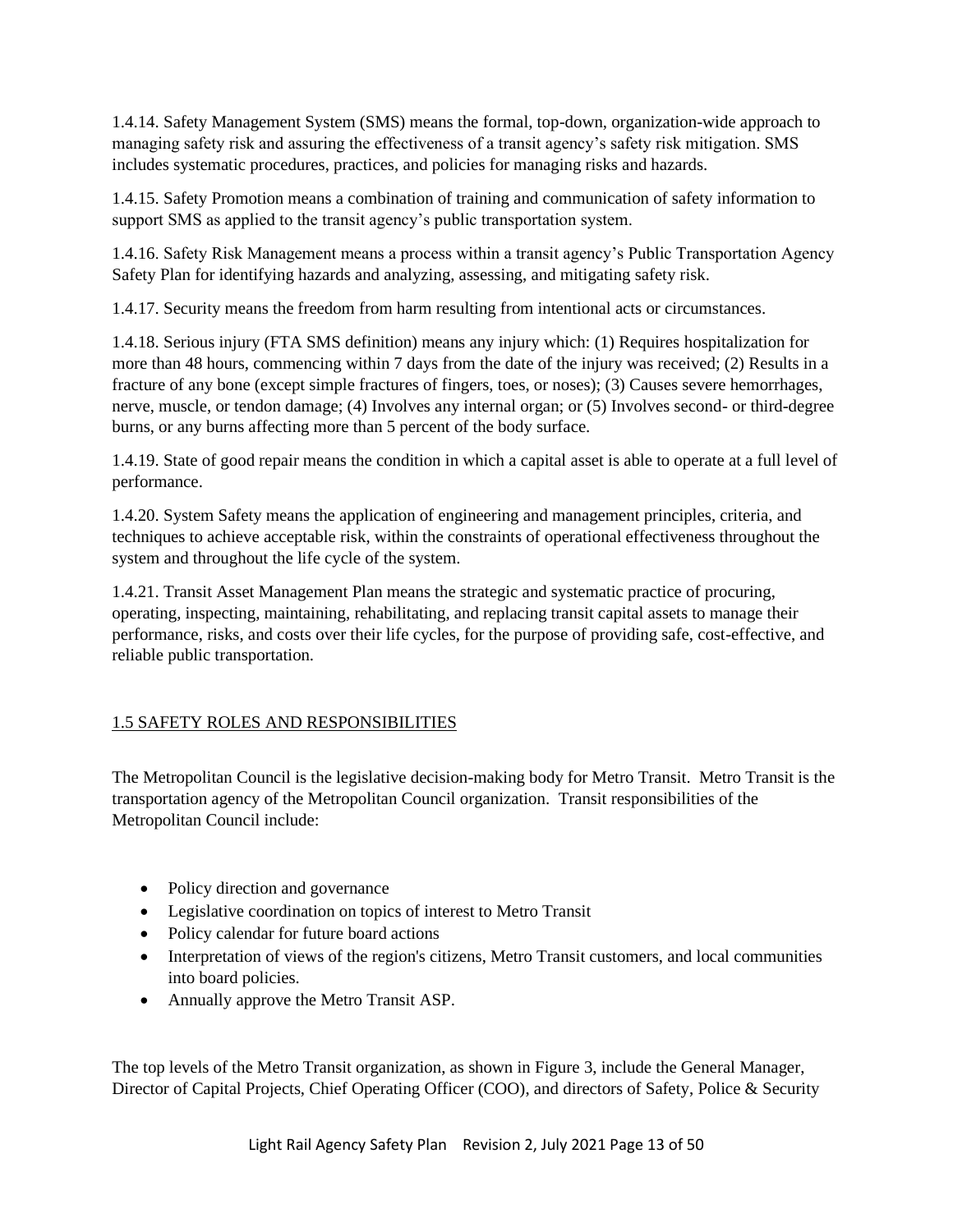Services Engineering & Facilities, Service Development, Strategic Initiatives, Marketing & Customer Service, and Transit Oriented Development.

Metro Transit has many safety roles and responsibilities provided by each Metro Transit department. To ensure that LRT operations are conducted in the safest manner possible, all transit system personnel have been assigned safety responsibilities. The following sections identify key safety roles.

All Metro Transit employees have the responsibility to serve as the eyes and ears of the transit system and report safety issues. They are expected to report safety hazards to their immediate supervisor or to the Rail Control Center.



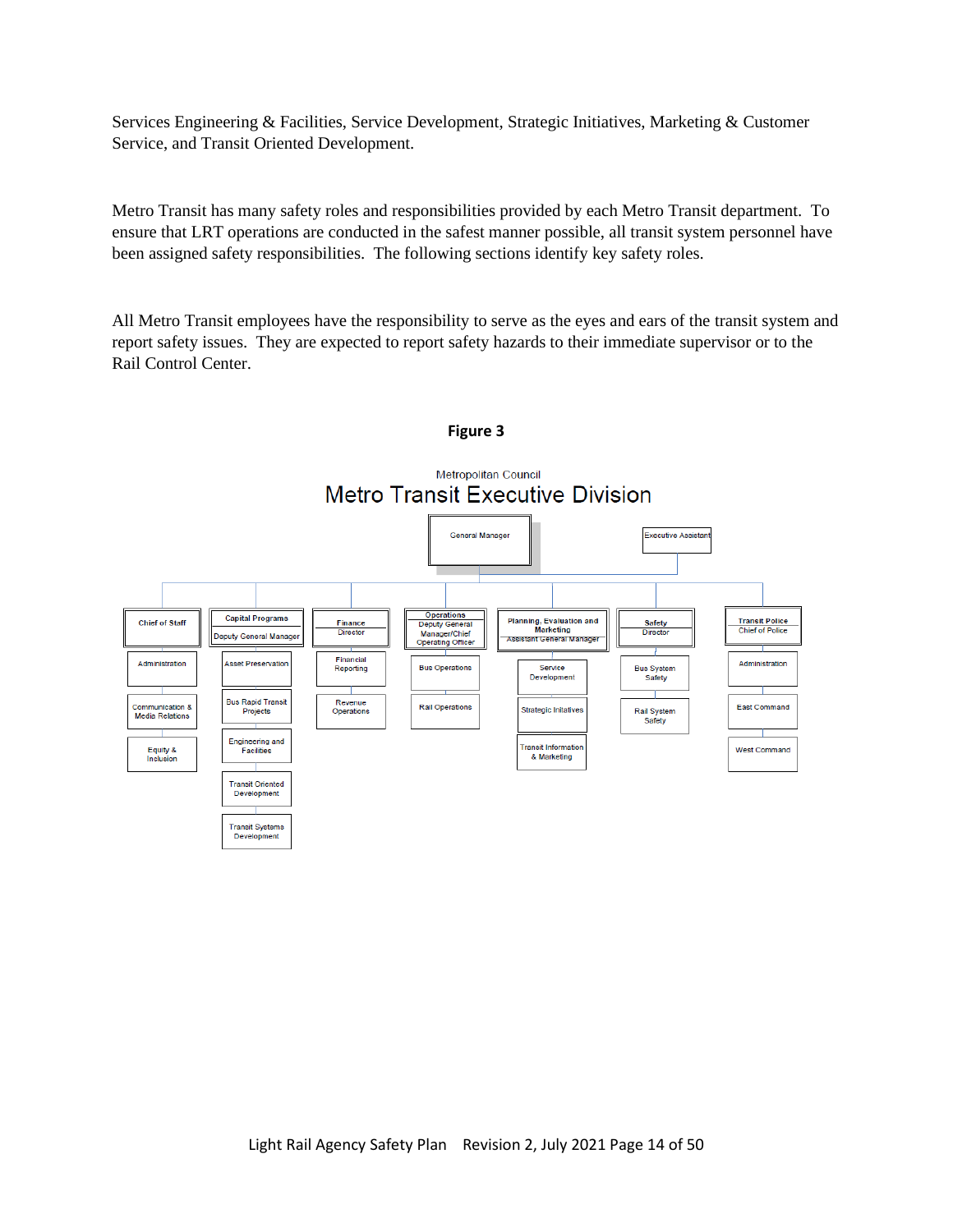

# <span id="page-14-1"></span>**Metro Transit Safety Department**



# <span id="page-14-0"></span>1.5.1 Safety Department

# 1.5.1.1 Director of Rail and Bus Safety

The Director of Rail and Bus Safety for Metro Transit reports to the General Manager, and manages the Safety Department, as shown on the organization chart in Figure 4. The Director of Rail and Bus Safety acts at the discretion of the General Manager in matters of safety and is the primary contact with state and federal safety agencies. This position is Metro Transit's Chief Safety Officer as defined in this ASP.

The Director of Rail and Bus Safety is responsible for direction and leadership of Safety Department staff in the following activities:

- Performing safety planning activities including system safety, construction safety and safety certification
- Conducting safety audits
- Maintaining liaison with public safety agencies and oversight agencies for emergency response planning, emergency procedures and disaster drills
- Ensuring compliance with federal, state and local laws and regulations
- Conducting appropriate investigations and developing reports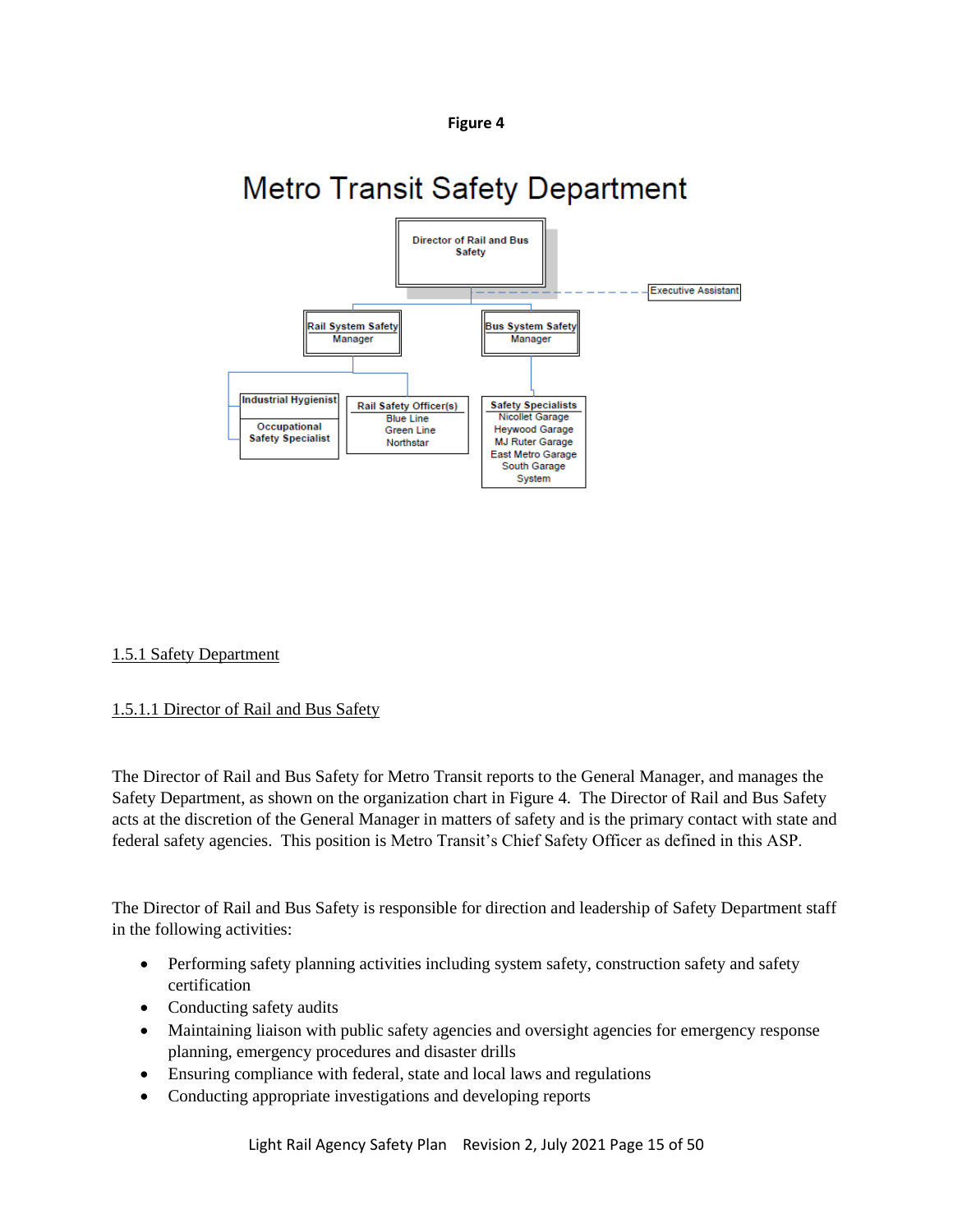- Developing and conducting training programs to reduce/eliminate preventable accidents and expand awareness of safety procedures
- Implementing the safety certification program
- Implementing the Rail and Bus Agency Safety Plans
- Analyzing, monitoring and updating policies, procedures and plans to promote a safe working environment
- Reviewing engineering designs prior to construction of new facilities or systems, or modifications to the existing rail system
- Reviewing and approving safety education programs
- Integrating system safety considerations into bus and rail operations, new design, and construction
- Developing and implementing rail and bus safety programs to include accident prevention and investigation, hazard identification and resolution, and emergency preparedness
- Convening ad-hoc safety committees as appropriate.

# 1.5.1.2. Manager of Rail System Safety

The Manager of Rail System Safety supervises the Rail Safety Officers, the Industrial Hygienist and the Occupational Safety Specialist. Job responsibilities include:

- Developing, implementing and recommending safety programs to the Director of Rail and Bus Safety to maximize safe and healthy working conditions for employees and or to maximize public and passenger safety
- Remaining vigilant for novel approaches to promote safety
- Providing leadership and direction to the Rail Safety Officers
- Ensuring regulatory compliance and providing training, including preparation of necessary reports
- Reviewing engineering designs prior to construction of new facilities or systems, or modifications to the existing rail system
- Assisting with implementation of the safety certification program
- Coordinating safety department investigations of rail accidents
- Providing regular safety reports to the Director of Rail and Bus Safety concerning accidents, incidents, and occupational health and safety issues
- Maintaining the Consolidated Hazard matrix for rail mode
- Conducting safety audits
- Researching and investigating other industry practices
- Managing and implementing rail safety awards and safety incentive programs
- Assisting in preparing communications for publications
- Coordinating implementation and updates of the Light Rail ASP and Commuter Rail SSPP and other related rail plans.

# 1.5.1.3. Bus System Safety Manager

The Manager of Bus System Safety supervises the Safety Specialists. Job responsibilities include: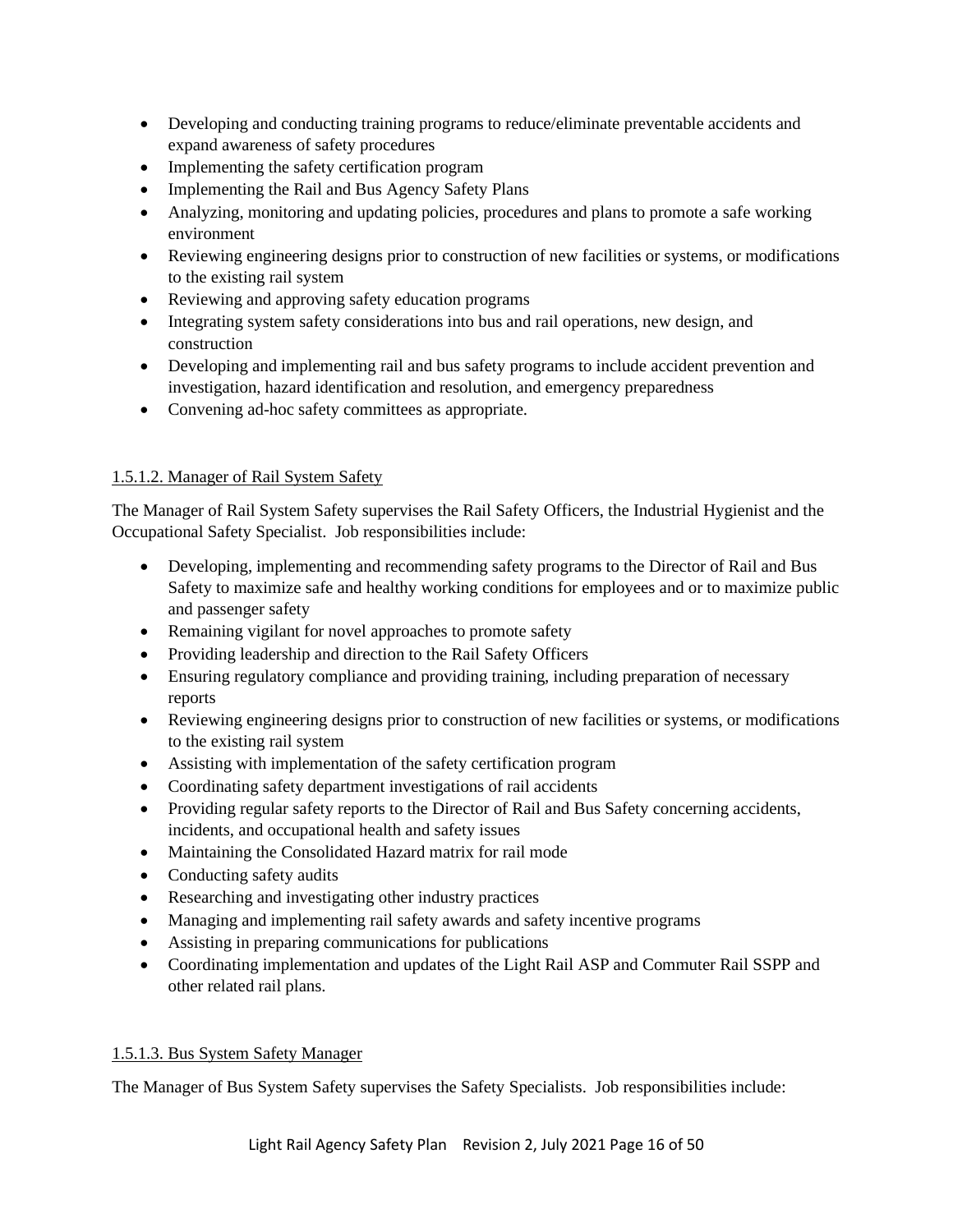- Developing, implementing and recommending safety programs to the Director of Rail and Bus Safety to maximize public and passenger safety
- Remaining vigilant for novel approaches to promote safety
- Providing support of the industrial hygienist, the occupational safety specialist and safety specialists
- Ensuring regulatory compliance and providing training, including preparation of necessary reports
- Reviewing engineering designs prior to construction of new facilities or systems, or modifications to existing system elements
- Coordinating safety department investigations of bus accidents
- Maintaining the Consolidated Hazard matrix for bus mode
- Assisting with implementation of the safety certification program

# 1.5.1.4. Rail Safety Officers

The Rail Safety Officers report to the Manager of Rail System Safety and supports the Rail Safety Program. Duties include:

- Identifying, prioritizing and resolving safety hazards
- Investigating accidents and incidents, as appropriate
- Preparing required regulatory reports
- Performing safety analyses as required
- Performing design review of rail systems and facilities
- Performing safety audits and inspections of facilities to ensure compliance with local, state and federal codes and regulations
- Participating in safety certification including design, construction, integrated tests, emergency drills and training
- Conducting and supporting FTA-mandated safety audits
- Chairing the Workplace Accident & Injury Reduction Committee (AWAIR) at the Rail facilities
- Recording all rail work injuries on OSHA 300 logs
- Developing and monitoring safety goals in the rail division
- Developing and overseeing periodic safety related drills in the rail division
- Participating in Fire/Life Safety Committee meetings
- Administering the rail safety awards programs

# 1.5.1.5. Industrial Hygienist

The Industrial Hygienist reports to the Manager of Rail and Bus Safety and is responsible for the following:

- Developing, administering and issuing standards, policies and procedures in order to protect employees from health hazards associated with their workplace
- Assuring that Metro Transit is in compliance with OSHA Hazard Communication Standards and Minnesota Right-to-Know regulations
- Developing and conducting annual Right-to-Know training programs for employees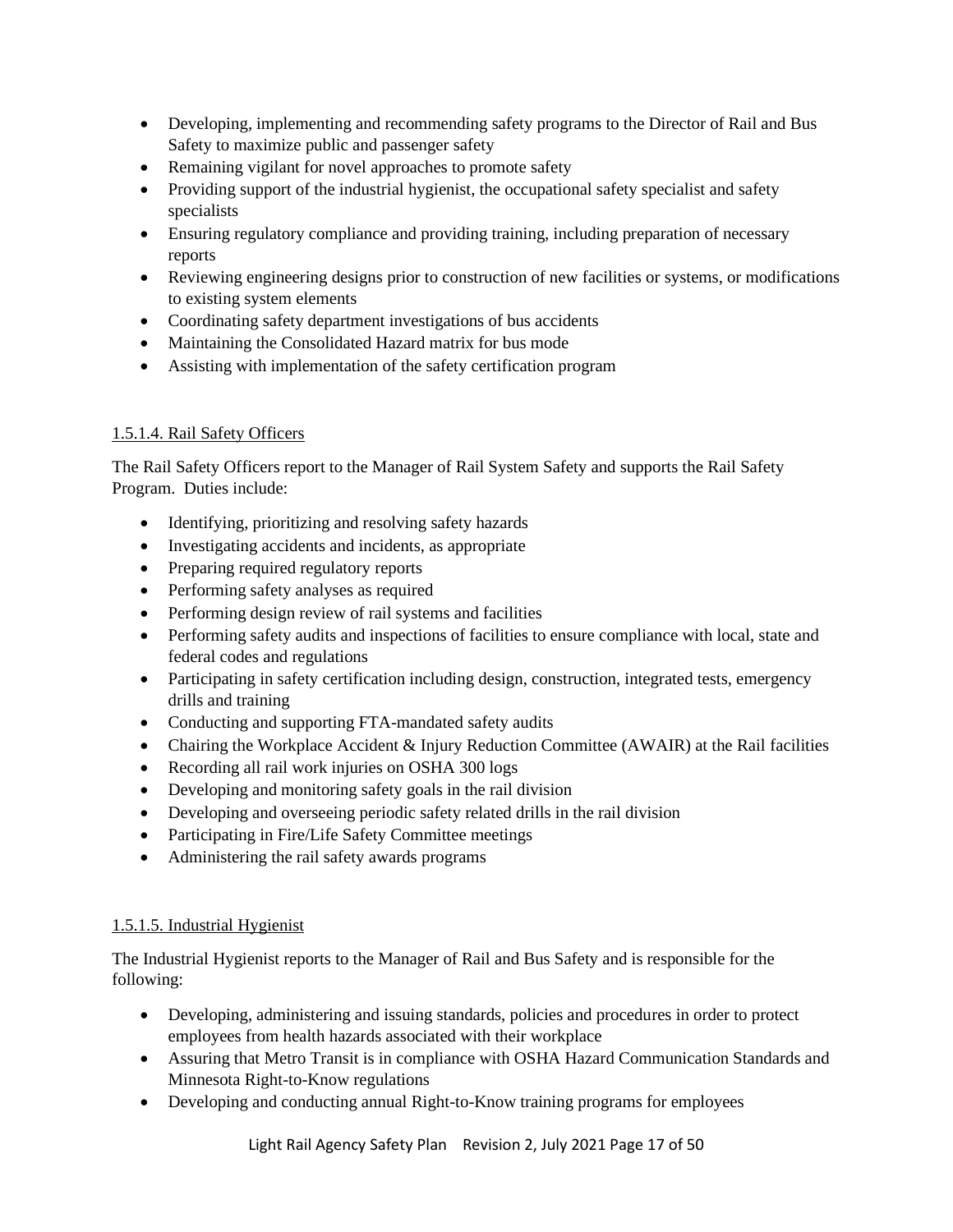- Providing technical assistance and support in controlling employee exposure to hazardous chemicals and harmful physical agents
- Evaluating worksites and providing coaching in ergonomics
- Conducting safety surveys
- Monitoring effectiveness of ventilation systems
- Assisting with classifying confined space air monitoring requirements and equipment calibration.
- Anticipating and analyzing impact of proposed safety regulations on Metro Transit
- Chairing the Workplace Accident & Injury Reduction Committee (AWAIR) at the Overhaul Base
- Recording all work injuries on OSHA 300 logs and providing technical expertise on construction site safety
- Working with and assisting Occupational Safety Specialist when required.

# 1.5.1.6. Occupational Safety Specialist

The Occupational Safety Specialist reports to the Manager of Rail and Bus Safety and is responsible for the following:

- Developing, administering and issuing standards, policies and procedures protecting employees from health hazards associated with their workplace
- Assuring that Metro Transit is in compliance with federal and State OSHA General Industry and Construction Standards and regulations
- Assisting the Industrial Hygienist with the developing and conducting annual Right-to-Know training programs for employees and as otherwise required
- Providing technical assistance and support for confined space, machine guarding, lock out tag out and fall protection.
- Evaluating worksites and providing coaching in ergonomics
- Conducting safety surveys
- Anticipating and analyzing impact of proposed safety regulations on Metro Transit
- Chairing the Workplace Accident & Injury Reduction Committee (AWAIR) at the Transfer Road Facility
- Recording all work injuries on OSHA 300 logs and providing technical expertise on construction site safety

# 1.5.1.7. Bus Safety Specialists

Bus Safety Specialists are assigned to each Metro Transit operating garage and one is designated as the System Safety Specialist. The Safety Specialists report to the Manager of Bus Safety. Duties include:

- Identifying, prioritizing and following up on the resolution of safety hazards
- Observing drivers and mechanics and ensuring that they are following safety policies and procedures
- Evaluating new bus operators' performance and transferring bus operators' performance as appropriate
- Investigating bus and other company vehicle accidents objectively to determine causal and contributing factors, including responsibility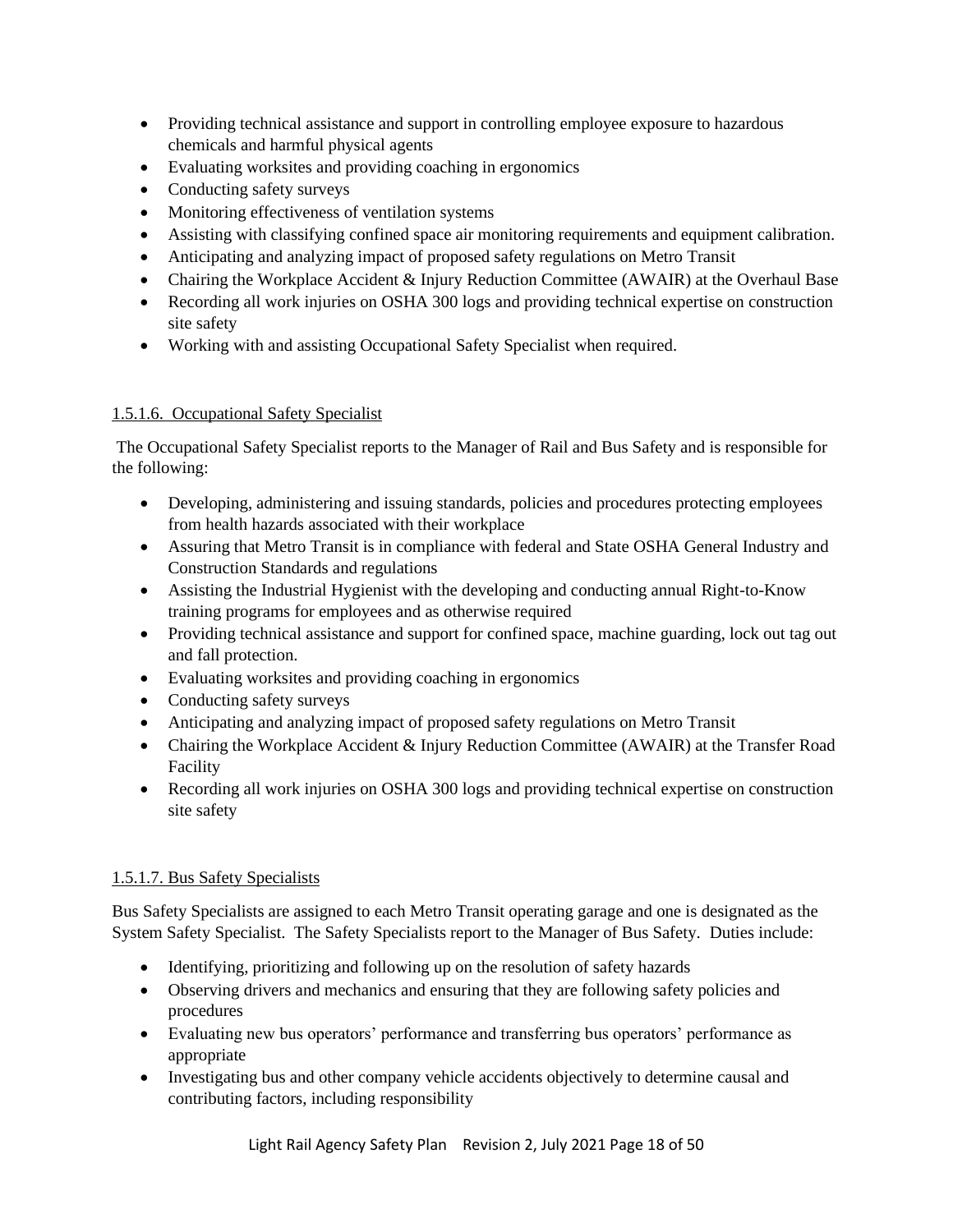- <span id="page-18-1"></span>• Assisting managers and supervisors in investigating industrial accidents
- Conducting operator safety conferences
- Monitoring corrective action implementation and their effectiveness
- Requesting Ride and Trail Checks for operators to identify unsafe driving practices and procedures
- Reviewing bus operators' safety records with Transportation Managers
- Developing and conducting safety-training sessions for employees and the public
- Performing safety audits and inspections of facilities to ensure compliance with local, state and federal codes and regulations
- Recording all work injuries on OSHA 300 logs and assist supervisors with employee injury investigations
- Administering the bus safety awards programs
- Chairing the AWAIR Committee at their respective garages.

#### 1.5.2. Other Metro Transit Divisions

All levels within the Metro Transit organization have defined roles and responsibilities for safety.

#### <span id="page-18-0"></span>1.5.2.1. General Manager

The Metro Transit General Manager is responsible for ensuring Metro Transit's commitment to safety. This position is the agency's Accountable Executive as defined in this plan. This responsibility includes:

- Promulgating the safety policy for Metro Transit.
- Signs this ASP as Accountable Executive and presents same to the Metropolitan Council for annual approval.
- Delegating to the Director of Rail and Bus Safety the responsibility and authority for implementation of the Metro Transit Bus, Northstar, and LRT ASPs.
- Incorporating safety awareness into all management decision-making activities
- Recommending and approving the financial resources needed to ensure the safety of Metro Transit customers
- Maintaining in Metro Transit an awareness of the need for safety of Metro Transit customers, employees and the members of the public with whom we interact
- Continuously reviewing, monitoring, and addressing safety issues
- Funding training and education for Metro Transit employees needed to ensure safety for customers and employees
- Fostering interagency and intergovernmental cooperation and agreements needed to ensure that safety issues are well coordinated
- Ensuring ongoing communication about safety related matters with customers, employees, Union leadership, elected officials, FTA, and civic groups.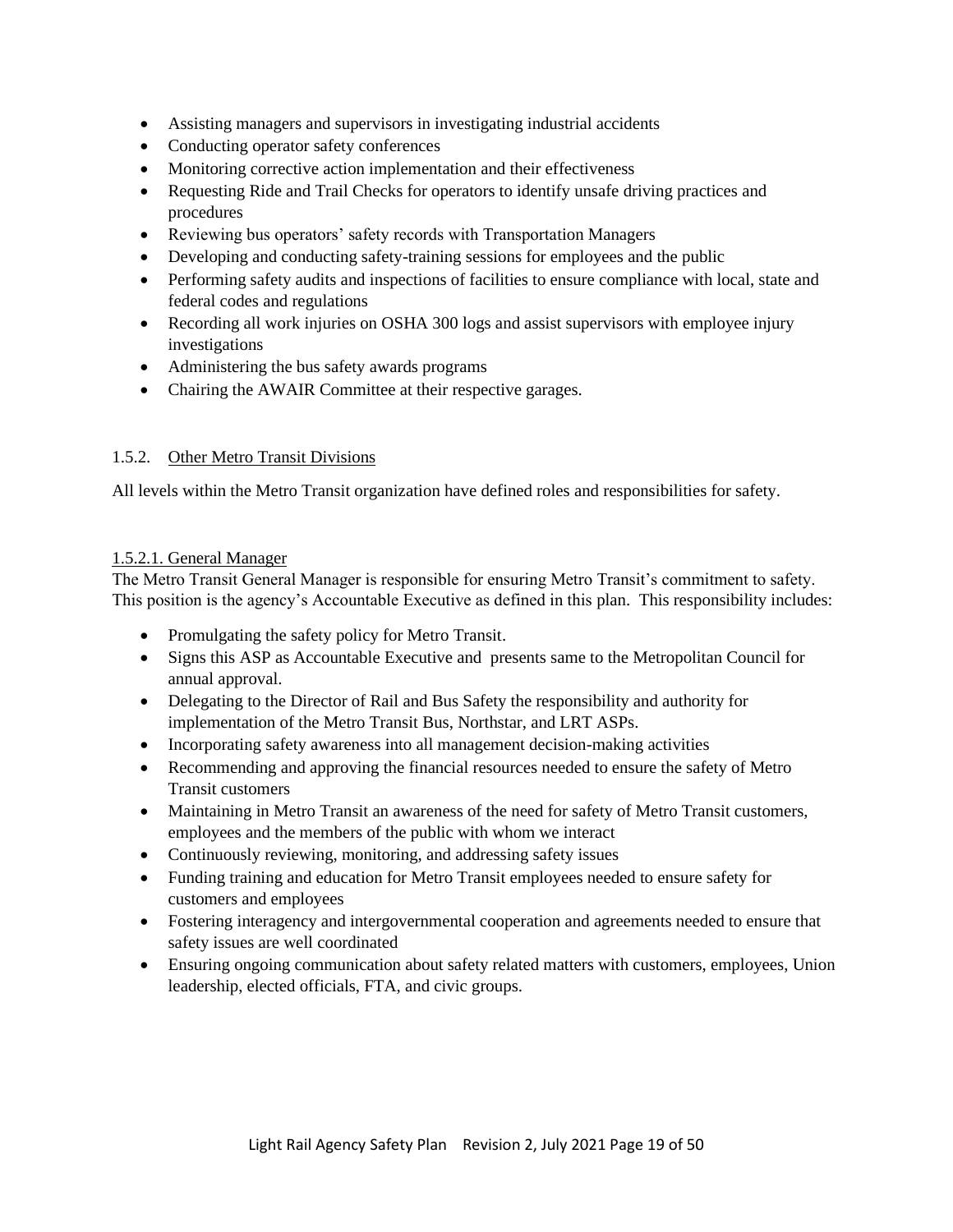# <span id="page-19-2"></span><span id="page-19-0"></span>1.5.2.2. Chief Operating Officer, Deputy Chief Operating Officers

These executive level managers support and assist the General Manager in fulfilling their departmental responsibilities. They provide leadership in ensuring Metro Transit's commitment to safety and set an example to others. Responsibilities are outlined below by department.

#### <span id="page-19-1"></span>1.5.2.2.1. Rail Operations

The Rail Operations Division includes Rail Maintenance and Rail Transportation (Figure 5) up to and including the COO. Safety responsibilities include:

- Investigating accidents and collecting data to assist with identifying causes and eliminate hazards
- Training new and current rail operators in safe rail operations
- Ensuring that employees have the training and equipment to perform their jobs safely
- Enforcing safety rules
- Conducting monthly safety meetings; disseminate safety materials and information to employees
- Issue safety equipment and ensure its proper fit and use
- Training personnel in safe operations of the trains, safe standard operating procedures and ensuring that operating staff attend required OSHA training
- Ensuring that quality control is reflected in all equipment maintenance activities
- Participating in emergency preparedness exercises
- Working with the Director of Rail and Bus Safety, establishing safety goals and objectives for the department
- Correcting unsafe conditions and practices
- Involving safety in design and construction of new systems, trains and equipment
- Maintaining current operating rules and procedures and disseminating these to employees, as appropriate
- Incorporating rail operator safety considerations in the development of new rail specifications and rail schedules
- Establish and maintain a configuration management process
- Supporting the safety certification program
- Supporting internal audits.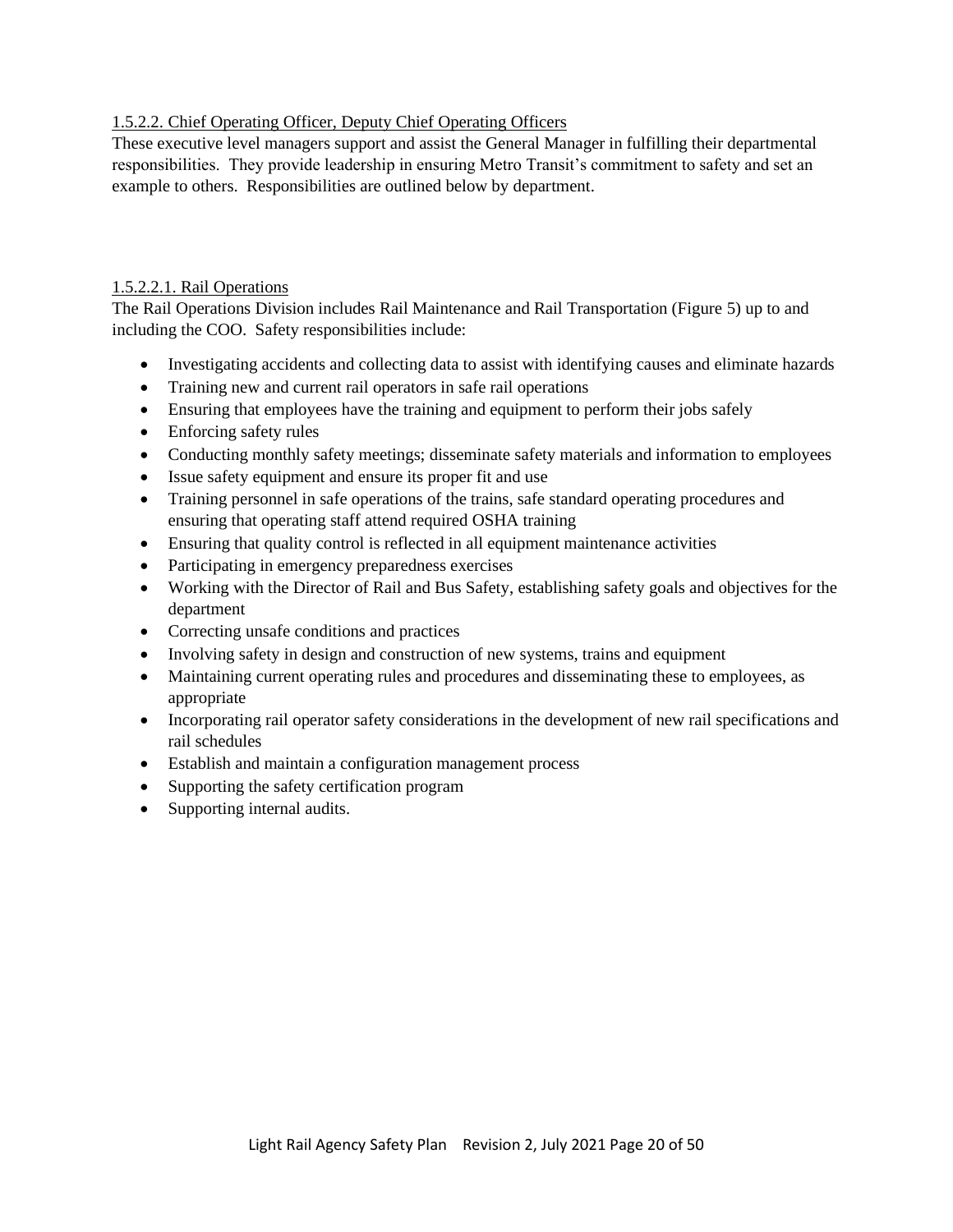#### **Figure 5- Metropolitan Council Metro Transit Operations**

<span id="page-20-1"></span>

<span id="page-20-0"></span>1.5.2.3. Engineering & Construction and Facilities Maintenance Departments

These departments provide engineering, construction, and maintenance for Metro Transit support and public facilities, including Rail Operations and Maintenance facilities, LRT stations, offices, park and ride lots and structures, transit centers and passenger shelters throughout the metropolitan area. Safety responsibilities include:

- Establishing and maintaining a configuration management process for facilities and facility systems
- Ensuring that facilities are designed and constructed with a strong emphasis on safety using established engineering practices and standards
- Ensuring that employees and contracted personnel have the training and equipment to perform their jobs safely
- Ensuring that facilities are maintained in safe operating condition
- Participating in the "A Workplace Accident and Injury Reduction" (AWAIR) Program
- Issuing safety equipment and ensuring its proper use
- Training personnel in safe procedures and ensuring attendance at OSHA required training
- Ensuring that quality control is reflected in all facility maintenance activities
- Participating in emergency preparedness exercises
- Establishing safety goals and objectives for the department
- Correcting unsafe conditions and practices
- Involving the Safety Department in design and construction of new systems, and facilities.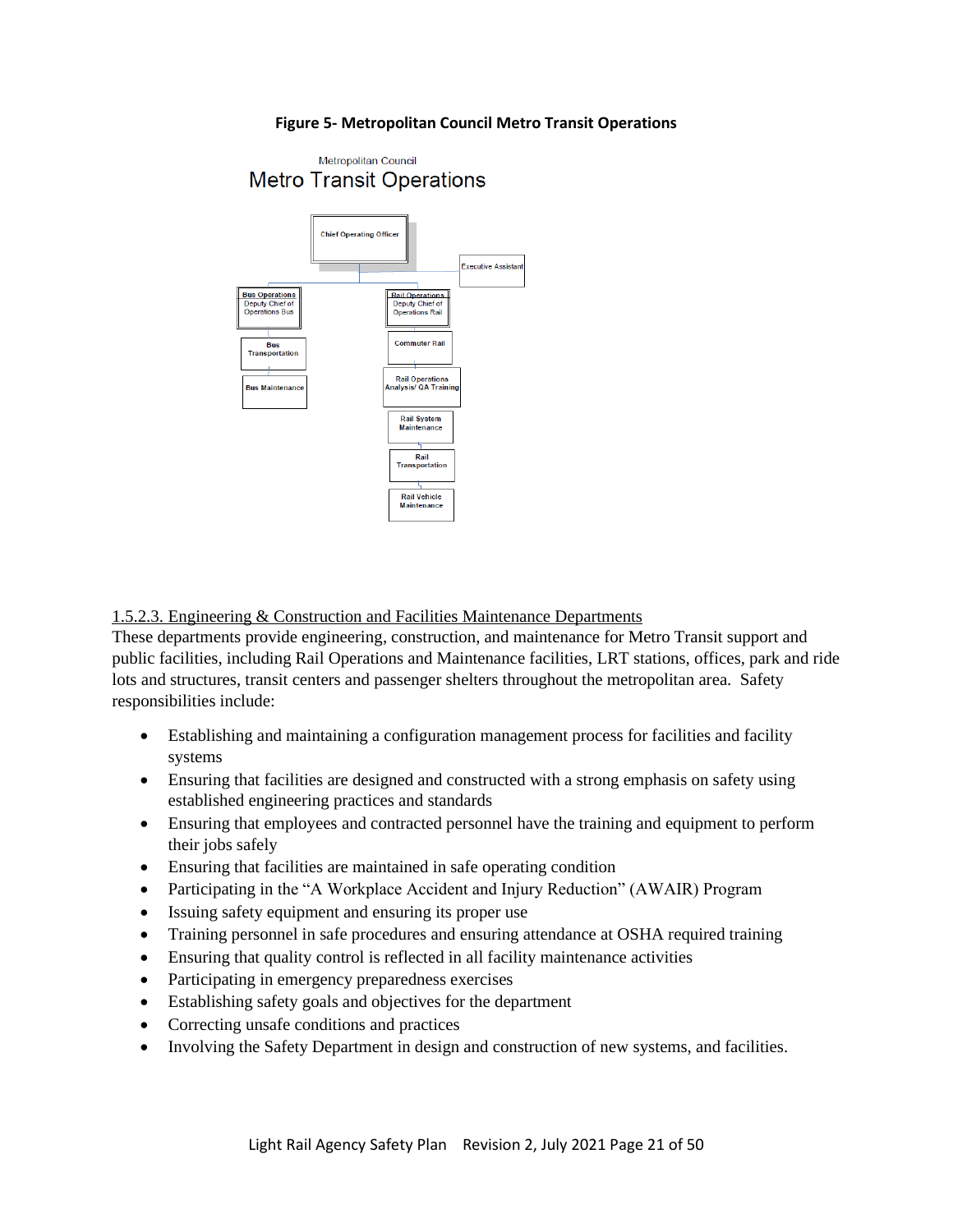### <span id="page-21-3"></span><span id="page-21-0"></span>1.5.2.4. Transit Systems Development Department

This department provides design, engineering and construction oversight of all new fixed guideways for LRT and BRT (New Starts Projects). Responsibilities include:

- Involving the Safety Department, Rail Operations and Bus Operations in design and construction of new systems, and facilities
- Establishing and maintaining a configuration management process via a Configuration and Change Control Management Plan that incorporates system safety items
- Developing a Safety and Security Management Plan for each New Starts project
- Developing a Safety & Security Certification Plan for each project
- Conducting a Preliminary Hazard Analysis (PHA) and Threat and Vulnerability Analysis (TVA) for New Starts Projects in conjunction with the Metro Transit Safety Department, Rail Ops, Bus Ops and public safety agencies
- Completing a Design and Construction Safety Certification Process for each project
- Providing administrative support for the Safety Review Committee for each project
- Providing administrative and technical support for generating the final Safety  $\&$  Security Certification Verification Report (SSCVR) for each project
- Participating in emergency preparedness exercises
- Establishing a Construction Safety Manager reporting directly to the Deputy General Manager and working in collaboration with the Safety Department to ensure staff compliance with Metro Transit, State and Federal rules and regulations
- Administrative support for the Safety Review Committee.

# <span id="page-21-1"></span>1.5.2.5. Administration

Administration includes service development, finance, customer services and marketing, materials management systems, and grants administration.

- Ensuring that service is planned and developed with a strong emphasis on safety using industry standards and best practices
- Incorporating rail operator safety issues in the development of rail schedules.
- Disseminating safety programs to the public

# <span id="page-21-2"></span>1.5.2.6. Human Resources

Human Resources reports to the Deputy Regional Administrator of the Metropolitan Council. Safety responsibilities include:

- Administering the Drug and Alcohol Program
- Administering pre-employment and fit-for-duty physicals and the Medical Monitoring Program
- Recruiting and selecting employees who will have safe attitudes and the ability to perform their duties safely
- Planning and administering New Employee Orientation (NEO).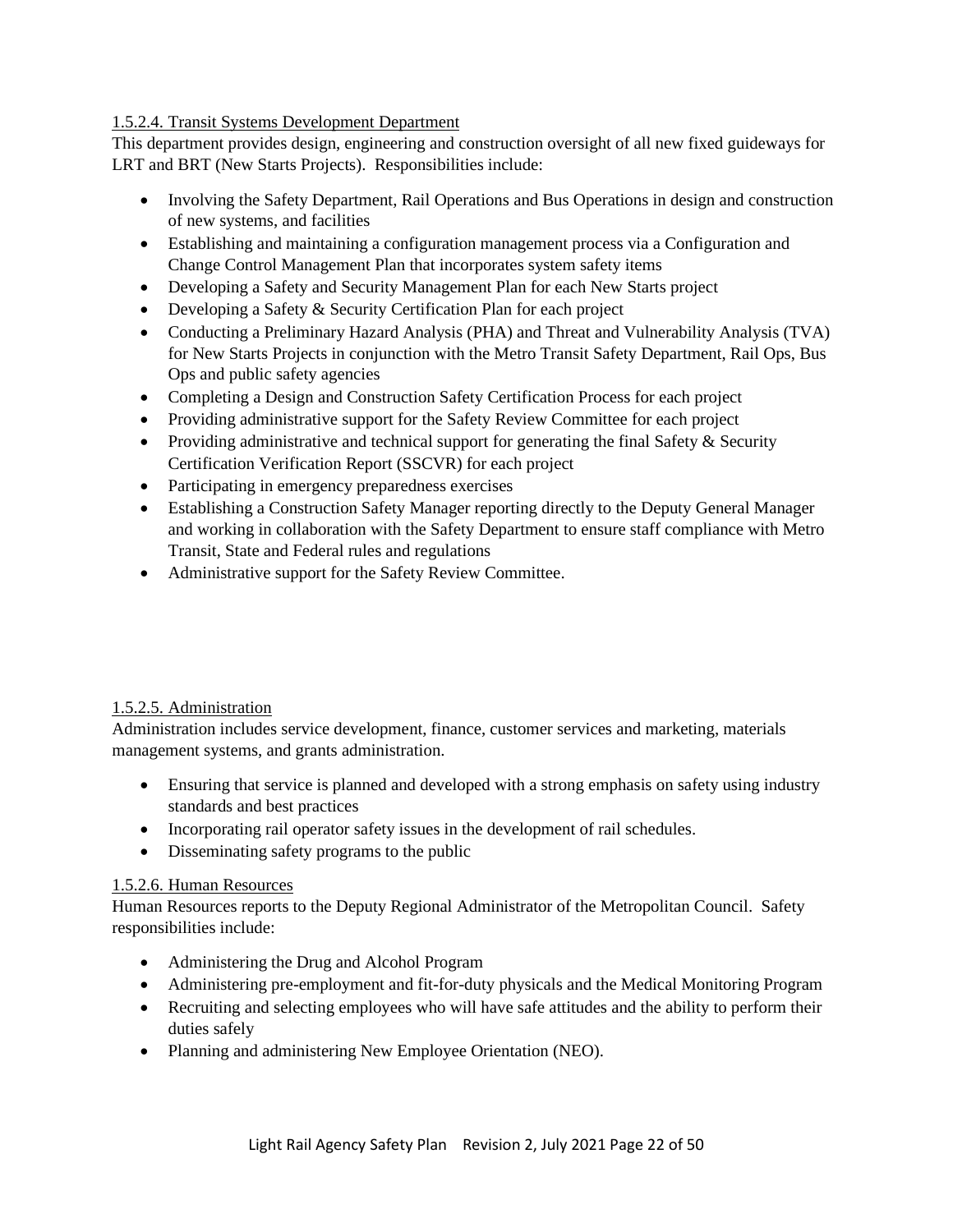#### <span id="page-22-4"></span><span id="page-22-0"></span>1.5.2.7. Risk Management

The Risk Management Department is the official custodian of all claims and liability data. Risk Management Staff maintain records, analyze data, make reports, and assist with identifying trends and making recommendations for loss prevention. Risk Management manages the contractor for property insurance and is the primary contact with the vendor of property insurance for loss control activities.

### <span id="page-22-1"></span>1.5.2.8. Strategic Initiatives

Strategic initiatives has provided analysis related to the primary causes and locations of rail accidents. They are a resource available upon request for conducting ad hoc statistical analyses and research.

#### <span id="page-22-2"></span>1.5.2.9. Transit Police

The Metro Transit Police Department is primarily responsible for policing and system security issues and they have a system wide Rail & Bus Security and Emergency Preparedness Plan (SEPP). Security responsibilities are detailed in this plan. Security incidents involve intentional injury or damage. This safety plan addresses System Safety, which is involved with unplanned accidents and incidents. The Metro Transit Police department provides support and has procedures for responding to accidents, incidents and other emergencies. Security is overseen and audited by the Department of Homeland Security.

#### <span id="page-22-3"></span>1.6 LIGHT RAIL ASP CONTROL AND UPDATE PROCEDURES

This section establishes the frequency and method for periodic review of the Rail ASP and describes the process by which updates, corrections and modifications to the Plan are implemented.

The Safety Department will coordinate the review and revision process of the Rail ASP for Metro Transit. The Rail ASP will be reviewed and updated every year as appropriate to reflect changes in Rail system, equipment, facilities or organization. Appropriate management will evaluate proposed changes and, if warranted, submit proposed changes to the Director of Rail and Bus Safety. No proposed changes to the Rail ASP will be made unless approved by the Director of Rail and Bus Safety. The Director of Rail and Bus Safety, through the Manager of Rail System Safety, has the responsibility to ensure that the review and revision process is conducted annually.

The Director of Rail and Bus Safety may implement modifications to the plan on an ongoing basis. For urgent safety issues, the Director of Rail and Bus Safety may immediately implement modifications to the plan to maximize the level of safety in the system and develop appropriate procedures to carry out the modifications.

Modifications that do not require immediate implementation will be subject to the review process below.

| <b>Responsible Parties</b>    | <b>Elements of Revision Process</b>       |
|-------------------------------|-------------------------------------------|
| <b>System Safety</b>          | Documents Recommendations for Revision    |
| Senior Management             | Reviews Their Section of the Light Rail   |
|                               | <b>Agency Safety Plan</b>                 |
| <b>Responsible Department</b> | Documents Comments to Proposed Revision   |
| Senior Management             | Documents Approval of Respective Sections |
|                               | of Plan                                   |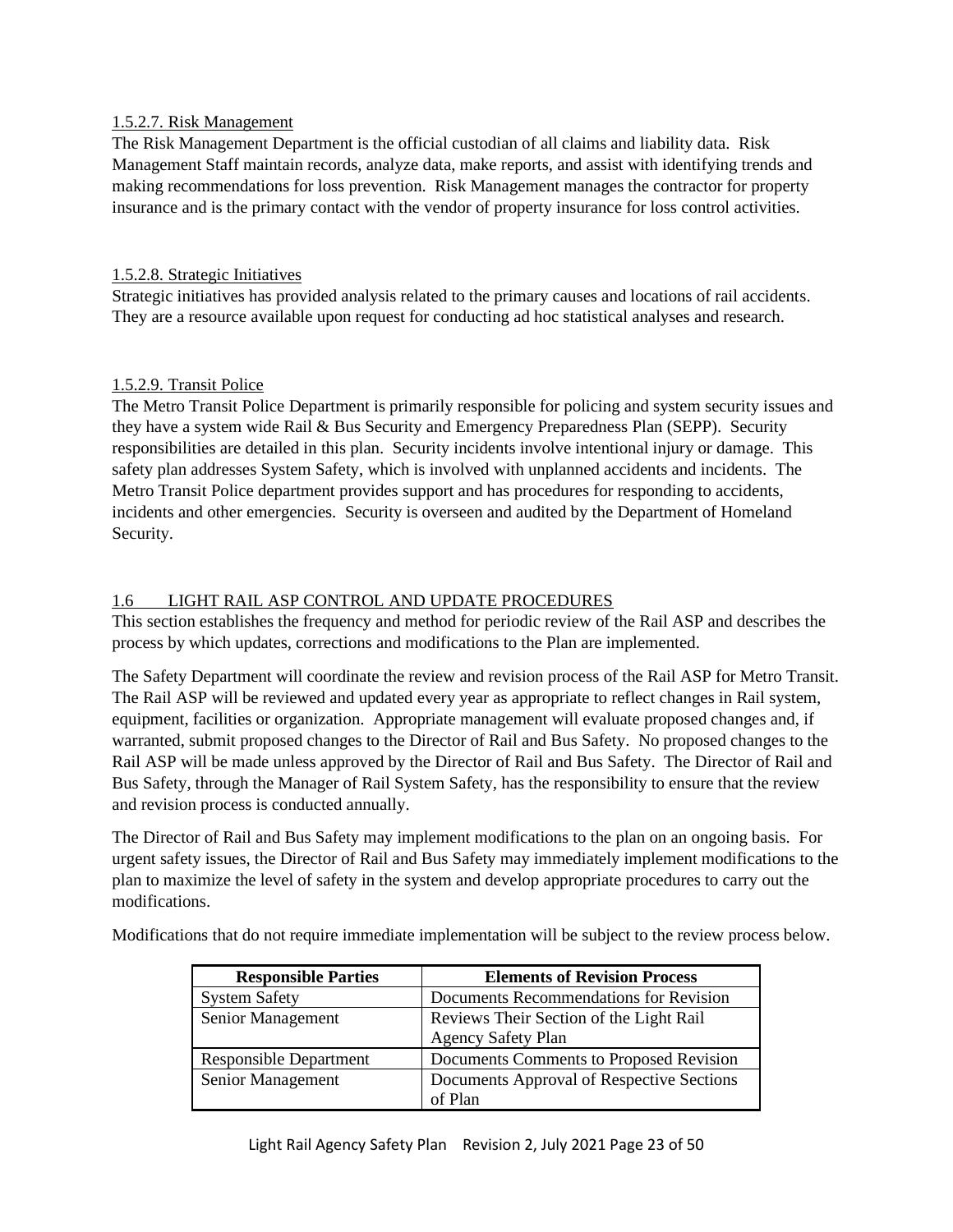<span id="page-23-4"></span>

| <b>System Safety</b>          | Incorporates Any Changes Into Revised Plan |
|-------------------------------|--------------------------------------------|
| <b>System Safety</b>          | Director Submits Revised Document to OSSO  |
| <b>Responsible Department</b> | <b>Implement ASP Revisions</b>             |

The Director of Rail and Bus Safety (often through the Manager of Rail System Safety) will notify appropriate LRT management staff of the requirement to review the Plan and offer revisions or concurrence. Upon receipt of the approved sections from other departments, the Safety Department will incorporate any required changes. A copy of the updated Plan will be forwarded to the Minnesota Office of State Safety Oversight (OSSO)) for final review and approval. Once the OSSO approves the plan from the perspective of complying with the System Safety Program Standard developed by the OSSO, it will be submitted to the Metro Transit GM with recommendation for approval to allow for approval by the Metropolitan Council (governing board) no later than July 1.

Once annual review of the Rail ASP is completed and approvals from the OSSO and the Metro Transit GM are obtained, the plan will be redistributed and posted on the Metropolitan Council intranet site (http://metnet/mt/Safety/Rail/SitePages/Home.aspx). A revision record will be included within the plan, which includes the revision number, date, and a description of modifications. If no revisions are deemed necessary, the revision record will indicate same.

# <span id="page-23-0"></span>**2. SAFETY RISK MANAGEMENT**

# <span id="page-23-1"></span>2.1 HAZARD IDENTIFICATION/RESOLUTION PROCESS

Hazard identification and resolution is one of the objectives of the Metro Transit Rail System Safety Program. This process can be used by, is applicable to all levels of the organization, and is the means by which hazards are identified, analyzed for potential impacts and severity on the transit system, and resolved in a manner acceptable to management. The process is described below

#### <span id="page-23-2"></span>2.1.1. Defining the system

The system to be analyzed is defined by its physical and functional characteristics, including:

- People
- Procedures
- Facilities & Equipment
- Operating environment

The "system" should be appropriately defined as to lend itself to the analysis at hand.

#### <span id="page-23-3"></span>2.1.2. Identifying the Hazards

Hazard identification defines conditions and faults, which have the potential for causing an accident. Hazards can be identified in a variety of ways:

• Formal hazard analyses using the inductive process. They analyze system components to identify failure modes and effects on the total system or a part thereof, as well as personnel actions. Failure modes include conditions such as: fails to open; fails to close; opens or closes when not required; fails to act; acts improperly or inadequately or at the wrong time; or any combination. Examples of formal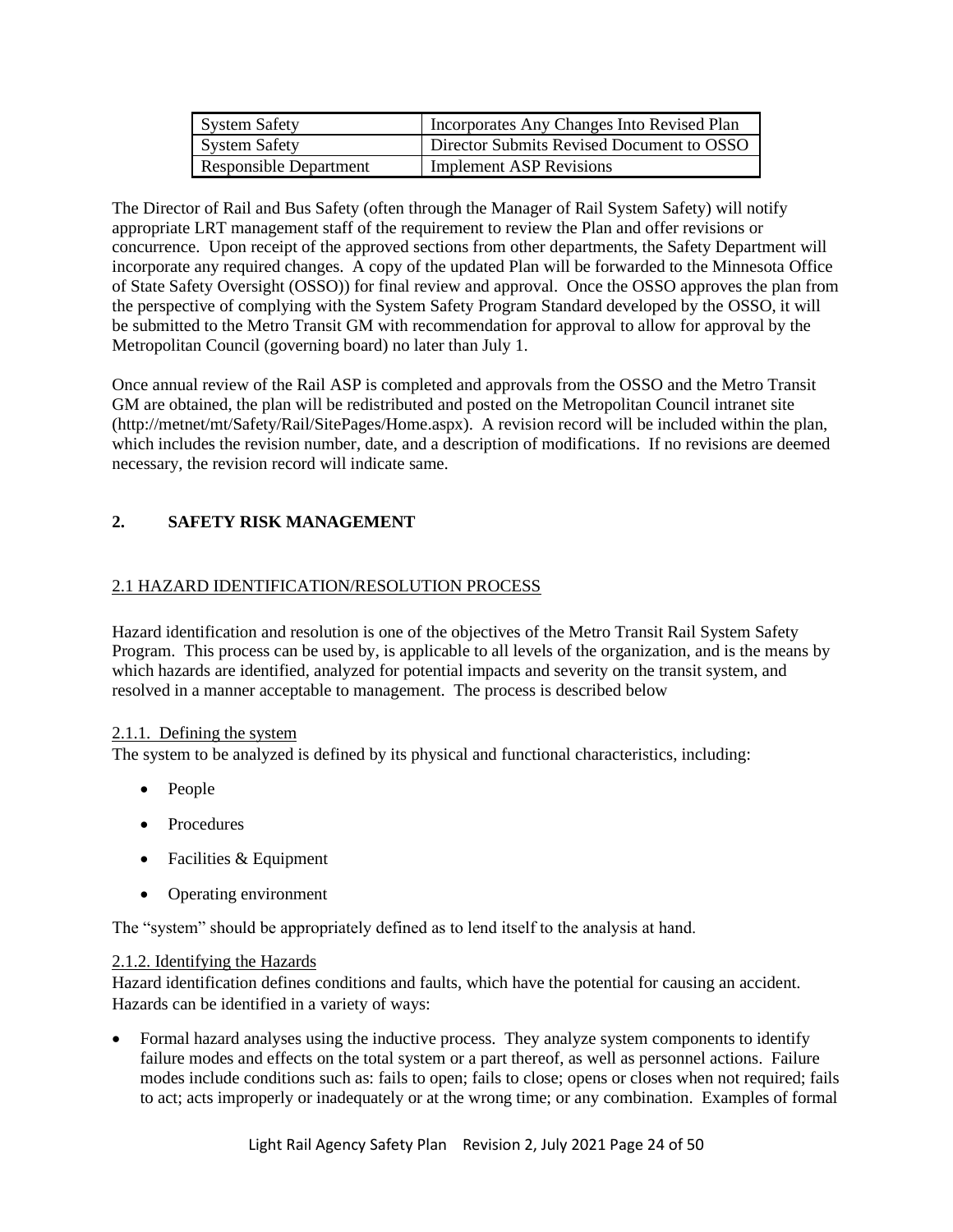hazard analyses include Preliminary Hazard Analysis, Failure Modes and Effects Analysis and Job Hazard Analysis.

- Formal hazard analysis using the deductive process to identify sequential and concurrent states, which are causally or conditionally required to support a specific effect. An example of this type of analysis is the Fault Tree Analysis.
- Hazards that are identified as a result of accidents/incidents
- Facility inspections that identify hazards or unsafe conditions (including formal AWAIR or maintenance inspections)
- Employee observations of unsafe conditions or behavior, which can be reported verbally or through completion of a safety hazard report form.
- Safety staff regularly reviews NTSB reports, FRA and FTA bulletins or advisories, OSSO inputs, and general industry trends to determine their applicability as inputs into the safety management and/or hazard analysis process.
- Daily Special Situations Reports (SSRs) are copied to the Safety staff and to the OSSO Manager. These are reviewed on an ongoing basis to identify known or potential issues that can have an impact on safe operations.
- Staff reports of particular incidents are copied to the Safety department for analysis and further investigation as appropriate.
- Employees can fill out a Hazard Report Form, which requires a supervisory response as well as inclusion of the Safety Department in the process. These are discussed at the quarterly AWAIR (A Workplace Accident and Injury Reduction committee) meetings. The AWAIR program clearly provides protections for employees who report safety conditions to senior management as does Minnesota state statutes.

Metro Transit will report certain threshold hazards to the OSSO no later than the next business day and will track them to closure per Section 2.1.6 below. These include:

The transit agency must notify MnRSOP within one business day of knowledge of any of the following occurrences. (The SSR may suffice for such notification):

- 1. Elevator or escalator incidents involving injury to one or more persons requiring immediate transport to a hospital for treatment;
- 2. Explosion or fire;
- 3. Release of hazardous materials;
- 4. Unauthorized persons entering the track area accidental (known to transit agency);
- 5. Unauthorized persons entering the track area intentional or trespassing (known to transit agency – may be reported and tracked by the police or security as designated by the transit agency):
- 6. Collisions of rail transit vehicle with a fixed object, including buildings, bumping posts, doors, signals, and support structures;
- 7. Collisions between rail transit vehicles and other transit agency vehicles in shared (railbus) corridors;
- 8. Train Separation (train uncoupling while operating in revenue service);
- 9. Non-mainline derailments
- 10. Non-Safe Signal System Failures (e.g. false proceed, activation failure/partial activation of a rail grade crossing system);
- 11. Stop signal violation;
- 12. Switch run-through;
- 13. Face-up (unauthorized opposing moves) of rail transit vehicles in a signal section, singletrack section, or similar area;
- 14. Near misses of rail transit vehicles or rail work vehicles;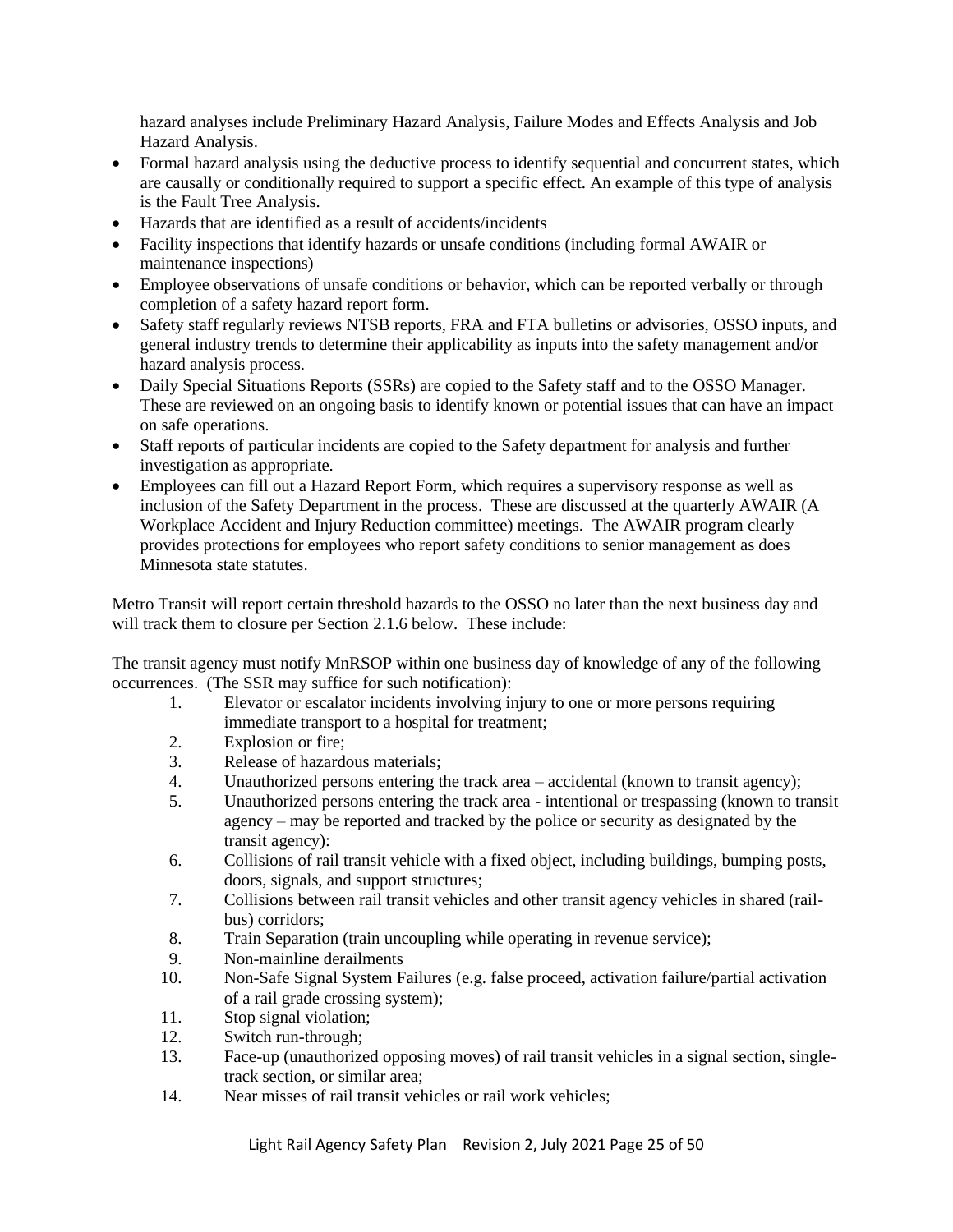- 15. Incapacitation of rail transit vehicle operator in revenue service;
- 16. Rail work zone incursions by a rail transit vehicle or rail work vehicle (including hi-rail vehicles); or
- 17. Off-platform or wrong-side door activation on a rail transit vehicle.

The level of effort and analysis will naturally depend on the nature and severity of the hazard. Similar to accident investigation, significant hazards may result in short term investigations with ongoing evaluations and investigations of hazards that may not be immediately resolved.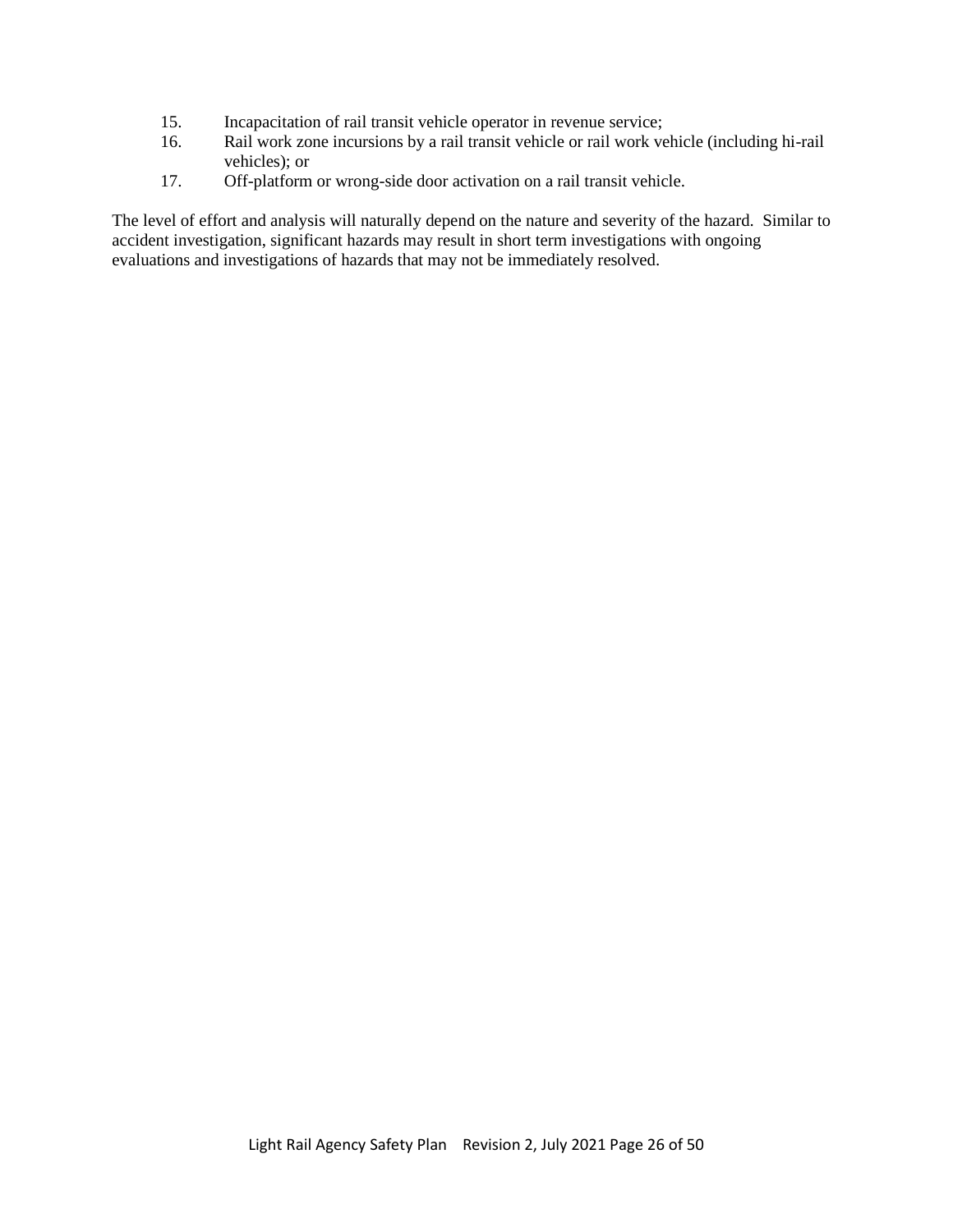# <span id="page-26-1"></span><span id="page-26-0"></span>2.1.3 Assessing the Hazards - Qualitative Probability/Severity Hazard Analysis

A hazard analysis technique widely accepted in transit is qualitative probability and severity hazard analysis, as described in MIL-STD 882. The process involves defining the system, identifying the hazards, assigning severity, assigning probability, generating the risk index, categorizing the risk, and deciding among methods of mitigation.

### 2.1.3.1 Hazard Severity

Hazards are rated in terms of their effects on employees and/or the transit system. Severity categories are defined below.

#### Category I- Catastrophic

Operating conditions are such that human error, environment, design deficiencies, element, sub-system or component failure or procedural deficiencies may cause death or major system loss, thereby requiring immediate cessation of the unsafe activity or operation.

#### Category II- Critical

Operating conditions are such that human error, environment, design deficiencies, element, sub-system or component failure or procedural deficiencies may cause severe injury, illness, or major system damage thereby requiring immediate action including immediate cessation of the unsafe activity or operation.

#### Category III - Marginal

Operating conditions may cause minor injury, illness, or minor system damage such that human error, environment, design deficiencies, sub-system or component failure or procedural deficiencies can be counteracted or controlled without serious injury, illness or major system damage.

# Category IV - Negligible

Operating conditions are such that personnel error, environment, design deficiencies, sub-system or component failure or procedural deficiencies will result in no, or minor, illness, injury or system damage.

# 2.1.3.2. Hazard Probability

The probability that a hazard will occur can be described in potential occurrences per unit of time, events, population items or activity. A qualitative hazard probability may be derived from research, analysis, and evaluation of safety data from the operating experience of Metro Transit or other similar transit authorities. A depiction of a hazard probability rating system is described below.

| <b>DESCRIPTIVE</b><br><b>WORD</b> | <b>LEVEL</b> | <b>SPECIFIC INDIVIDUAL ITEM</b>                                                | <b>FLEET OR INVENTORY</b>                      |
|-----------------------------------|--------------|--------------------------------------------------------------------------------|------------------------------------------------|
| Frequent                          | A            | Likely to occur frequently<br>$(P>10^{-1})$                                    | Continuously experienced in<br>the system      |
| <b>Reasonably Probable</b>        | B            | Will occur several times in life cycle<br>of an item $(10^{-2} < P < 10^{-1})$ | Will occur frequently<br>throughout the system |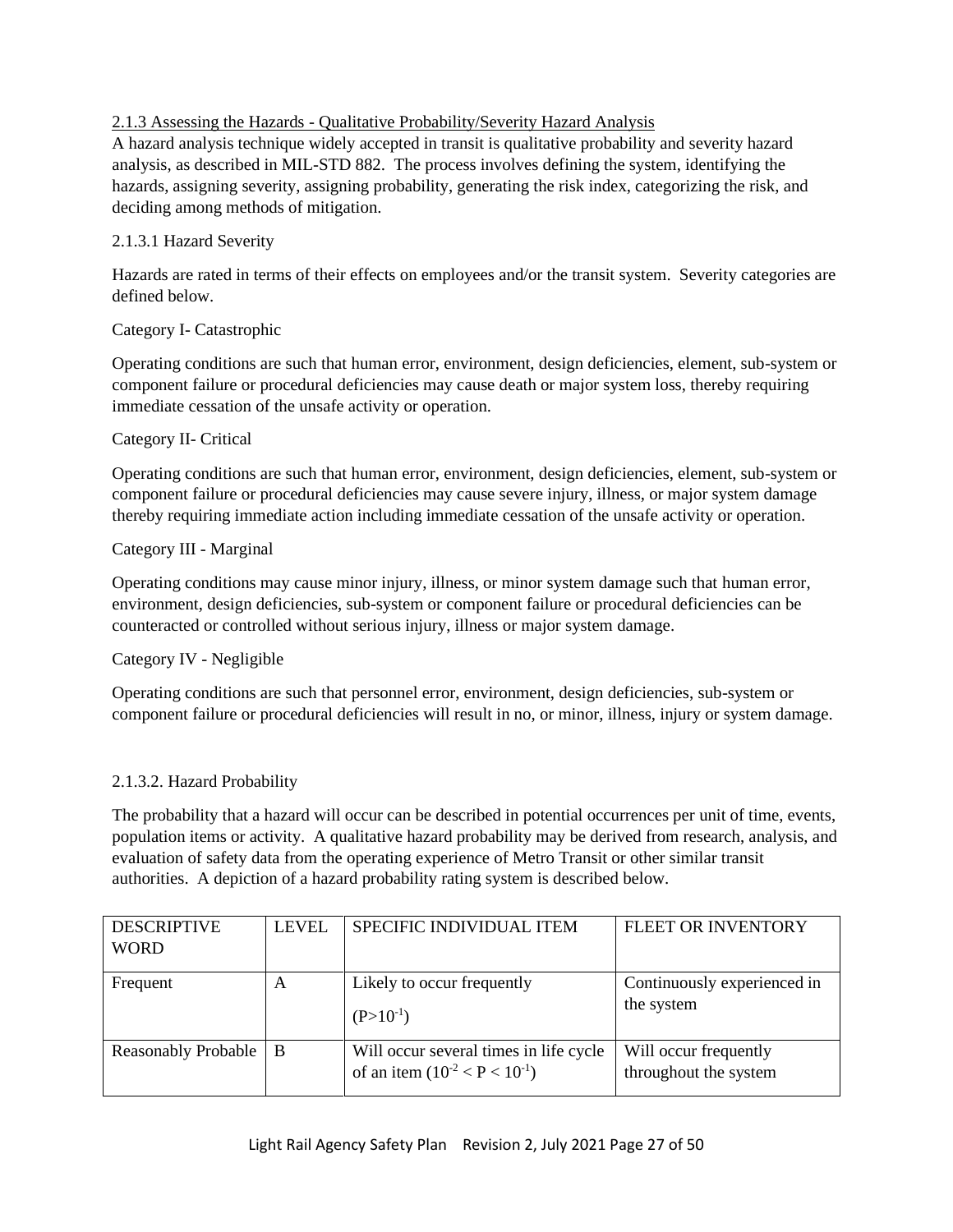| Occasional |   | Likely to occur sometime in life of<br>an item $(10^{-3} < P < 10^{-2})$               | Will occur several times                             |
|------------|---|----------------------------------------------------------------------------------------|------------------------------------------------------|
| Remote     | D | Unlikely, but possible to occur in<br>life of an item $(10^{-6} \le P \le 10^{-3})$    | Unlikely, but can reasonably<br>be expected to occur |
| Improbable | E | So unlikely, it can be assumed<br>occurrence may not be experienced<br>$(P < 10^{-6})$ | Unlikely to occur, but<br>possible                   |

Please see the table below for additional information that might be useful in determining probability:

| <b>DESCRIPTIVE</b><br><b>LEVEL</b><br><b>WORD</b> |               | <b>Probability of Occurrence (P)</b>                                                                      | <b>Mean Time Between</b><br><b>Events (MTBE)</b>                                         |
|---------------------------------------------------|---------------|-----------------------------------------------------------------------------------------------------------|------------------------------------------------------------------------------------------|
| Frequent<br>A                                     |               | Chance of mishap greater than 1 in<br>$10 (P > 10^{-1})$                                                  | Mishap will occur in less<br>than 1,000 operating hours                                  |
| Reasonably<br>Probable<br>B                       |               | Chance of mishap greater than 1 in<br>10 but less than 1 in 100<br>$(10^{-2} < P < 10^{-1})$              | Mishap will occur<br>somewhere between 1,000<br>and 100,000 operating hours              |
| Occasional                                        | $\mathcal{C}$ | Chance of mishap greater than 1 in<br>100 but less than 1 in $1,000$<br>$(10^{-3} < P < 10^{-2})$         | Mishap will occur<br>somewhere between 100,000<br>and one million operating<br>hours     |
| Remote                                            | D             | Chance of mishap greater than 1 in<br>1,000 but less than 1 in a million<br>$(10^{-6} \le P \le 10^{-3})$ | Mishap will occur<br>somewhere between one<br>million and 100 million<br>operating hours |
| Improbable                                        | E             | Chance of mishap greater than 1 in<br>a million ( $P < 10^{-6}$ )                                         | Mishap occurrence exceeds<br>100 million operating hours                                 |

#### 2.1.3.3. Hazard Risk Assessment

Risk assessment determines the acceptability of accepting a risk associated with a hazard, the necessity of implementing corrective measures to eliminate or reduce the hazard, or a combination of both. Hazard risk assessment involves categorization of hazard severity and probability of occurrence. A Risk Assessment Index, or Hazard Rating Table, is shown below.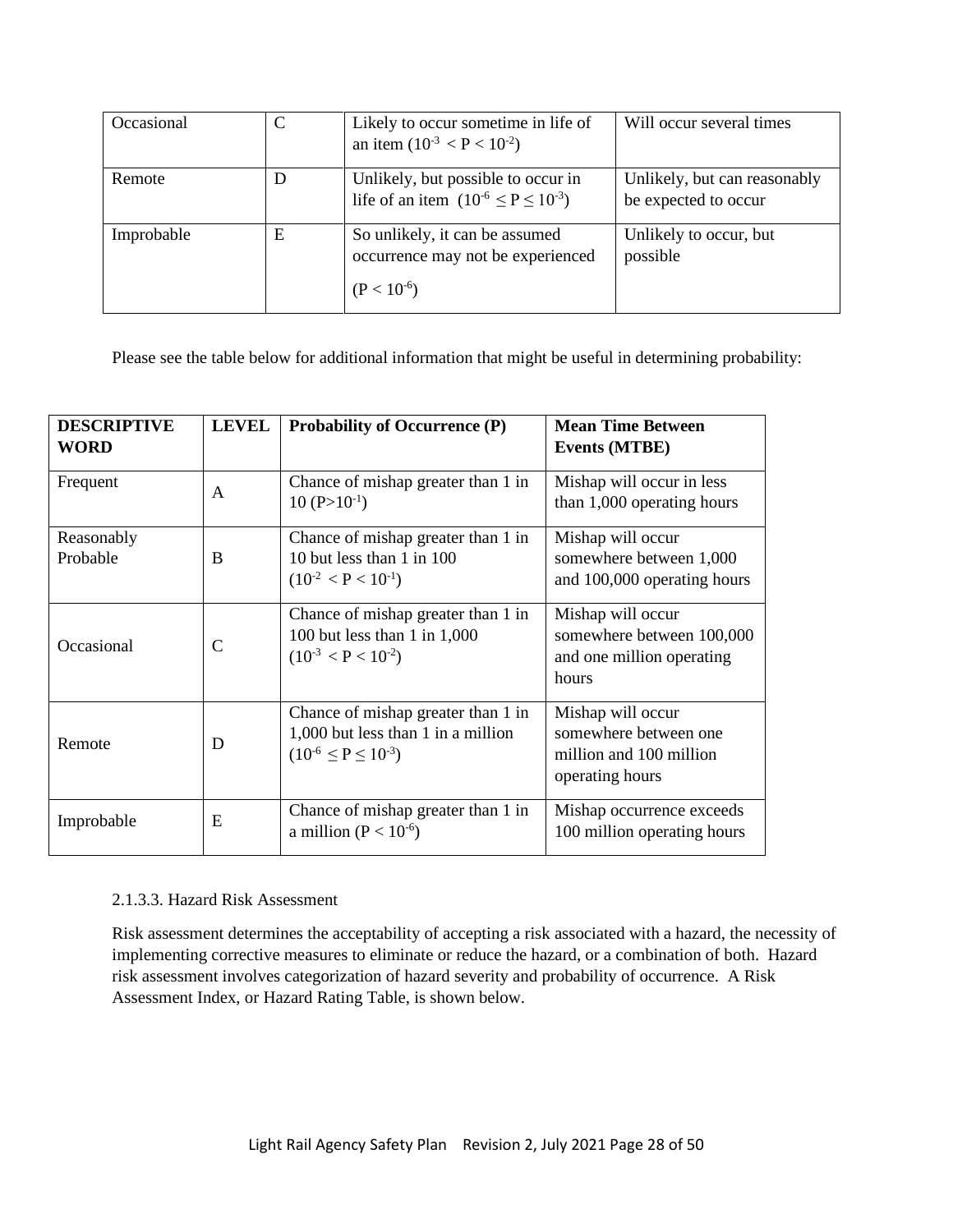#### **Hazard Categories**

| <b>HAZARD</b>    | <b>CATEGORY I</b> | <b>CATEGORY II</b> | <b>CATEGORY III</b> | <b>CATEGORY IV</b> |
|------------------|-------------------|--------------------|---------------------|--------------------|
| <b>FREQUENCY</b> | Catastrophic      | Critical           | Marginal            | Negligible         |
| Frequent $(A)$   | 1 A               | 2A                 | 3A                  | 4A                 |
| Probable $(B)$   | 1B                | 2B                 | 3B                  | 4B                 |
| Occasional $(C)$ | 1 <sup>C</sup>    | 2C                 | 3C                  | 4C                 |
| Remote $(D)$     | 1D                | 2D                 | 3D                  | 4 <sub>D</sub>     |
| Improbable $(E)$ | 1E                | 2E                 | 3E                  | 4E                 |

| <b>Hazard Risk Index</b> | Criteria by Index *       |
|--------------------------|---------------------------|
|                          |                           |
|                          |                           |
| 1A, 1B, 1C, 2A, 2B, 3A   | Unacceptable              |
| 1D, 2C, 2D, 3B, 3C       | Undesirable               |
| 1E, 2E, 3D, 3E, 4A, 4B   | Acceptable with review    |
| 4C, 4D, 4E               | Acceptable without review |

\* "Unacceptable" means the hazard cannot remain as is but must be mitigated. "Undesirable" means that the hazard should be mitigated, if possible within fiscal constraints. However, it may be mitigated at a later time. Further a management decision must be made as to when and how a hazard associated with an undesirable risk will be mitigated, or if management allows the hazard to exist and accepts the associated risk. "Acceptable with review" means the Director of Rail and Bus Safety must determine the risk associated with not mitigating the hazard. "Acceptable without review" means that the hazard can remain.

Managers can use the Hazard Rating Table to prioritize hazardous conditions and focus available resources on the most serious hazards requiring resolution while effectively managing the available resources.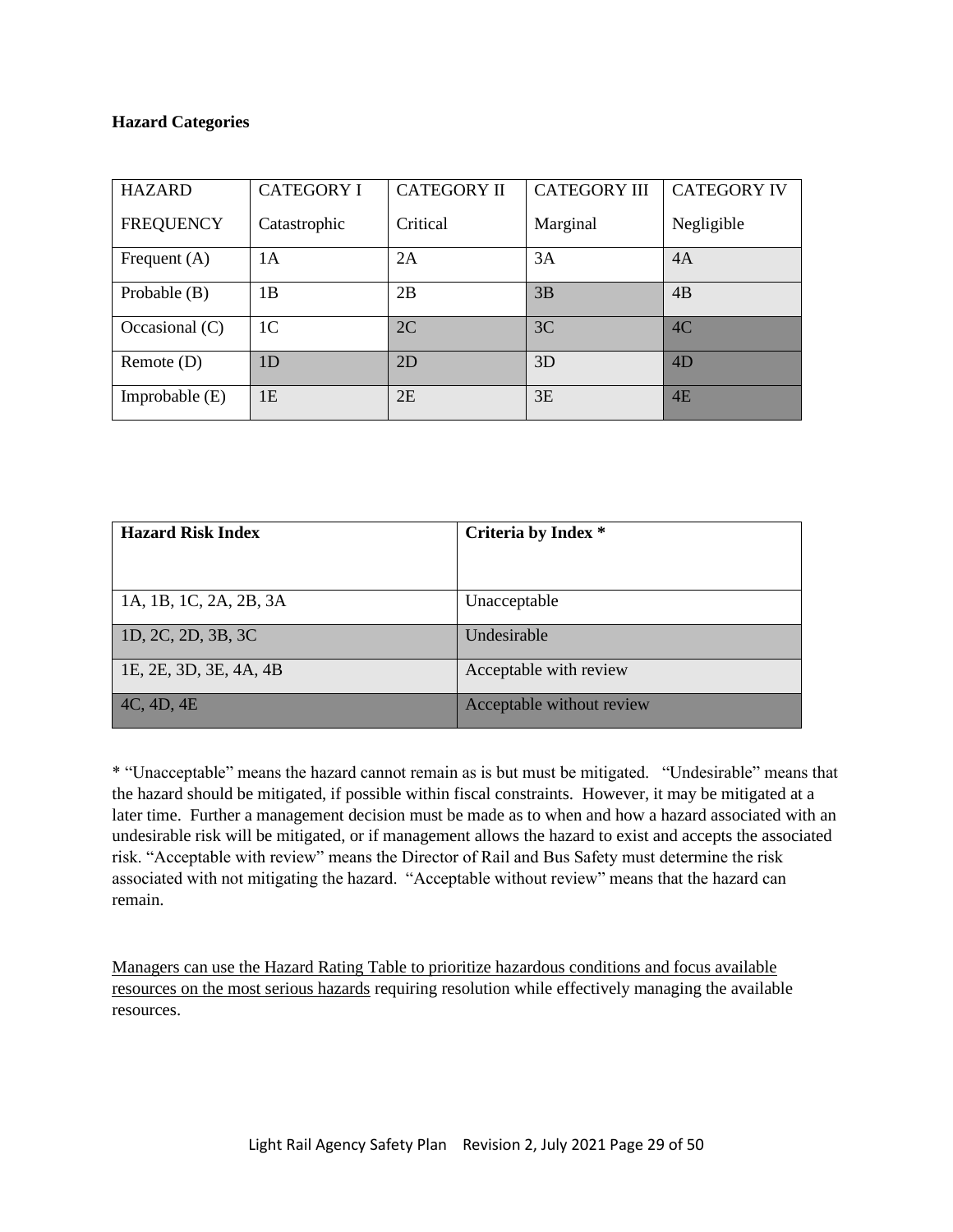#### <span id="page-29-3"></span><span id="page-29-0"></span>2.1.4 Resolving the Hazards

A number of different means are employed to resolve identified hazards. These include design changes, the installation of controls and warning devices and the implementation of special procedures or training. The order of precedence for resolving hazards is as follows:

#### Design for Minimum Risk

The first priority is to eliminate hazards through engineering and design. This is applicable for facilities, rolling stock and equipment, park & rides, routes, transit stations, and product selection to provide a few examples.

#### Safety Devices

Hazards that cannot be eliminated or controlled through design selection shall be controlled to an acceptable level using fixed, automatic, or other protective safety design features, devices or personal protective equipment. Provisions shall be made for periodic functional checks of safety devices.

#### Warning Devices

When neither the design nor the safety devices can effectively eliminate or control an identified hazard, devices shall be used to detect the condition and to generate an adequate warning signal to correct the hazard or provide for personnel evacuation. Warning signals and their application shall be designed to minimize the probability of incorrect personnel reaction to the signals and shall be standardized within like types of systems.

#### Procedures and Instruction

Where it is impossible to eliminate or adequately control a hazard through design selection or use of safety and warning devices, procedures and training shall be used to control the hazard. Procedures may include the use of personal protective equipment. Precautionary notations on signs shall be standardized as specified by management. Safety critical tasks and activities may require certification of personnel proficiency.

#### <span id="page-29-1"></span>2.1.5. Follow up

Whatever the decision with respect to a particular hazard it must be monitored for effectiveness. If accepted, the situation must be monitored to ensure that the hazard has not worsened. If a corrective action plan has been developed, that corrective action must be verified and monitored to ensure that unexpected hazards have not developed.

# <span id="page-29-2"></span>2.1.6. Hazard Tracking and Reporting to OSSO

The Safety Department is responsible for identifying those issues from accident / incident data, operating infractions, or trends discovered which are significant enough to pose an undue hazard to employees or passengers and facilitate tracking of progress toward resolving those issues. This is done by means of the Consolidated Hazard Matrix developed by the Safety Department to comply with MnRSOP Procedures and Standards Section 10: Corrective Action Plans, which tracks those items of interest in terms of the problems discovered, the desired resolution, the individual responsible for resolution, and the progress.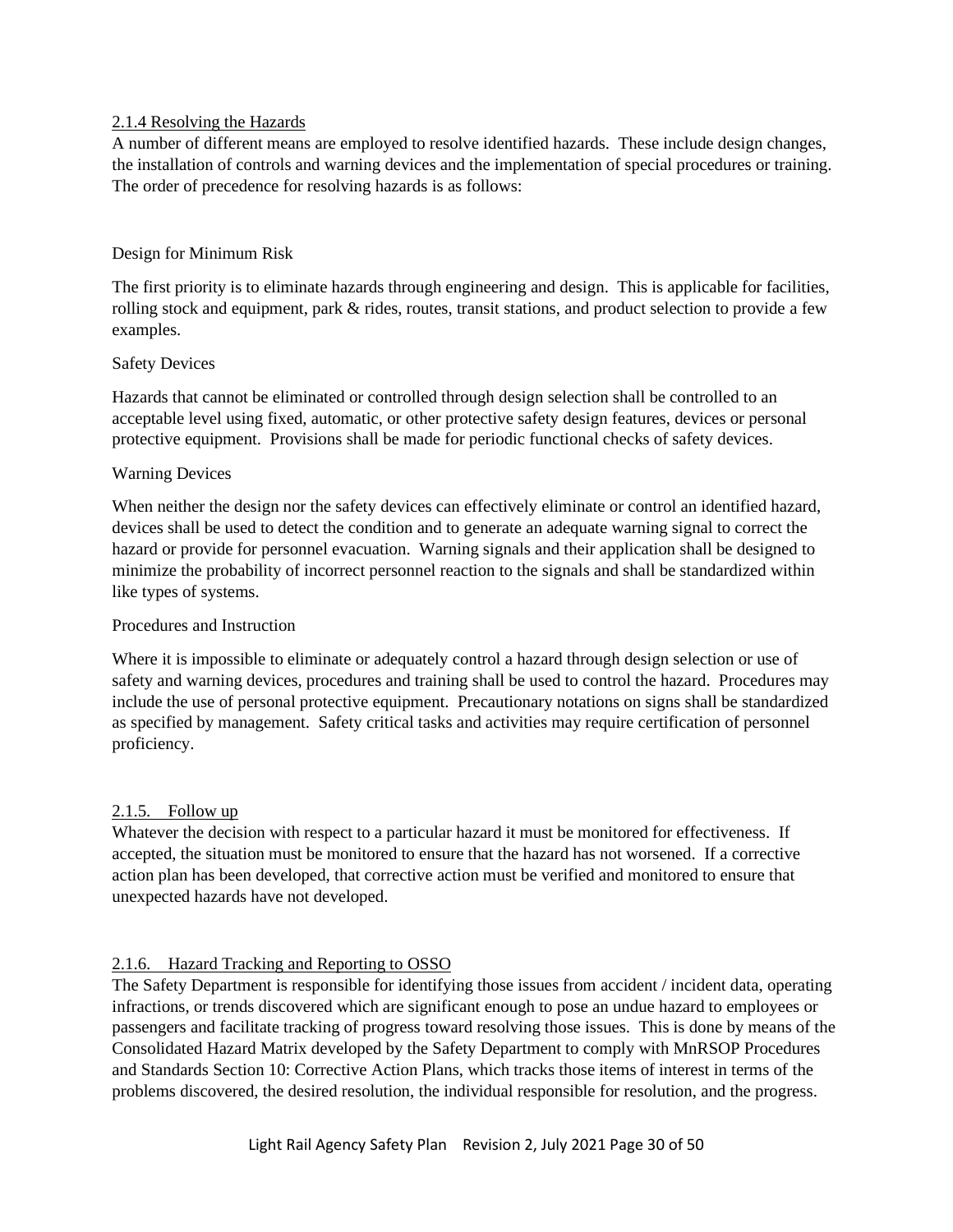<span id="page-30-2"></span>This matrix includes safety audit issues, post-accident or incident issues, individual hazard reports and those items cited by the AWAIR safety committee. Additionally, items that involve significant change to form, fit or function to the operation are managed through the Rail Change Review Committee and tracked on the matrix. As items are corrected, those corrections are noted on the matrix and closed out as appropriate. The safety department reviews these items on an ongoing basis, and when unacceptable delays are encountered in resolution, the items are escalated to appropriate senior management for assistance in resolution and closure.

The Safety Department provides monthly updates of these items to the OSSO.

#### <span id="page-30-0"></span>2.1.7 Corrective Action Plans

Corrective Action Plans are required for deficiencies identified through on-site safety and security review, accident and hazards investigations, internal safety and security reviews, or other means by which a hazard may be brought to the attention of Metro Transit. Corrective Action Plans will meet the following MnRSOP guidelines outlined in Section 10 of the Procedures and Standards, and are summarized and tracked through the LRT Consolidated Hazard Matrix (with appropriate matrix headings referenced in parentheses):

- Identify the source of the noted deficiency, finding, or hazard ("Source");
- Reference the date the CAP was opened ("Reference");
- Line Number as a ("unique identifier")
- Identify the noted deficiency, finding or hazard ("Issue Description");
- Process, plan, or mechanism to address and resolve deficiency ("Corrective Action Plan");
- Time-frame for implementation of plan of action ("Target Date");
- Current status of corrective action plan ("Status" with updated progress reflected in "Comments");
- Department(s) and person(s) who will be responsible for implementation ("Responsible" with additional detail in "Comments");
- A Risk Index Assessment of the hazard present ("Hazard Severity", "Hazard Probability", and "Risk Index").

The LRT Consolidated Hazard Matrix is described in greater detail in the previous section of this ASP. Metro Transit allows NO Unacceptable Hazards to persist upon discovery without proper and immediate mitigation. As with any discovered hazards, the means of correction are documented in the LRT Consolidated Hazard Matrix, which is submitted to the OSSO on a monthly basis.

# <span id="page-30-1"></span>**3. SAFETY ASSURANCE**

Safety Assurance involves processes within a transit agency's Safety Management System that functions to ensure the implementation and effectiveness of safety risk mitigation. This involves monitoring key aspects of the operation for mitigation effectiveness and to ensure that no new hazards have been introduced into the system. This ongoing attention also provides for identification of new hazards as changes to the operation form, fit, or function are made. The rest of this section describes the safety assurance techniques used by Metro Transit.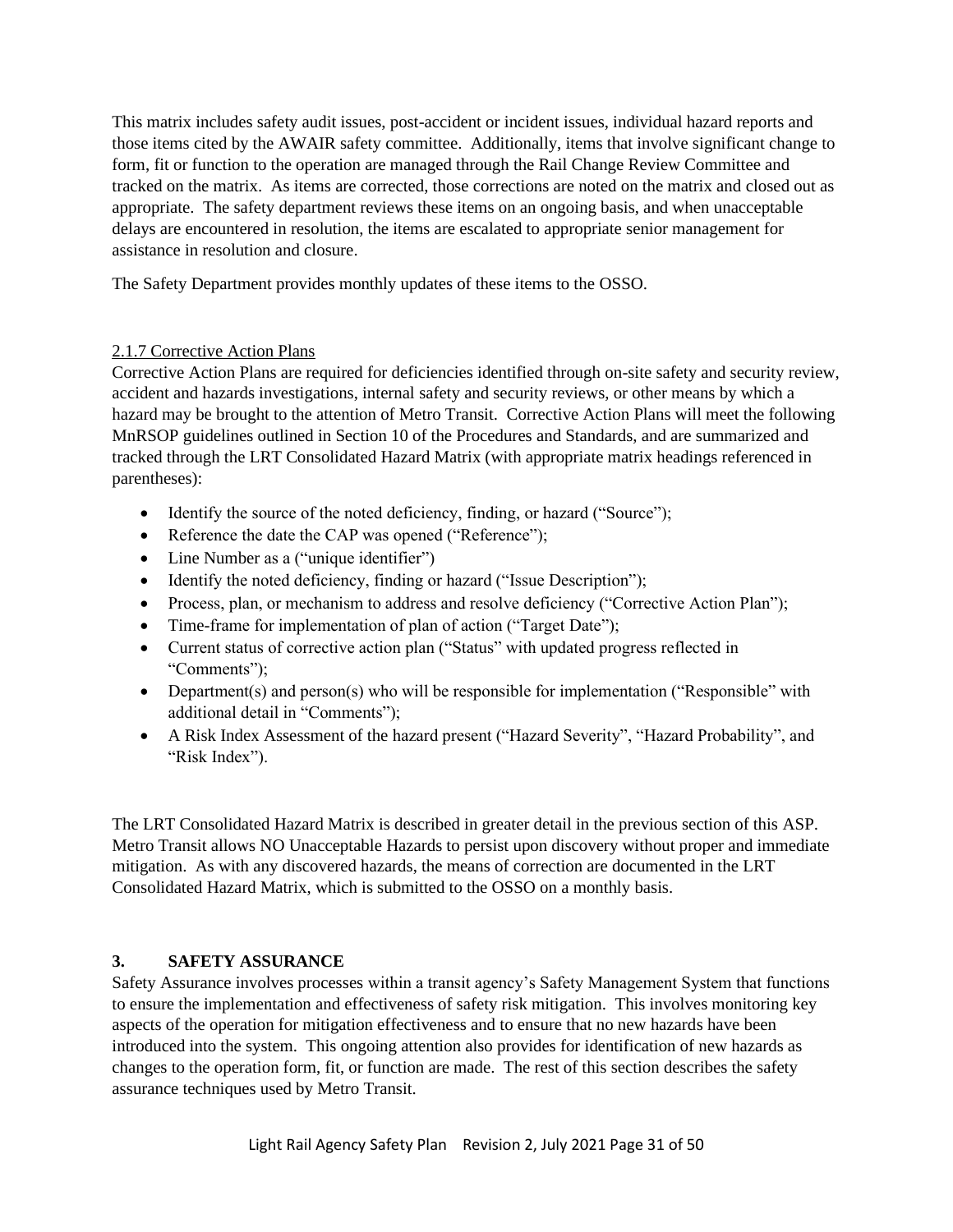# <span id="page-31-1"></span><span id="page-31-0"></span>3.1. SAFETY DATA ACQUISITION/ANALYSIS

Collection of safety data, and analysis of such data, is one way to help maintain safe working conditions at Metro Transit. Hazard identification and analysis of accidents will prevent future incidents and accidents. Metro Transit reviews accidents and incidents, looks for undesirable trends, and regularly reports safety data to the Federal Transit Administration (via National Transit Database), OSHA, NTSB, and Metro Transit departments as appropriate.

Metro Transit performs safety data collection and analysis for Rail Operations at the facility level. This Data includes the following:

- Data reported includes the following:
- Employee on-duty accidents
- Passenger on-train accidents
- Station accidents
- Rail accidents
- Accident monthly, annual and past years comparisons
- Lost time data
- Accident severity and frequency
- Risk severity.

Metro Transit Safety prepares reports for OSHA and the NTD. The Rail Safety Officers are responsible for generating and updating the OSHA logs for the facilities and the annual OSHA posting.

Risk Management, Safety and operations management will determine an optimal degree of safety that minimizes risk while maximizing operational effectiveness within political, financial and technological constraints. Factors considered are the evaluation of cost, probability of damage, notoriety factor, frequency and severity of exposure, and the balance of benefit to loss.

Strategic Initiatives (SI) works with data collected from many sources to use higher level of analysis to identify significant risk factors and trends in accidents and injuries. This leads to informed recommendations for accident reduction programs and better use of limited resources. These targets will include measurements as established under the National Public Transportation Safety Plan (NPTSP), specifically:

- Collisions per 100,000 vehicle miles
- Annual fatalities from the LRT operation
- Annual injuries from the LRT operation
- System reliability (vehicle mean distance between failures)

At the time of this plan revision, the goals for these target measures are based on 2019 actual operating experience, as that was the last full year of pre-pandemic operation and any targets set based on recent experience since the COVID 19 outbreak and the subsequent reductions in service levels would be artificially low as service begins to restore itself. The sole exception to that methodology was determining the target goal for fatalities by mode. While experience has unfortunately often been otherwise, we believe that stating any goal greater than zero deaths somehow sends an unacceptable message. The specific goals for these target measures set at this plan revision are: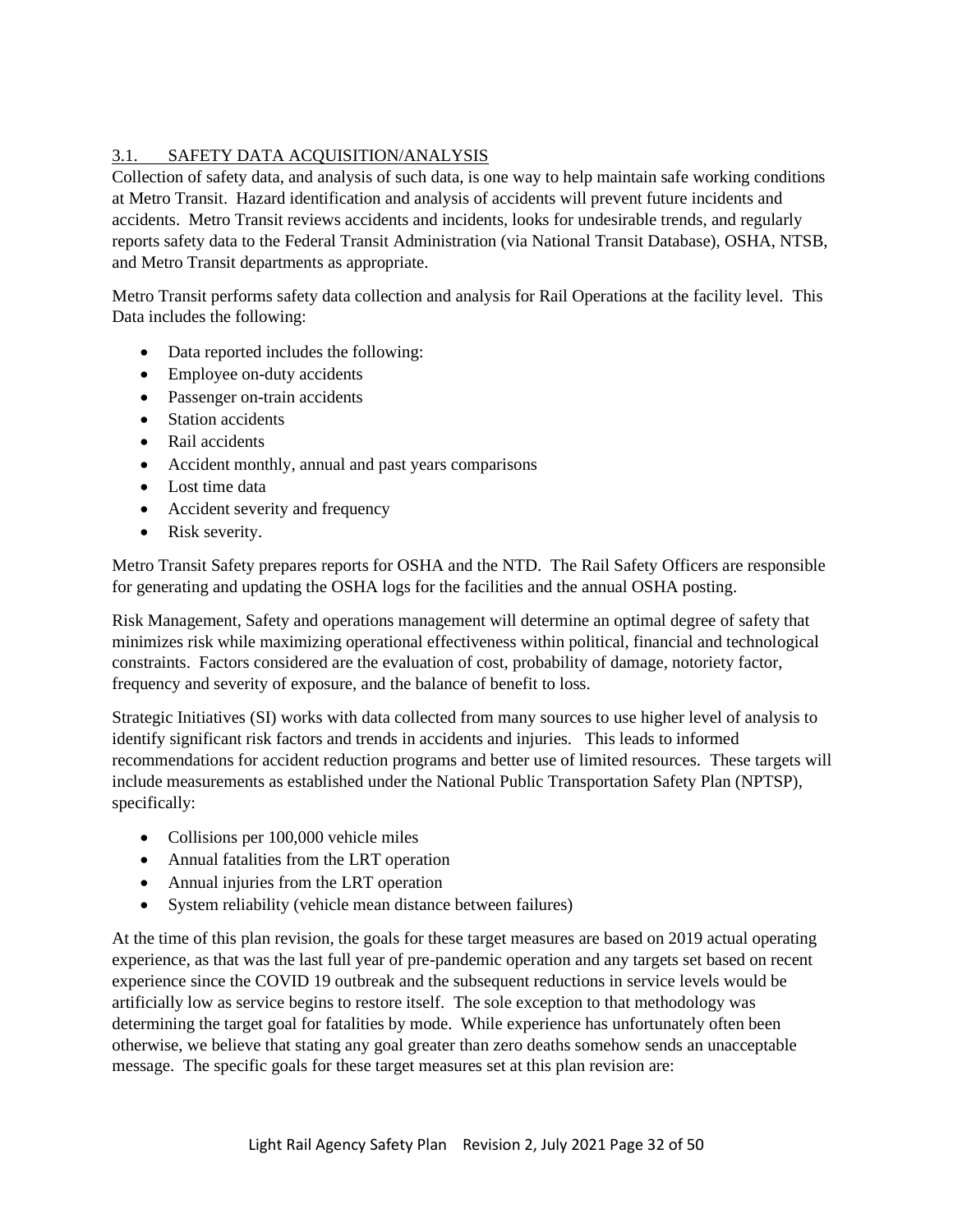<span id="page-32-1"></span>

| <b>Target</b>                                                                                | Goal                                                  |
|----------------------------------------------------------------------------------------------|-------------------------------------------------------|
| Collisions per 100,000 vehicle miles                                                         | .60 / 100K vehicle miles                              |
| Annual fatalities from the LRT operation (as<br>reported to National Transit Database (NTD)) | $0/$ calendar year                                    |
| Annual injuries from the LRT operation (as<br>reported to National Transit Database (NTD))   | 145 / calendar year $(12 / \text{month})$             |
| System reliability (vehicle mean distance<br>between failures)                               | 25,000 miles Mean Distance Between Failures<br>(MDBF) |

By incorporation in this plan, these goals will be adopted by the Metropolitan Council as part of the plan approval and reevaluated annually based on actual trends. The Rail Safety, Speed, and Reliability Performance Team helps collectively determine these goals and measure and, where necessary, determine steps for improvement.

# <span id="page-32-0"></span>3.2. ACCIDENT/INCIDENT REPORTING AND INVESTIGATION

Metro Transit's policy is to document, investigate and review all accidents/incidents at an appropriate level for the severity or potential severity of that occurrence. The purpose of accident/incident reporting and investigation is to ensure that all accidents/incidents are investigated objectively with the goal of determining probable cause(s) and contributing causal factors (fact-finding, not fault-finding). Depending on the type and severity of the accident, a Transportation representative will be involved in the investigation process, and possibly an accident investigation committee may be convened. All investigation findings, conclusions and recommended corrective actions to prevent recurrence will be documented, and designated management personnel are assigned responsibilities to ensure that corrective actions are implemented and monitored for effectiveness. This process is the subject of Metro Transit's LRT Accident/Incident Investigation program, which is annually reviewed, updated, and approved by the SSO on the same intervals as this document.

All occupational illnesses and injuries are investigated at the first line supervisor level. The Safety Department is available to front line supervisors to assist with their investigations when requested or may choose to be lead an investigation as appropriate. All first report of injury forms and supporting investigation reports are forwarded to Risk Management and filed. At the same time, a copy of the report, along with other facts collected, must be sent to the designated Safety Department staff for review and determination of appropriate corrective action.

Where required, the Safety Department will forward reports to all regulatory agencies, including Minnesota Occupational Safety and Health (OSHA), and report data as required to the National Transit Database (NTD).

# 3.2.1. Accident/Incident Policies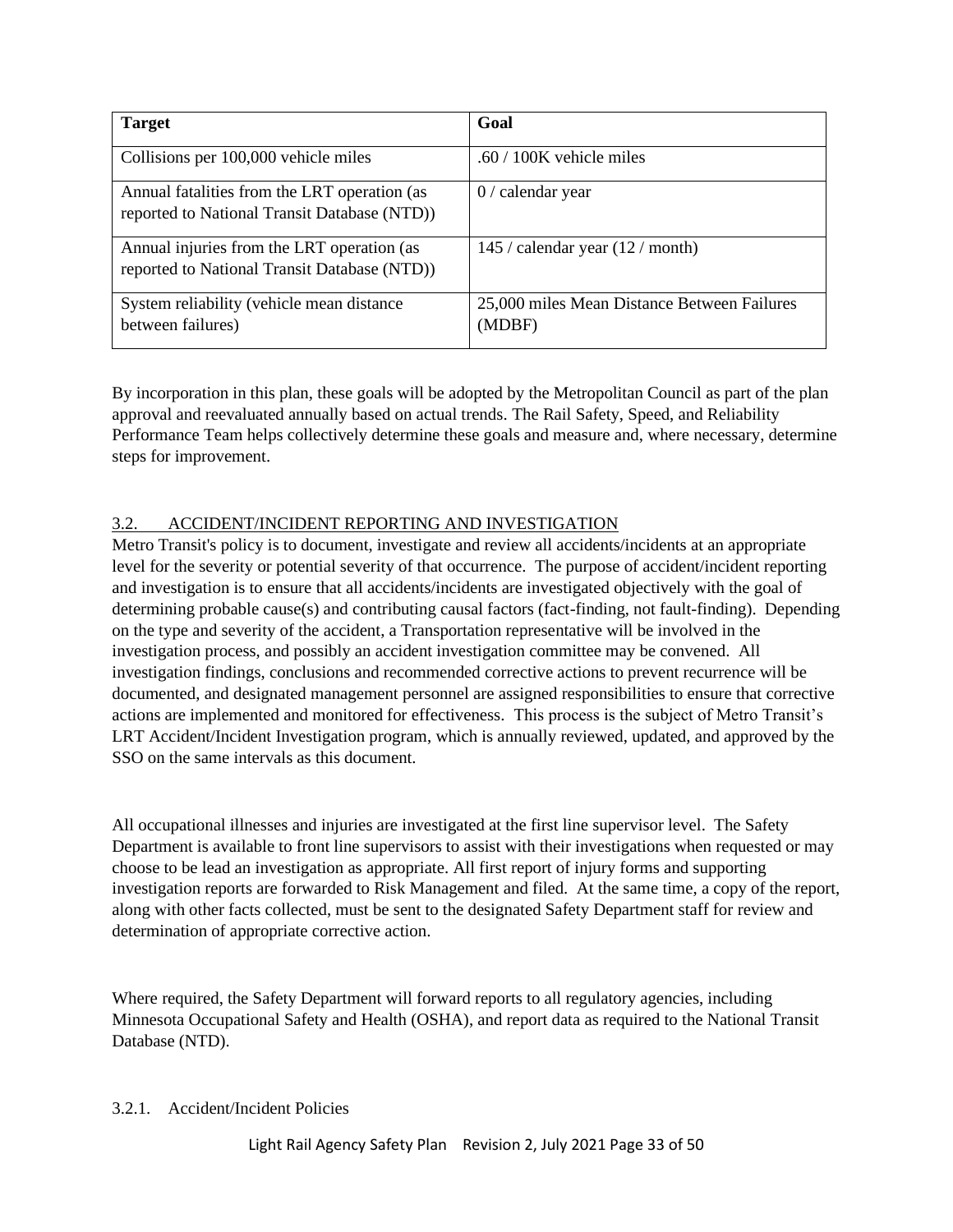The purpose of accident/incident reporting and investigation is to ensure that all accidents/incidents are investigated with two objectives: of

- determining primary and contributing causal factors.
- These findings (and, if appropriate recommendations) are then translated into corrective action plans that would prevent recurrence of the accident.

All investigation findings, conclusions and recommended corrective actions to prevent recurrence are documented, and designated management personnel are assigned the responsibility to ensure that corrective actions are implemented and monitored for effectiveness.

#### 3.2.2. Procedures for Rail Accident/Incident Reporting and Investigation

The Metro Transit Rail Accident/Incident Investigation Plan describes the process of accident/incident reporting and investigation. This plan is reviewed and updated as needed annually during the first calendar quarter. Metro Transit rail policy is to investigate all accidents/incidents. Accidents, occupational illnesses and injuries are investigated at the first line supervisor level. Safety staff and Rail Operations developed and implemented a training module for all supervisors on accident investigation and response and all supervisors receive this training as part of their initial training (as well as providing to all staff already on board that have not attended the TSI Rail Incident Investigation course). Accident investigation reports are compiled, reviewed and filed by the Rail Transportation Department. In addition, a copy of these reports is forwarded to the Safety Department and then forwarded to all regulatory agencies as required, including the Minnesota State Safety Oversight Agency.

The Safety Department is notified of accidents and incidents. Depending on the type and severity of the accident, a Safety Department representative, a Minnesota State Safety Oversight representative, a MN OSHA representative, National Transportation Safety Board representative, and or other Federal agencies with investigative authority could be involved in the investigation process, and possibly an accident investigation committee convened as well. The Safety Department may initiate its own investigation, including convening of an ad-hoc accident investigation board, as appropriate.

Accident notification and response is included in Metro Transit's procedures. All necessary emergency response agencies, Metro Transit management personnel, and regulatory agencies are included in the notification process. In accordance with the MnRSOP's Program Procedures, the MnRSOP is notified of certain types of accidents and incidents on the Light Rail Transit System, specifically:

*Accidents* to be tracked by the transit agency and reported to the OSSO within two hours:

- 1. Fatality (occurring at the scene or within 30 days following the accident);
- 2. One or more persons suffering serious injury (serious injury in accordance with the definition in the Definitions & Acronyms section of this document; the notification is based on information available to the transit agency at the time);
- 3. A collision involving a rail transit vehicle with any other vehicle, person, or object;
- 4. A runaway train;
- 5. An evacuation for life safety reasons; or
- 6. Any derailment of a rail transit vehicle (yard and mainline).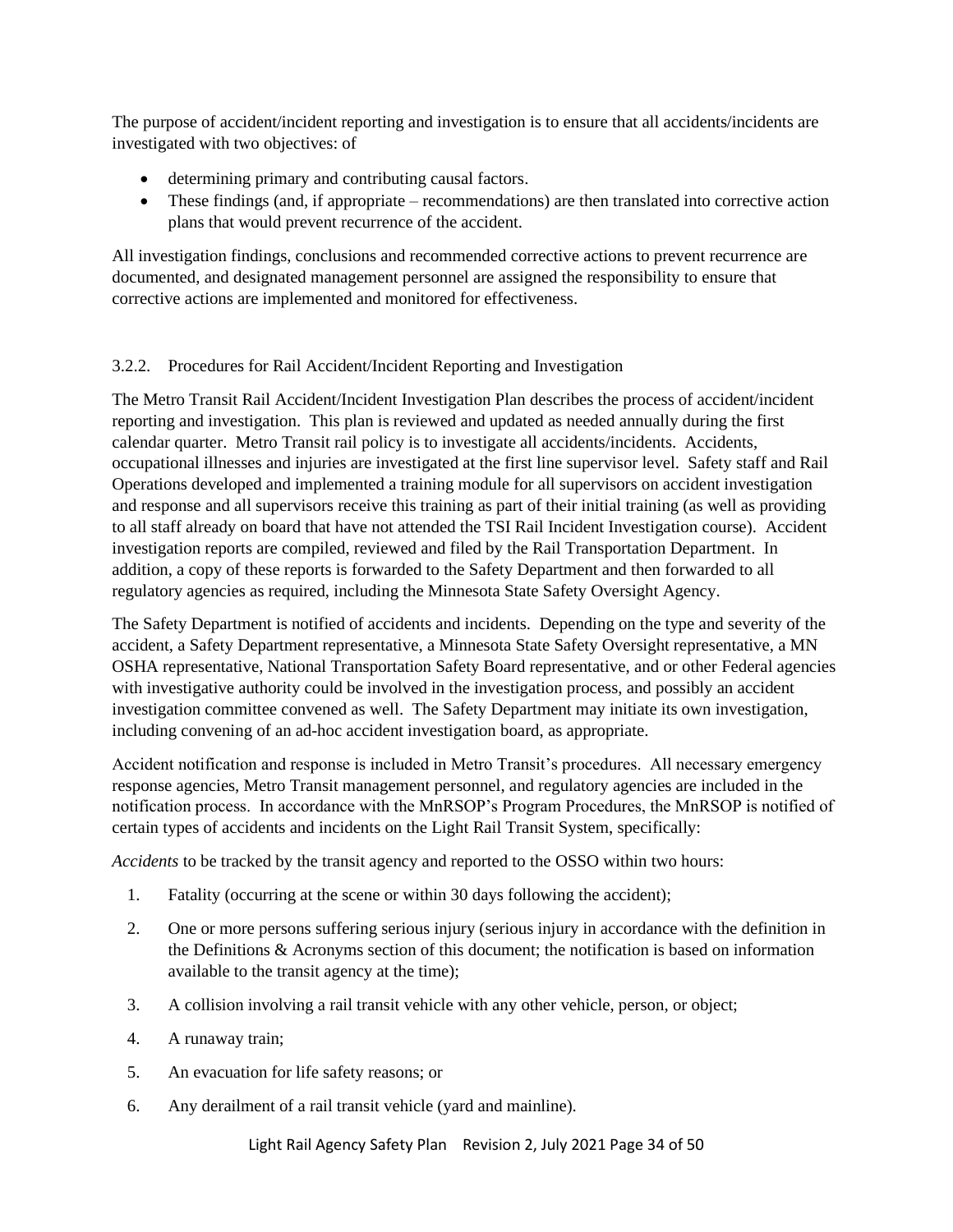*Incidents* to be tracked by the transit agency within 30 days:

- 1. A personal injury that is not a serious injury;
- 2. One or more injuries requiring medical transportation away from the event;
- 3. Non-collision-related damage to equipment, rolling stock, or infrastructure that disrupts the operations of a transit agency;
- 4. A maintenance-related evacuation of a train into the right-of-way or onto adjacent track; or customer self-evacuation;
- 5. Certain low-speed collisions involving a rail transit vehicle that result in a non-serious injury or property damage; or
- 6. Damage to catenary or third-rail equipment that disrupts transit operations.

*Occurrences* to be tracked by the transit agency and made available to the OSSO or FTA for review, as requested:

- 1. Non-collision-related damage to equipment, rolling stock, or infrastructure that does not disrupt the operations of a transit agency;
- 2. Close calls / near misses (of which the transit agency is made aware);
- 3. Safety rule violations;
- 4. Violations of safety policies;
- 5. Damage to catenary equipment that do not disrupt operations; or
- 6. Vandalism / theft.

As provided for initially by 49 CFR 659 (and subsequently by 49 CFR 674) and the MN RSOP system safety program standard, the Safety Department has been authorized annually since 2004 to conduct accidents on behalf of the MN OSSO. When the Safety Department conducts an accident investigation on behalf of the OSSO, the final report along with the corrective action plans related to that report shall be submitted to the OSSO for review, approval, and adoption of the report(s) and the corrective actions proposed.

In addition to the accident investigation function, the Safety Department conducts a periodic review of rail accidents and incidents to determine common trends and develop appropriate preventive programs.

#### 3.2.3. Accident/incident Personnel Policies

Metro Transit currently has accident/incident policies for employee, non- employee/customer, and LRT accidents/incidents.

An employee involved in an accident/incident must do the following: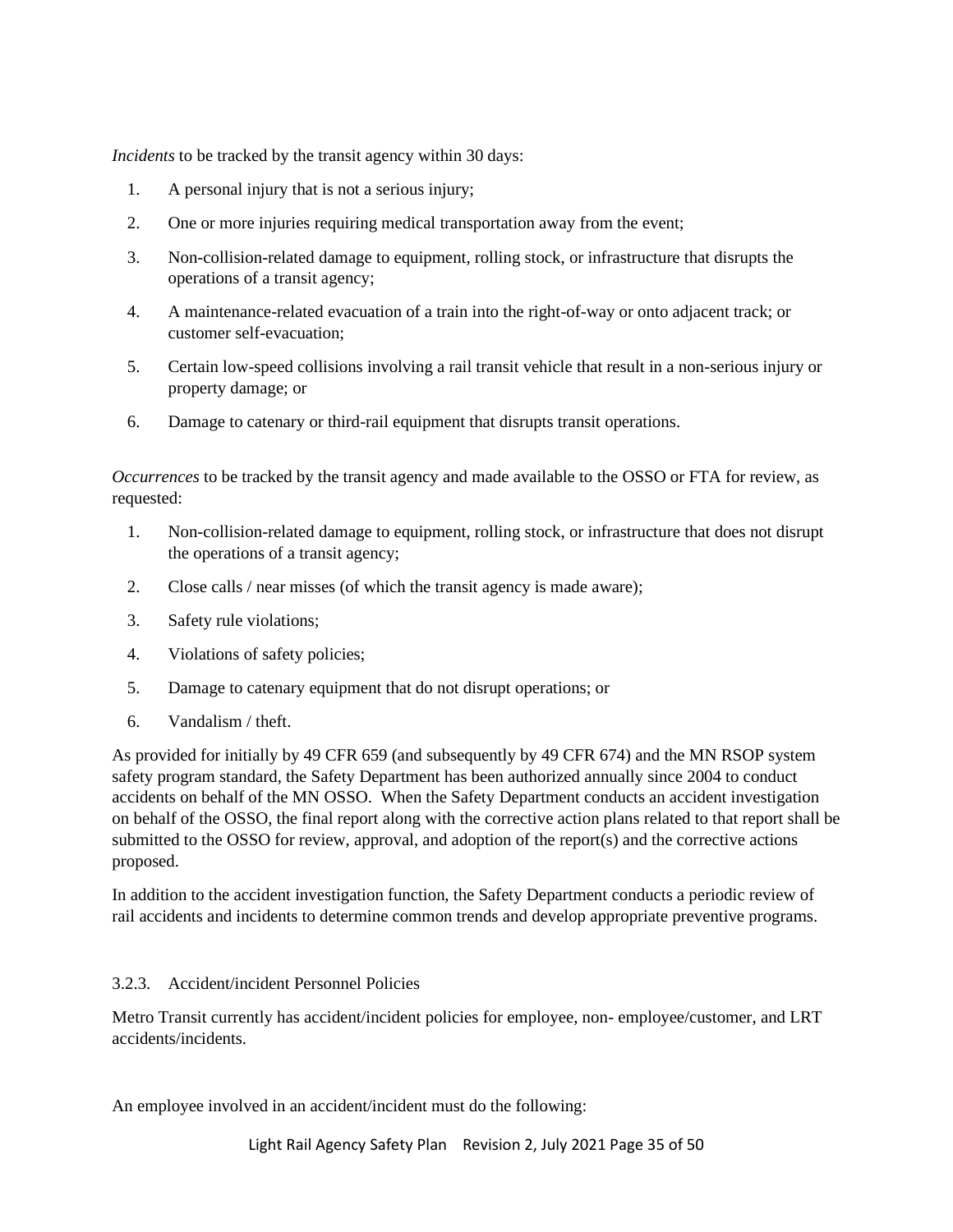- Request medical attention, if necessary
- Report and describe the accident/incident according to policy, rule, and/or union contract
- For loss of time from work, report to the medical facility as soon as possible within twenty-four hours of the occurrence or on the next day the medical facility is open.

The employee's immediate supervisor will prepare and distribute the appropriate forms as soon as possible, but no more than twenty-four hours after notification of the accident/incident.

The supervisor will take the following actions:

- Make appropriate arrangements for medical attention, if requested
- Review the accident/incident and, depending on the nature and severity, convey the impact to the appropriate department for response to the scene
- Conduct an initial investigation of the accident/incident
- Ensure that conditions which could cause a similar accident/incident are reported for remedial and/or corrective action
- Ensure that proper documentation is prepared and filed for use in developing a corrective action plan
- If loss of time from work is possible or occurs at any time afterwards due to the accident/incident, direct the employee to report to the medical facility as soon as possible; preferably within twentyfour hours or on the next day the medical facility is open.

For non-employee accidents/incidents, employees are responsible for collecting the appropriate information and preparing an accident report. A copy of the accident report is forwarded to the Safety Department and Risk Management Department for filing and follow-up investigation and reporting.

#### 3.2.4. Procedures for Non-vehicle Accidents, Injuries or Incidents

3.2.4.1 An employee involved in an accident/incident must do the following:

- Request medical attention, if necessary
- Report and describe the accident/incident according to policy and/or union contract
- Complete and sign a first report of injury form (If incapacitated the supervisor must complete this form).
- If the employee seeks medical attention for an injury, the employee must submit workability notes from the doctor's office visit and any follow up visits to their Supervisor as soon as possible.
- For loss of time from work or restricted duty, the employee must report to the medical facility as soon as possible within twenty-four hours of the occurrence or on the next day the medical facility is open.

3.2.4.2 The employee's supervisor will take the following actions:

- Make appropriate arrangements for medical attention, if requested.
- Call RCC whenever 911 is contacted for emergency medical purposes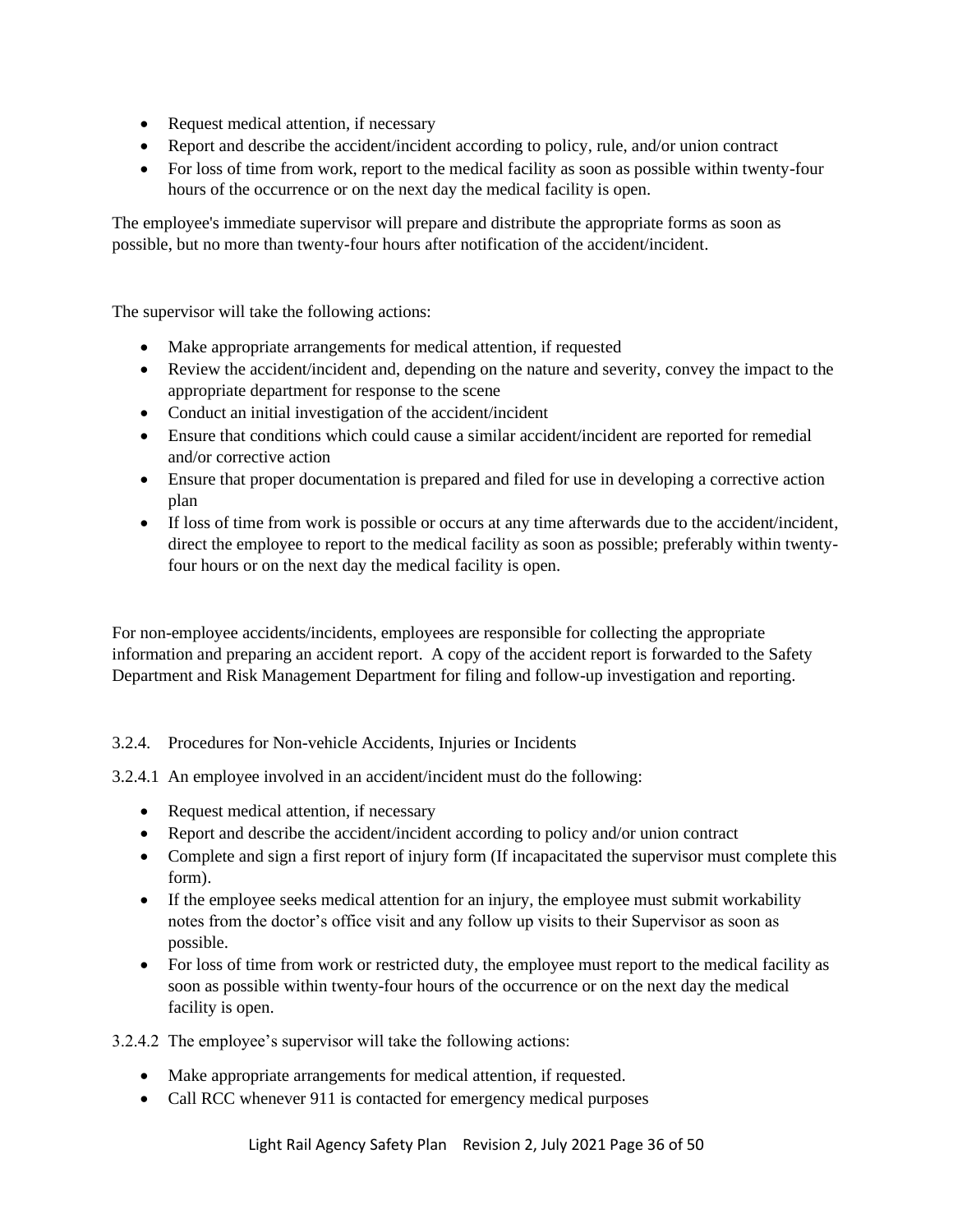- <span id="page-36-1"></span>• Conduct an initial investigation of the accident/incident and report findings to management and the Safety Department.
- Complete Supervisors portion of Employees First Report of Injury form and assure the employee section is complete.
- Ensure that conditions, which could cause a similar accident/incident, are reported and that remedial and/or corrective action is taken
- Ensure that proper documentation is prepared/kept and recommendations are made
- If loss of time from work or restricted duty is possible after the accident/incident, direct the employee to report to the medical facility as soon as possible within twenty-four hours or on the next day the medical facility is open.
- Forward all doctor workability notes to Risk Management and your facility Rail Safety Officer along with the first report of injury.
- Ensure the first report of injury form is completely filled out. Submit the 1st report of injury form and any doctor workability notes to Risk Management and the facility Rail Safety Officer.

# <span id="page-36-0"></span>3.3. FACILITIES INSPECTIONS

Metro Transit facilities are inspected on a regular basis to identify items needing corrective action. The facilities associated with the Light Rail system, such as the yard and shops, stations, and substations will also be inspected on a regular basis. Systems components follow inspection guidelines found in the Rail Systems Maintenance Plan. Facilities such as buildings and stations have periodic inspection criteria built into the TX Base system and include periodic inspection of safety components (such as elevators, fire alarm and suppression systems, which may be performed by contractors) as well as boilers, cranes/hoists, and other facility components.

The majority of the light rail functions are housed in the Blue Line Operations and Maintenance Facility building (O&M) including the Rail Control Center; vehicle maintenance; transportation; and training. The Green line Operations and Maintenance Facility (OMF) in St. Paul provides facilities for storage and servicing of Green Line rolling stock. Other related facilities include the Metro Transit headquarters building at the Heywood Office Building (administration), and the adjacent Rail Support Facility (for systems employees).

Facilities safety inspections are closely related to the Hazard Management Process (Section 2) because those personnel who conduct facility inspections will often discover hazardous conditions. As conditions are noted by the maintenance department, safety staff, field supervision, or train operators at station facilities, they are reported to the RCC who makes notification to facilities maintenance. It is the responsibility of facilities maintenance to resolve the hazards passed along by RCC.

# 3.3.1. Facility Inspection Checklists

Facility inspections are conducted using checklists to guide the inspection. All inspections are documented. Inspection reports include the following:

- Date of Inspection
- Name of Facility
- Listing of Items Observed
- Description of Observed Deficiencies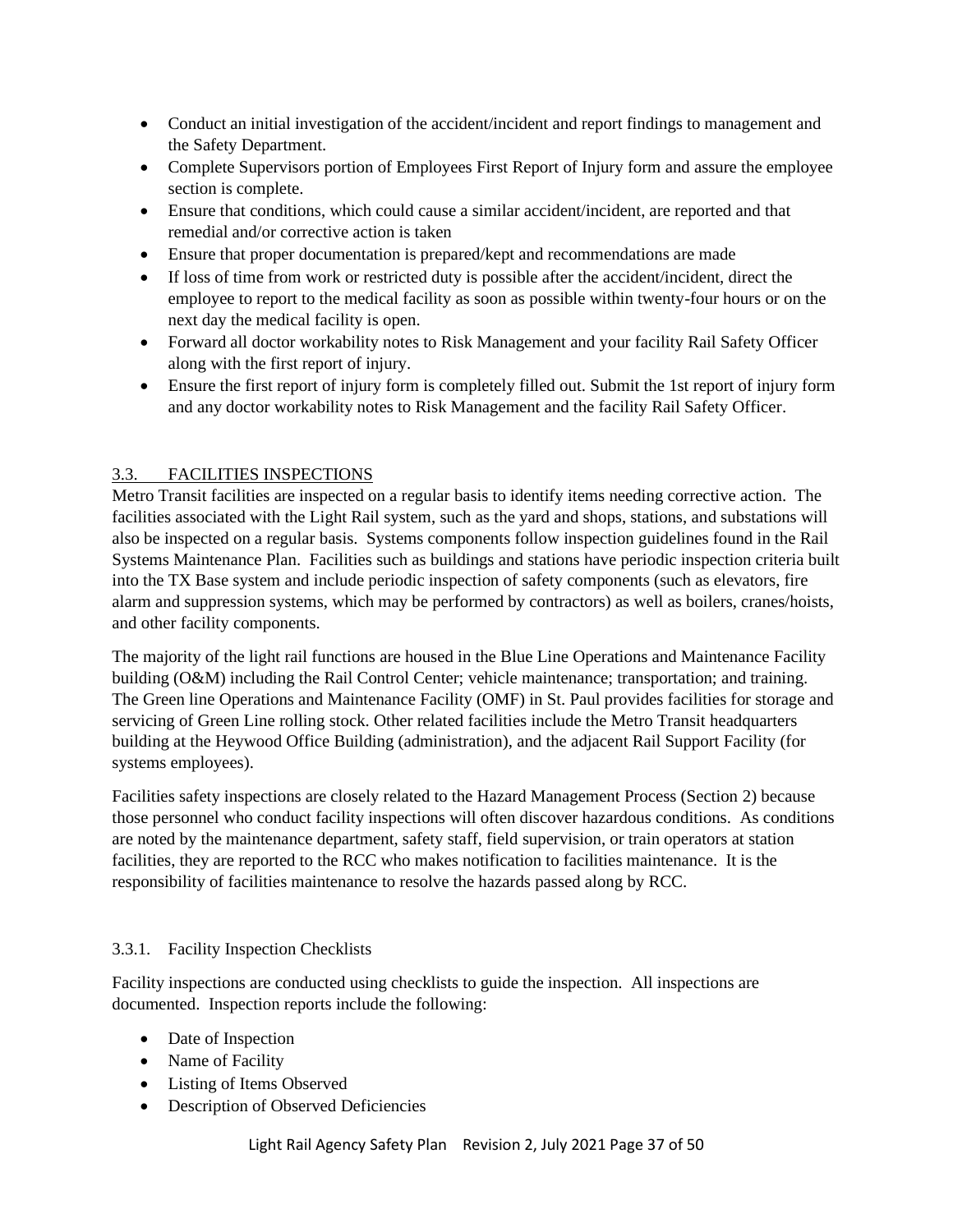- <span id="page-37-1"></span>• Recommendations to Improve Safety
- Name of Inspector.

Facilities and Engineering, Rail Maintenance, and Safety conduct monthly safety inspections in their locations as part of the "A Workplace Accident and Injury Reduction" (AWAIR) program. The inspection team may use a variety of checklists that focus on different aspects of industrial safety each month but is always on the lookout for general facility defects. When a defect is noted, it is recorded in the meeting minutes and shared with Engineering and Facility Maintenance to correct. If the problem cannot be resolved with simple maintenance then steps are taken to include the needed improvement in the facility capital improvement plans. In the meantime, steps are taken to mitigate the hazard.

Other types of inspections conducted through Engineering and Facility Maintenance include:

- Exterior conditions
- Building facilities HVAC, electrical, boilers, hoists, overhead cranes
- General housekeeping
- Fire extinguishers in the facilities and the vehicles
- Fuel and hazardous materials storage tanks
- Fire suppression systems including sprinklers
- Fire alarm systems.

 Certain facility inspections are contracted out, such as the sprinkler inspections and overhead crane inspections. All fire systems are monitored by outside contractors, who check for alarms and coordinate with appropriate Metro Transit staff.

Temporary measures will be mandated immediately by the inspector, garage manager, or Safety to protect life and property should corrective action for an unacceptable or undesirable hazard be delayed for any reason.

# <span id="page-37-0"></span>3.4. RAIL MAINTENANCE AUDITS/INSPECTIONS

The Metro Transit maintenance audits/inspections provide top management with a mechanism for documenting the fact that key elements of the organization are effectively performing specified functions.

An audit attempts to answer the following questions:

- Does a plan or procedure or schedule exist?
- Is it adequate?
- Is it communicated effectively?
- Is it implemented?
- Are results documented and followed up on, as appropriate?
- Who is responsible for it?
- Is it monitored?
- When it was last audited?
- Is there a report on the results of the audit?
- What corrective actions were required?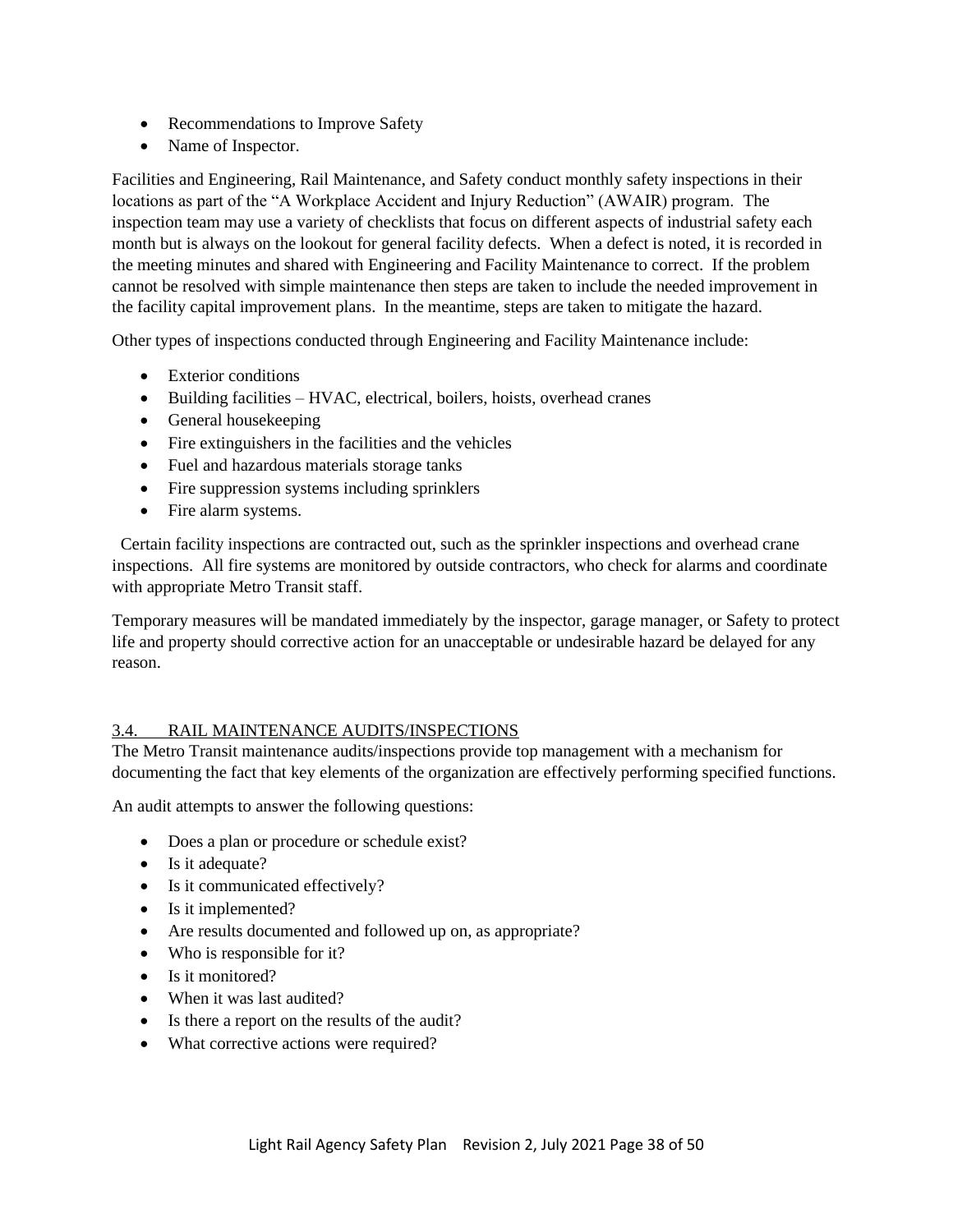<span id="page-38-1"></span>These organizational elements include all Metro Transit maintenance plans and procedures including preventive maintenance activities, scheduled maintenance, and unscheduled maintenance procedures. Maintenance Inspection and Repair activities occur for Systems, Vehicles and Facilities.

Systems maintenance includes track, traction power substations, train control, and communications. The governing maintenance document for all systems is the Rail Systems Maintenance Plan. Track maintenance typically includes measurements of track gauge, profile, alignment, cross level, twist and wear, flaws. Power inspections typically include replacement of breakers, substation battery tests, and substation maintenance. Signals maintenance typically includes testing of signal equipment such as switches, relays, track circuits and wiring.

Vehicle maintenance typically includes the inspection, maintenance and repair of rolling stock by performing scheduled maintenance inspections and running repairs. These are typically governed by industry experience and manufacturer recommended maintenance.

Frequencies of preventive maintenance by equipment type are tracked by TXBASE, the adopted central maintenance management system for Metro Transit. Metro Transit may change to alternative tracking software at its discretion.

Deficiencies discovered during audits are detailed on the audit checklists and a corrective action plan (CAP), including responsible persons and timelines, is agreed upon with appropriate management. These action items are summarized on the Consolidated Hazard Matrix. As items are corrected, those corrections are noted on the matrix and closed out as appropriate. The safety department reviews these items on an ongoing basis, including monthly submission of the matrix to OSSO, and when unacceptable delays are encountered in resolution, the items are escalated to appropriate senior management for assistance in resolution.

In the event that OSSO and Metro Transit are unable to agree on the resolution of a CAP a panel will be convened, consisting of the Rail System Safety Manager (or designee), the State Safety Oversight Manager (or designee), and the Manager of the "responsible department" for the CAP in question. The panel will attempt to resolve the dispute and if that proves impossible Section 10.5 of the MnRSOP Program Standard dictates that:

"In the event MnRSOP and the transit agency cannot reach a consensus regarding a CAP at the staff level, the MnRSOP Program Manager will contact the transit agency's General Manager to arrange a meeting to discuss the issue. Should the MnRSOP Program Manager and transit agency General Manager be unable to reach consensus, the Office of State Safety Oversight will arrange for the Minnesota Department of Public Safety's Commissioner's Office to review each party's position and supporting materials and issue a decision on the dispute."

# <span id="page-38-0"></span>3.5. RULES AND PROCEDURES REVIEW

The Metro Transit Rail Department is responsible for ensuring that operating Rules and Procedures are carefully developed, maintained and followed. The Rail Operations Manager develops and updates rules and procedures and conducts a periodic review of rules and procedures and test operations.

Rail operations are conducted in accordance with Rules and Procedures. Each rail employee is issued a controlled copy of the Metro Transit Rail Operations Rule Book and is tested annually on its contents. This applies to both transportation employees (including supervisors) and those maintenance employees whose functions require them to interface with mainline or yard train operations. Additionally,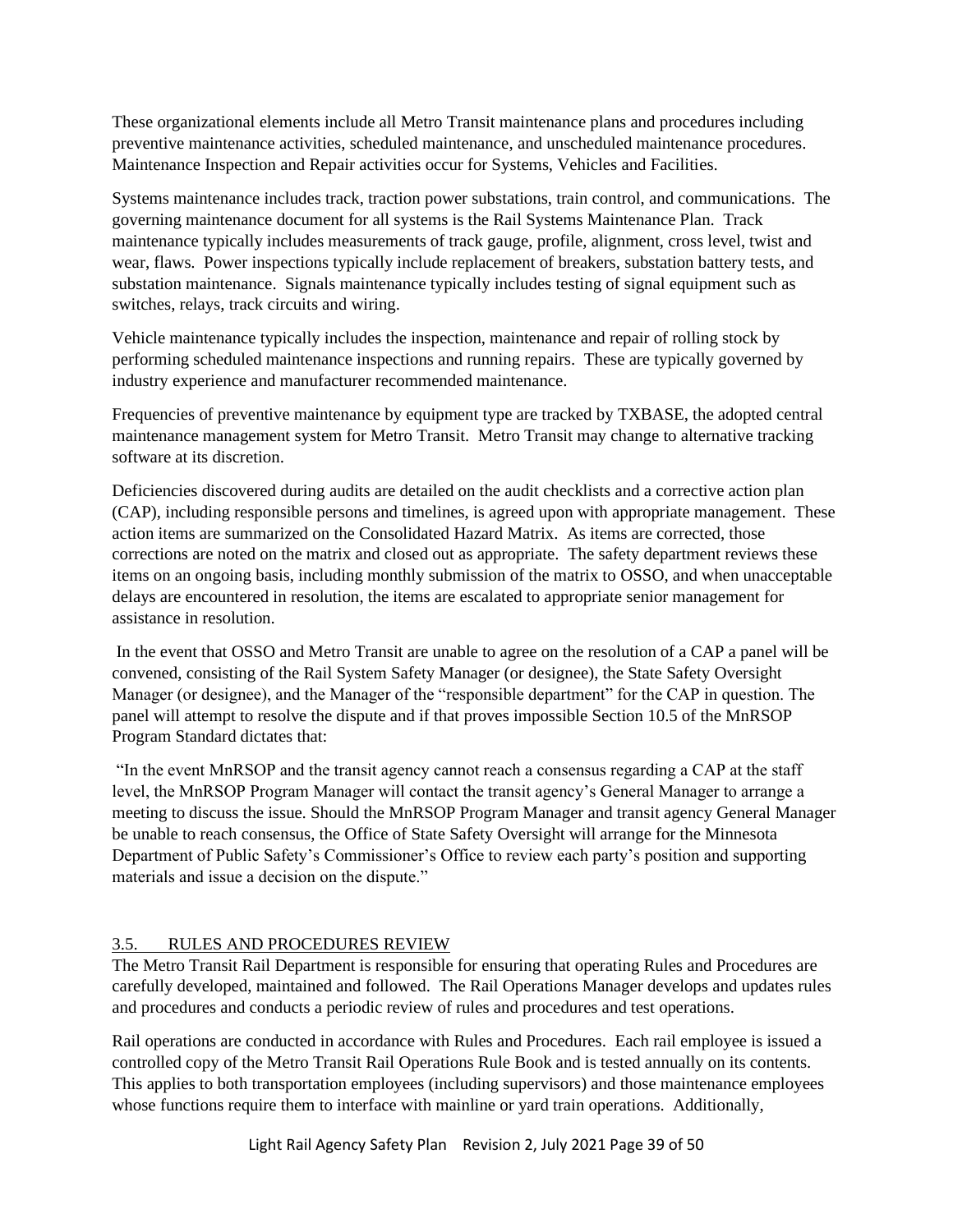<span id="page-39-1"></span>management employees are provided access to the Light Rail Standard Operating Procedures for reference. Rulebook revisions require review and approval by the Rail Change Review Committee (RCRC).

Rail car and systems maintenance also have procedures (such as Rail Fleet Management Plan for rail car maintenance or the Rail Systems Maintenance Plan for systems maintenance) which standardize how they maintain equipment and managers of these respective departments are responsible for ensuring compliance with those procedures through sign off on work performed or QA assessments.

Proficiency tests are conducted periodically by the Rail Operations or Maintenance Departments and/or the Safety Department to ensure compliance with rules and procedures. These are performed in accordance with the Light Rail Compliance Testing Reference Guide, which prescribe a frequency of testing and highlighted rules, and tests are conducted on operating employees (including supervisors) as well as maintenance employees whose jobs entail compliance with operating rules. Serious infractions are addressed immediately, and other deficiencies are reported to the appropriate authority for remedial or disciplinary action.

Transportation management has developed a tracking and summary system where violations can be summarized by employee or by specific violation and trends can be noted. Operations uses a violation rating system classifying violations according to severity and discipline follows those levels. The responsibility for establishing, tracking, and dealing with these matters rests with operations and maintenance management, not the Safety Department.

# <span id="page-39-0"></span>3.6. SYSTEM MODIFICATION DESIGN REVIEW AND APPROVAL PROCESS

Safety certification programs will govern rail system commissioning, start-up and any modifications to existing facilities. The Metro Transit Safety and Security Certification Program is tailored for each New Start capital project. The Safety and Security Review Committee will evaluate evidence in terms of whether the new start system is considered safe for passenger operations.

The objectives of the Safety Certification Program are to:

- Assure, to the maximum extent practical, that necessary safety and security requirements are designed and incorporated into the rail transportation system, equipment and facilities
- Conduct a systematic review or testing to evaluate system elements for conformance to the intended design
- Document those safety tests or reviews in a format that clearly displays the successful completion of the project.

Safety certification must address requirements under four integrated functions:

- System Safety- elimination, minimization, or control of potential hazards and the protection of property from damage against injury and/or property damage.
- Fire and Life Safety elimination, minimization, or control of potential hazards to customers, employees, emergency response personnel and the general public caused by fire, smoke, explosion or resulting panic, and the protection of property from fire, explosion or chemical exposures.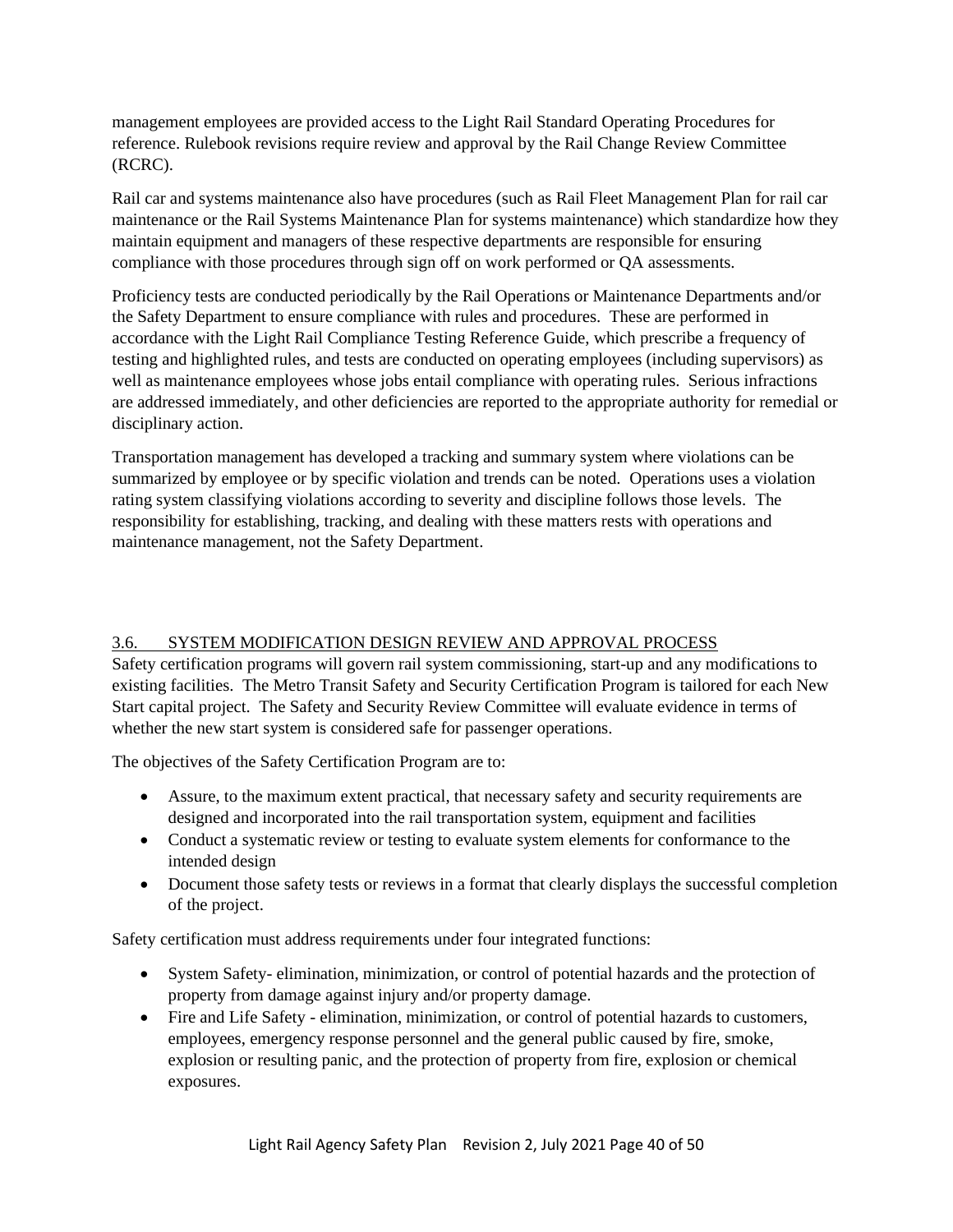- <span id="page-40-1"></span>• Occupational Safety - elimination, minimization or control or potential hazards to employees and emergency response personnel.
- Public Safety elimination, minimization or control of potential hazards to the general public and customers that result from operation of the system.

Critical participation on safety committees by MTPD ensures an all-hazards approach to the safety certification process that incorporates threat and vulnerability considerations.

The Safety & Security Review Committee will review aspects of the proposed rail system development including the following:

- Operational safety impacts
- Customer safety impacts
- System safety requirements
- Employee safety training requirements
- System hazard elimination/control.

System modification is the result of any changes to the transportation system, rolling stock, equipment, and facilities. This process is applicable to new procurement, as-built drawings or schematics, training on maintenance and/or operations associated with this endeavor, certification of any operational rules, agreements and maintenance and repair/training manuals that it may encompass. The Metro Transit Rail Change Review Committee evaluates evidence presented in terms of whether the system modification is considered safe for public occupancy and passenger operations.

The Rail Change Review Committee (RCRC) meets periodically to evaluate proposed changes to the system. This forum ensures configuration control as well as system safety considerations in modifications that may be less comprehensive in scope, e.g. items not requiring full scale safety certification but which nevertheless change form, fit or function of a safety critical item. Typically, for projects not requiring an FFGA, this process is implemented in lieu of full safety certification.

# <span id="page-40-0"></span>3.7. CONFIGURATION MANAGEMENT

The Metro Transit Configuration Management process will include design modifications, specification and procurement of vehicles and components, and contract change orders.

Metro Transit Construction Procedure 4.7.2, titled Record Documents, applies to all construction projects. This procedure requires project documents including drawings and specifications to be delivered to many different departments within Metro Transit and include an archives file.

Each design group will typically make changes as required to drawings that are then sent to the field forces. The field forces will perform the work per the design drawings and indicate any variations from the design. These variations are incorporated on the drawings that will include the latest revision date. These drawings are called As-Built or In-Service drawings. As Built or In-Service drawings are filed at the respective design office with copies sent to field locations or headquarters as necessary.

The Safety Department is made aware of projects of significance when Engineering issues Project Execution Plans. These include a short description of the project and identify stakeholders, etc. The Director of Safety reviews these and determines the level of participation from Safety Department staff to ensure that safety has been included in changes to equipment, systems, vehicles and facilities.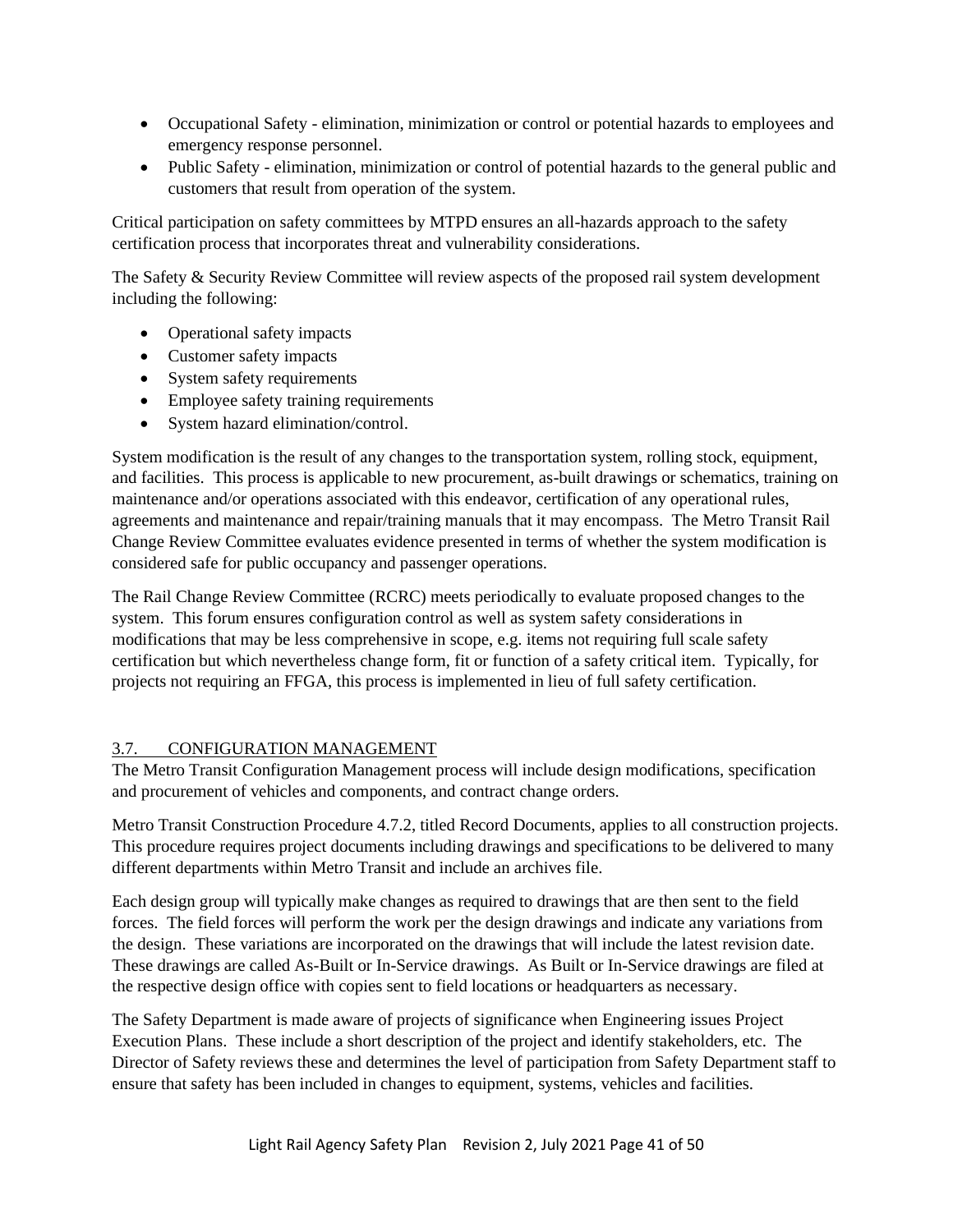<span id="page-41-2"></span>Accordingly, LRT Operations has established a configuration management process to track the status of the rail system configurations. The configuration management process includes the Rail Change Review Committee (RCRC -Significant system changes must be approved by the RCRC.

After the proposed change is approved by the RCRC, each design group typically makes changes as required to drawings that are then sent to the field forces. The field forces perform the work per the design drawings and indicate any variations from the design. These variations are incorporated on the drawings and the revision date noted. These drawings are called As-Built or In-Service drawings. As Built or In-Service drawings are held at the rail transportation library and respective design office with copies sent to field locations or headquarters as necessary.

# <span id="page-41-0"></span>3.8. PROCUREMENT

The Purchasing Department is responsible for the procurement of materials, services (contracts) and public works. Generally, specifications are in the form of written description, performance requirements, drawings, prints, commercial industry standards and other descriptive literature references. All items to be procured shall be evaluated for health, safety, and environmental compliance with current applicable regulatory specifications.

Requestors of goods or services from procurement are responsible for identifying material or services that have potential safety impact and for ensuring that such material or services meet safety requirements of Federal and State compliance regulations, OSHA standards, or identifying the requirement for Safety Department review.

Common supplies will require user department review. Special supplies or services may require review by the Safety Department. All chemicals require Safety Data Sheets (SDS) review by the user department and the Safety Department before utilization.

Metro Transit Purchasing will consult with the Safety Department during pre-procurement planning for specialty items requiring safety review. In particular, when procuring toxic substances, Metro Transit vendors must supply SDSs before shipping toxic substances, as defined by the Minnesota State Right-to-Know Law, or when defined as a hazardous chemical by the Occupational Health and Safety Administration Hazardous Communication Standard.

# <span id="page-41-1"></span>3.9. INTERNAL SAFETY AUDITS

The Metro Transit Safety Department is responsible for the preparation and implementation of a System Safety Audit Policy and Program that provides a proactive approach toward auditing safety compliance. The audit plan is documented in the LRT Agency Safety Plan - Internal Audit Program Plan. Audits are conducted within all departments and cover agency safety policies and procedures, as well as regulatory requirements. Internal rail safety audits are conducted of all items in this LRT Agency Safety Plan within a three-year period, as required by the Minnesota State Safety Oversight Agency.

# 3.9.1. Audit Responsibility

The Director of Rail and Bus Safety is responsible for implementing the audit process, performing safety audits of the Metro Transit organization with and through safety Dept staff. Members of the Metro Transit staff, who are not directly involved in the area being audited, assist him.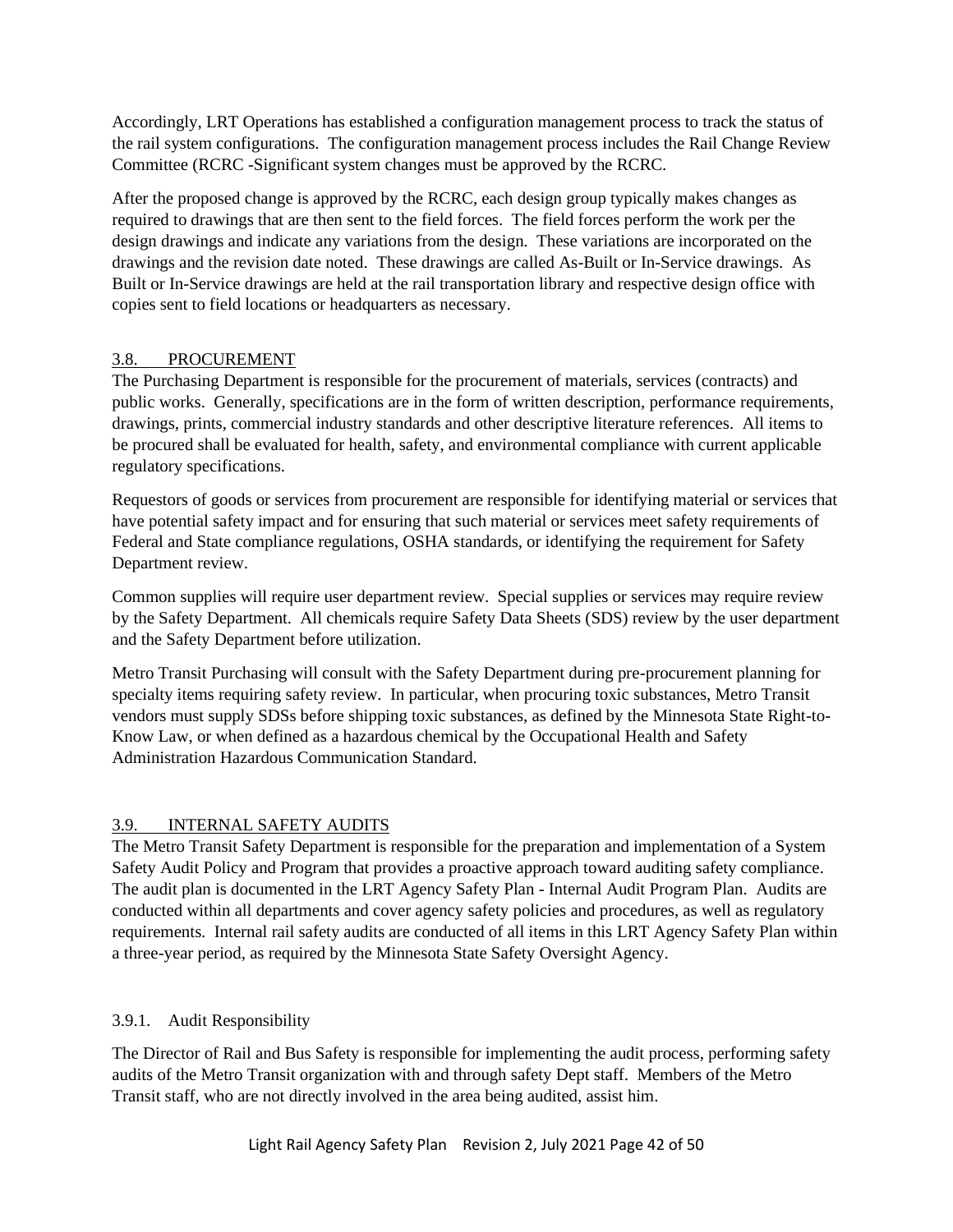#### <span id="page-42-2"></span>3.9.2. Internal Safety Audit Objectives

The objectives of the internal safety audits are to provide a mechanism for determining the effectiveness of the Rail SSPP and to assess the implementation level of the Plan. Specifically, Metro Transit's internal safety audit objectives are to:

- Verify that safety programs have been developed/implemented in accordance with Rail ASP requirements
- Assess the effectiveness of programs
- Identify program deficiencies
- Identify potential hazards in the operational system
- Verify that prior corrective actions are being tracked for closure
- Provide management with an assessment of the status and adequacy of system safety
- Assure continuing evaluation of safety-related programs, issues, awareness and reporting.

#### 3.9.3. Safety Audit Process

Safety audits rely on the concept of spot-checking samples in areas for compliance with internal safety procedures and requirements. The departments to be audited will be notified when safety audits will be conducted, what types of documents will be reviewed, and the audit criteria. Ongoing inspections can be conducted on a surprise basis, but internal safety audits must be coordinated with all concerned parties. The intent of the audit process is to satisfy the General Manager that LRT operations is reducing to practice that which is stated in its plans and procedures. Perhaps the most important means of satisfying an audit query is to produce documentation in the form of measurement, procedure, test, or visual. The operative phrase is "not documented, not done."

# 3.9.4. Audit Reporting

The Safety Department documents all internal safety audits. The audits are conducted according to the LRT Internal Audit Plan using checklists, which contain references to corresponding LRT Agency Safety Plan sections. The results are documented in the Metro Transit Internal Rail Safety Audit report issued upon completion of the audits, with corrective actions summarized on the Consolidated Hazard Matrix. The Rail Safety Audit report will be transmitted to the OSSO with a certification letter from the General Manager, indicating whether the agency is in compliance with its SSPP or identifying the activities the agency will take to achieve compliance. For the purposes of the certification letter, open items do not, in and of themselves, indicate noncompliance. Rather, items that have a corresponding corrective action plan would indicate compliance with the audit program and, by extension, the Rail ASP.

# <span id="page-42-0"></span>**4. SAFETY PROMOTION**

# <span id="page-42-1"></span>4.1. TRAINING AND CERTIFICATION

Training and certification programs occur during initial hiring, during ongoing operations and maintenance, and as a result of safety infractions.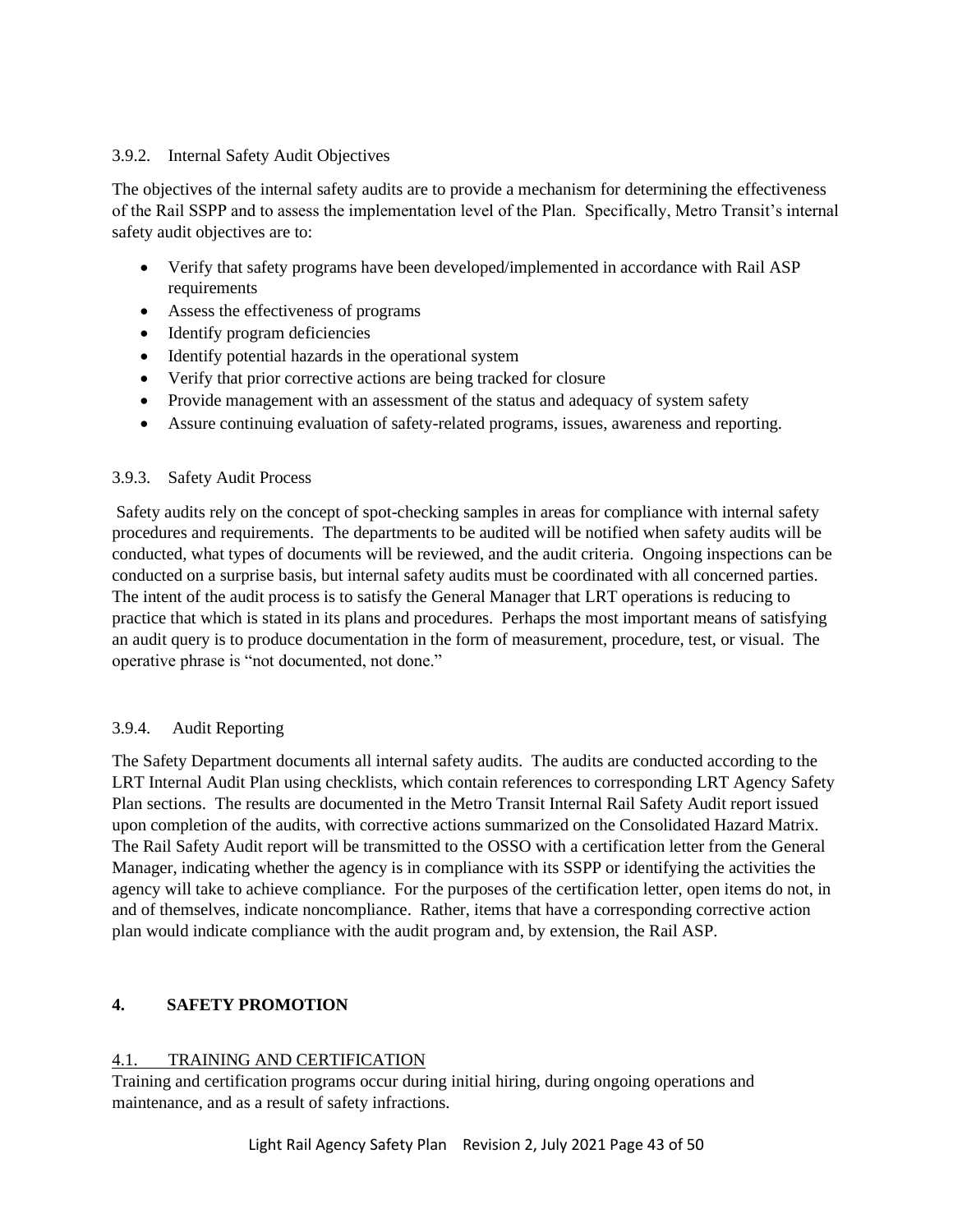### 4.1.1. Licenses

The Commercial Driver's License (CDL) statuses of all Metro Transit employees who are required to hold a CDL are checked daily with the Minnesota Department of Public Safety. This includes bus/rail operators and maintenance employees. The checks include CDL status, Class status, appropriate Class (A or B), passenger endorsement when required and expiration date. Appropriate checks of licenses for rail and street supervisors are also conducted. Metro Transit has identified that a few employees (currently 24) hold a Wisconsin Driver's License. These are checked by a manual system. Information Services are developing a similar automated check of Wisconsin Driver's License CDLs. No current employees hold CDLs in states other than Wisconsin and Minnesota.

# 4.1.2. New Employee Orientation

All new Metro Transit employees receive new employee orientation that is developed by the Human Resources Department. The new employee orientation varies from 1 to 4 days depending on the work the employee will be doing. The morning of the first day covers an orientation to the Metropolitan Council. The afternoon session covers Employee Benefits, Safety Overview and Right-To-Know training, and Drug and Alcohol awareness and policy. Additional departmentspecific training follows as detailed in the following sections.

### 4.1.3. Rail Transportation Training

Rail training and certification programs for employees include the following:

- Operators: rules and procedures, vehicle certification, and line familiarization
- Supervisors: rules and procedures, vehicle certification, line familiarization, specialized training
- Vehicle maintainers: rules and procedures (including Blue Flag protection and Lock Out Tag Out), line familiarization; in-depth vehicle certification; on-the-job training
- Systems maintainers: rules and procedures, vehicle certification; specialized training.

All rail employees are recertified annually on rules / procedures and OTE operation. Vehicle maintainers and systems employees are recertified every three years on critical maintenance tasks as determined by the appropriate departments. Training records are tracked by the individual operating, systems maintenance or vehicle maintenance department via the manual or electronic recordkeeping system of their choosing. Such records must be readily available on site for inspection and verification by any interested party.

#### 4.1.4. Contractor Safety Training

Any contractor requesting a permit to work on the Right of Way (specifically, working within 12' of track centers or OCS) must complete the Metro Transit On-Track Safety class developed and delivered by the Safety Department. An electronic roster is maintained by the Safety Department of all contractors completing this training. After completing the training, the contractors are issued a certification card that must be on their person anytime they access the ROW. The roster is also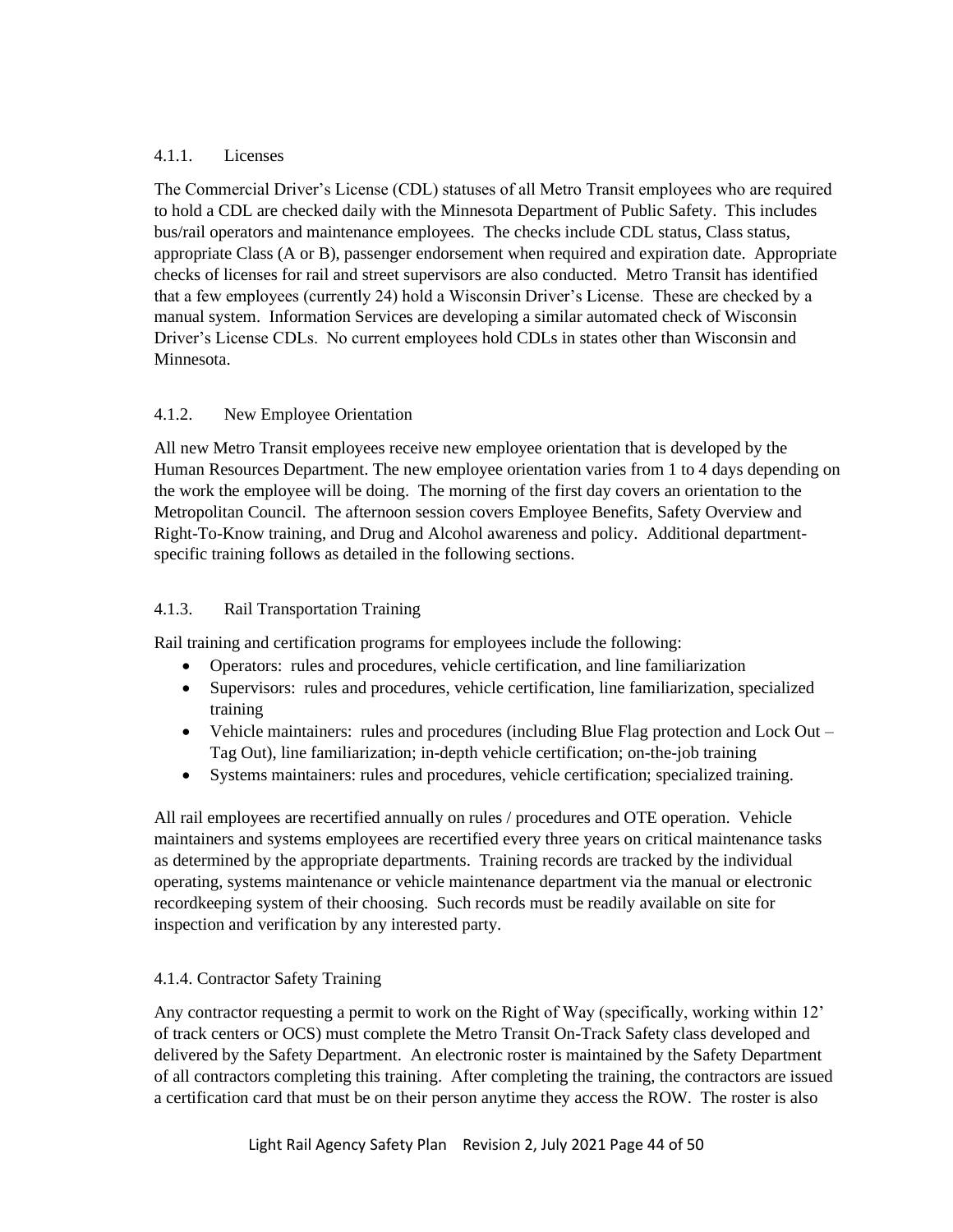accessible by Rail Transit Supervisors who may check compliance with procedures on the Right of Way. (In emergencies or unforeseen situations, limited exceptions may be made to allow inspections or emergency maintenance by non-trained personnel when escorted by a qualified person.)

# 4.1.5. OSHA Required Safety Training

All new Metro Transit employees receive Right-to-Know (RTK) training in new employee orientation. The health hazards of diesel exhaust emissions and controls used by Metro Transit are included in this training as an overview of Safety Data Sheets (SDS) and the new Global Harmonized System for Labels and hazard communication.

All transportation and maintenance employees at Metro Transit receive a brief (minimum 15 minutes) refresher in Right-To-Know every year.

Employees transferring into the Rail Maintenance Department and Facility Engineering receive additional RTK training. They also receive other training as needed for their new position.

All new Rail Maintenance employees receive instructions on voluntary use of dust mask style respiratory protection. Employees that transfer to the Rail Body/Paint Shop receive instructions on the mandatory use of respirators including half-mask style and supplied air systems. Body Shop employees receive supplemental and updated information about mandatory respiratory issues as part of their Right to Know training. Employees wearing respirators for comfort reasons receive refresher training as deemed appropriate due to observations of work practices in the work environment.

All new cleaners in rail maintenance and all new janitors in facility maintenance receive training in bloodborne pathogens by the Safety Department. Rail Supervisors also receive bloodborne pathogens training. Annual bloodborne pathogen training is provided by the Safety Department.

Additional training arranged for or provided by Metro Transit includes:

- Forklift
- Lock-Out/Tag-Out
- Confined Space
- Hearing Protection
- Personal Protective Equipment (PPE)
- Personal Fall Arrest Systems
- Other topics as requested.

# 4.1.6. Rail System Safety Staff Training

The Director, Manager of Rail System Safety, and Rail Safety Officers shall obtain training as required by 49 CFR 672. At a minimum, this would include completing required TSI classes to obtain Transit Safety and Security Program certification, and other required recertification training.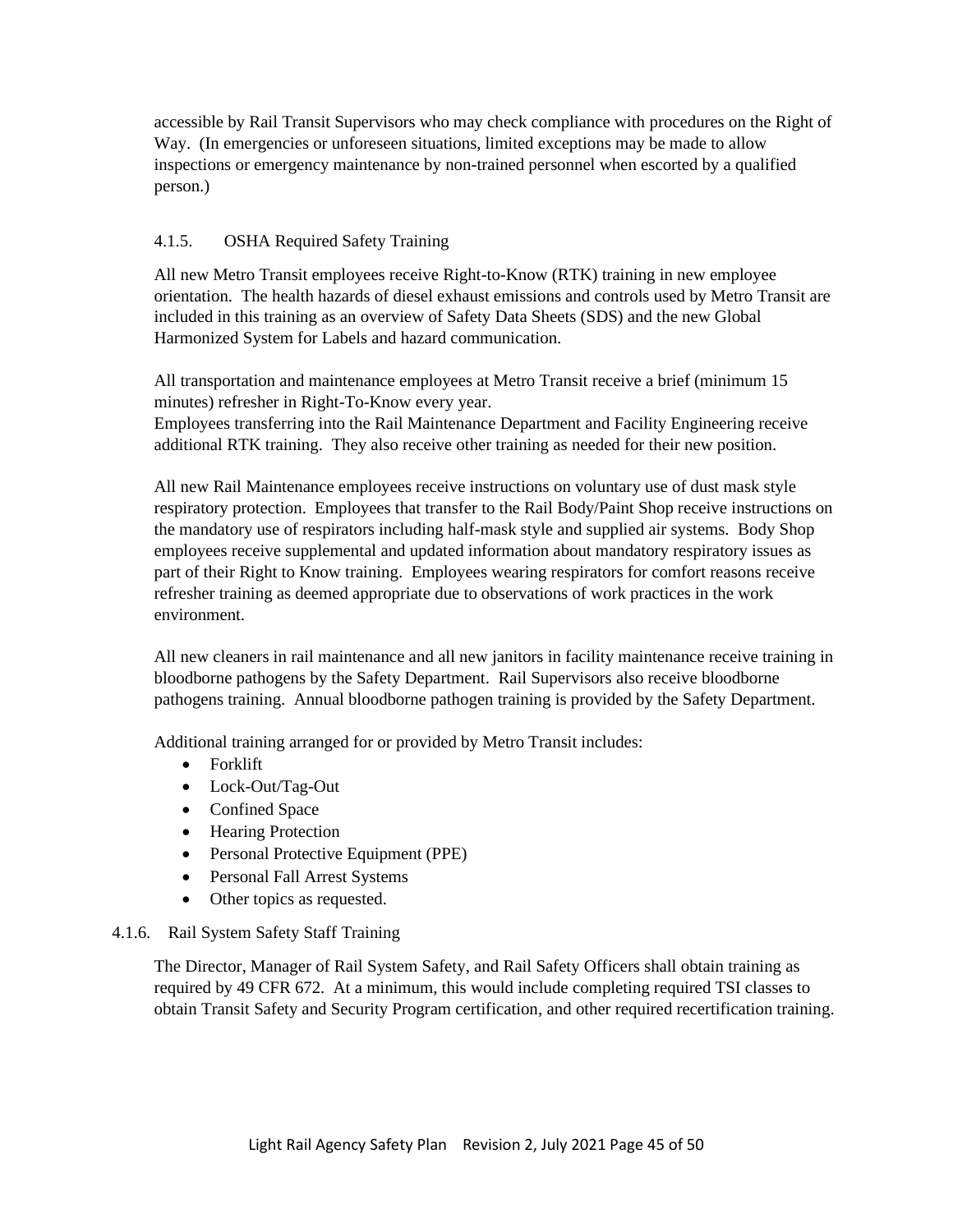### <span id="page-45-2"></span><span id="page-45-0"></span>4.2 EMERGENCY RESPONSE PLANNING, COORDINATION, TRAINING

The Safety Department, in conjunction with the Rail Department and Fire and Life Safety Committee, has developed and implemented a Light Rail Operations Emergency Management Plan.

This Light Rail Operations Emergency Management Plan incorporates the key elements of emergency management. Key emergency response topics addressed in this plan include:

- Ensuring that proper notification of emergencies is implemented throughout the agency.
- A formal accident investigation program, further described in the Metro Transit Rail Accident/Incident Investigation Plan
- Emergency drills, including tabletop exercises and actual field exercises involving Metro Transit personnel and external agencies. The types and locations of emergency drills are discussed in the Fire and Life Safety Committee.
- Training programs for employees and emergency response agencies

The Rail and Safety Departments provide training materials to public safety agencies that respond to calls on or about Metro Transit property. These agencies include local fire departments, police departments, medical facilities, and EMS agencies.

Emergency drills are held each year. The Minnesota State Safety Oversight Agency and other rail agencies are invited to these drills as observers. The Fire and Life Safety Committee meets on a regular basis to discuss the types and locations of these emergency drills. All drills are evaluated and critiqued for the benefit of Metro Transit and the emergency response agencies. Emergency planning is currently performed by coordination between Metro Transit departments and emergency responders.

Each existing Metro Transit facility has an Employee Emergency Action Plan. The Safety Department develops Emergency Action Plans for facilities related to the rail system. These plans specify the recommended sequence of actions to be taken by Metro Transit personnel in the event of an emergency (fire, medical, security, etc.). Components of the plan include recognition of the emergency, establishing proper notification procedures, and proper response action to the emergency. The safety department is responsible for periodic review and update of these plans, with the assistance of facility management and the operating departments occupying these facilities.

# <span id="page-45-1"></span>4.3 EMPLOYEE OCUPATIONAL SAFETY PROGRAMS

The Safety Department is responsible for developing and implementing Employee Safety policies and programs for Metro Transit.

Employee Safety Programs include the following elements:

- Right-to Know Programs
- Hazard Identification and Resolution Process
- Worker Protection and Safety
- Industrial Hygiene Programs
- Hazardous Materials Control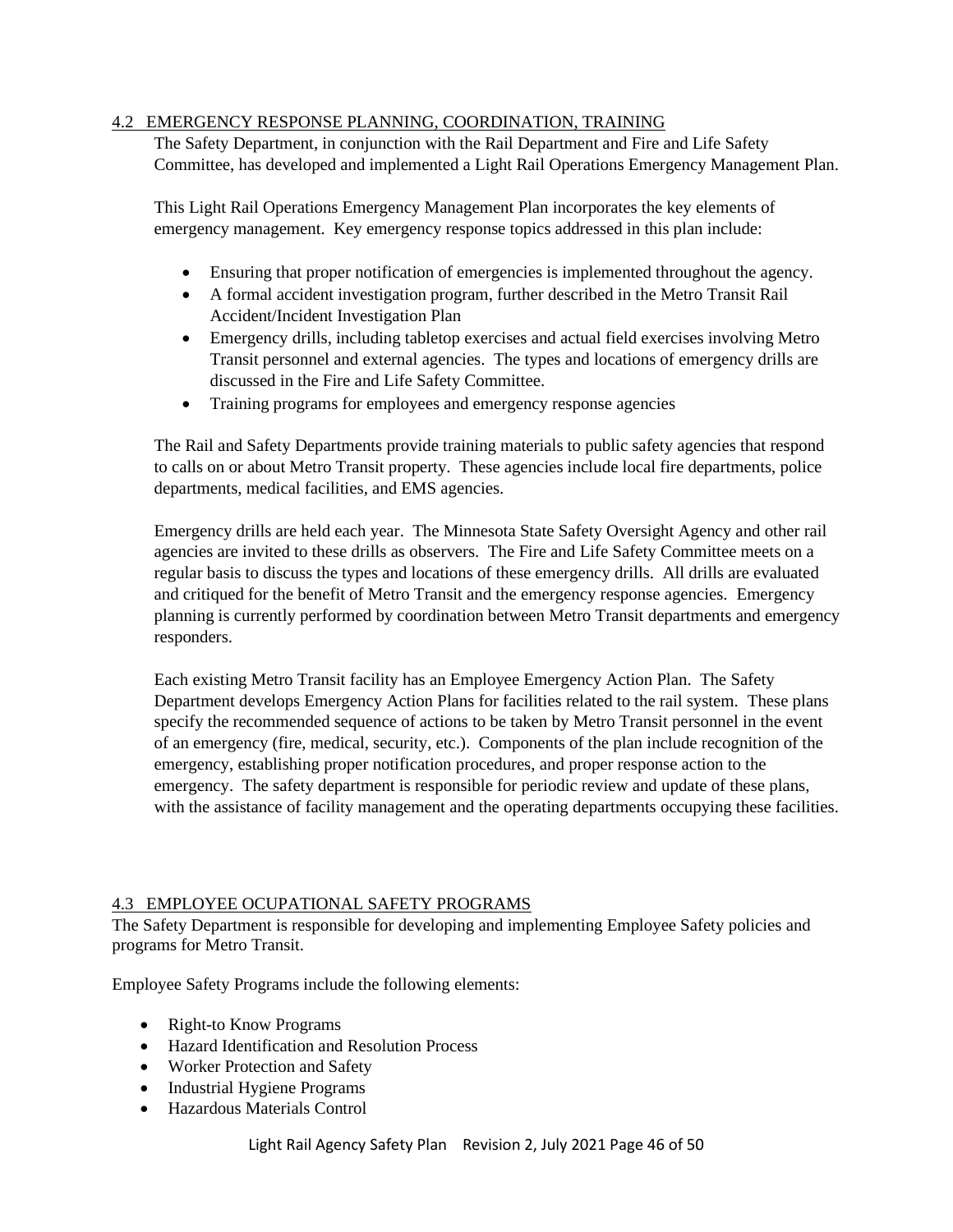- Personal Protective Equipment
- Workplace Safety
- Training

Metro Transit Employee Safety Programs include the following (current versions as found on "MetNet" intranet site):

| Program Title                              | Location                           |
|--------------------------------------------|------------------------------------|
| A Workplace Accident and Injury Reduction  | <b>Available on Metnet:</b>        |
| (AWAIR) Program                            | <b>Metro Transit Safety</b>        |
| <b>Safety Committees</b>                   | Policy/Safety Department           |
| <b>Safety Hazard Reports</b>               |                                    |
| Inspections                                |                                    |
| Hazard Analysis                            |                                    |
| Metropolitan Council Accident/Injury       | <b>Available on Metnet</b>         |
| <b>Prevention Program</b>                  | Metropolitan Council               |
|                                            | <b>Administration Policies and</b> |
|                                            | Procedures 4-9a                    |
|                                            |                                    |
| Metropolitan Council Safety Committee      | <b>Available on Metnet</b>         |
| Procedures                                 | Metropolitan Council               |
|                                            | <b>Administration Policies and</b> |
|                                            | Procedures 4-9a                    |
|                                            |                                    |
| Hazard Communication/Right-To-Know         | <b>Available on Metnet:</b>        |
| Program                                    | <b>Metro Transit Safety</b>        |
|                                            | Policy/Safety Department           |
|                                            |                                    |
| Metropolitan Council Right-To-Know Policy  | <b>Available on Metnet:</b>        |
| SDS management contract                    | Metropolitan Council               |
|                                            | <b>Administration Policies and</b> |
|                                            | Procedures 4 -9a                   |
|                                            |                                    |
| <b>Respirator Protection Program</b>       | <b>Available on Metnet:</b>        |
| <b>Medical Evaluations</b>                 | Safety Department and              |
| Fit-Testing                                | Maintenance Managers;              |
| Training                                   | <b>Metro Transit Safety</b>        |
|                                            | Policy/Safety Department           |
|                                            |                                    |
| Bloodborne Pathogens Exposure Control Plan | <b>Safety Department</b>           |
| <b>Employee Handbook</b>                   |                                    |
| Hearing Conservation and Medical           | <b>Industrial Hygienist</b>        |
| Monitoring                                 |                                    |
| <b>Baseline Hearing Tests</b>              |                                    |
| <b>Annual Hearing Tests</b>                |                                    |
| <b>Confined Space Entry Program</b>        | <b>Available on Metnet:</b>        |
|                                            | <b>Metro Transit Safety</b>        |
|                                            | Policy/Safety Department           |
|                                            |                                    |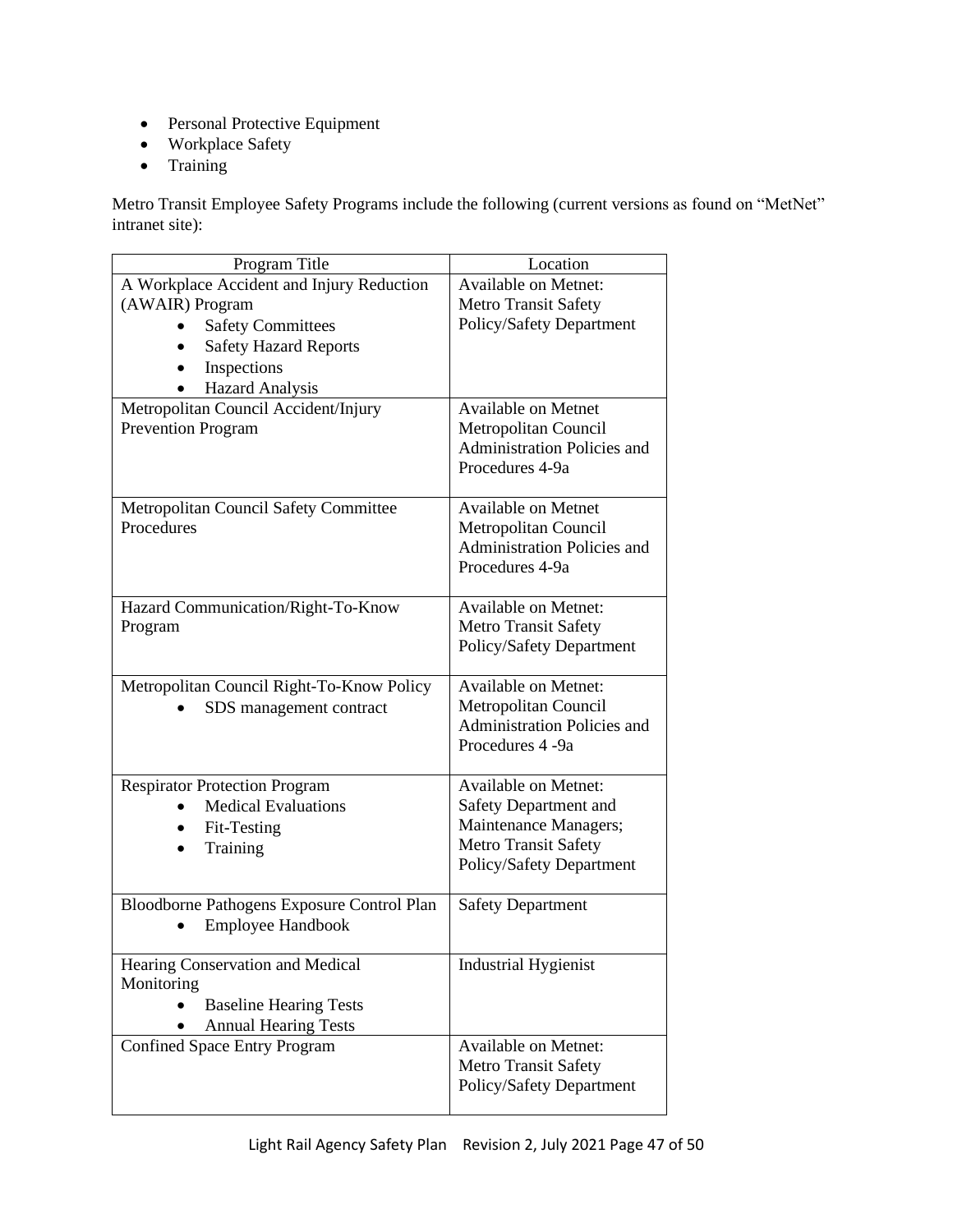<span id="page-47-1"></span>

| Program Title                          | Location                    |
|----------------------------------------|-----------------------------|
| Fall Arrest and Fall Equipment Plan    | <b>Available on Metnet:</b> |
|                                        | <b>Metro Transit Safety</b> |
|                                        | Policy/Safety Department    |
|                                        |                             |
| Silica Exposure Control Plan           | <b>Available on Metnet:</b> |
|                                        | <b>Metro Transit Safety</b> |
|                                        | Policy/Safety Department    |
| Powered Industrial Truck Program       | <b>Available on Metnet:</b> |
|                                        | <b>Metro Transit Safety</b> |
|                                        | Policy/Safety Department    |
| Mobile Elevated Work Platform Plan     | <b>Available on Metnet:</b> |
|                                        | <b>Metro Transit Safety</b> |
|                                        | Policy/Safety Department    |
|                                        |                             |
| <b>Employee Emergency Action Plans</b> | <b>Safety Department</b>    |
| Nicollet                               |                             |
| Heywood                                |                             |
| Heywood Office                         |                             |
| <b>MJ</b> Ruter                        |                             |
| <b>East Metro</b>                      |                             |
| South                                  |                             |
| <b>Overhaul Base</b>                   |                             |
| <b>Transit Control Center</b>          |                             |
| <b>Transfer Road</b>                   |                             |
| <b>Operations Support Facility</b>     |                             |
| (OSC)                                  |                             |
| LRT O&M (Minneapolis)                  |                             |
| LRT OMF (St. Paul)<br>$\bullet$        |                             |
| <b>Rail Support Facility</b>           |                             |
| Northstar VMF                          |                             |
| <b>Northstar BNSF Crew Rest</b>        |                             |
| Facility                               |                             |

# <span id="page-47-0"></span>4.4 HAZARDOUS MATERIALS PROGRAMS

The proper handling, use, and disposal of hazardous materials are important functions at Metro Transit. Each department is responsible for obtaining and distributing current information on hazardous materials in their areas of jurisdiction. This information includes technical specifications, Safety Data Sheets (SDS), instructions and procedures. The Safety Department will be consulted prior to any chemical procurement changes or process changes that may introduce new hazards into the work environment. Employee access to SDS information is available through a telephone hazard hotline or by online access.

Training on hazardous chemicals will be provided whenever new hazards are introduced into the work environment or whenever hazardous chemicals will affect specialized procedures such as Confined Space Entry. Chemical training will provide information on specific hazards and measures that can be taken to control or minimize the hazards. Control measures can include such strategies as engineering controls, substitution, or personal protective equipment.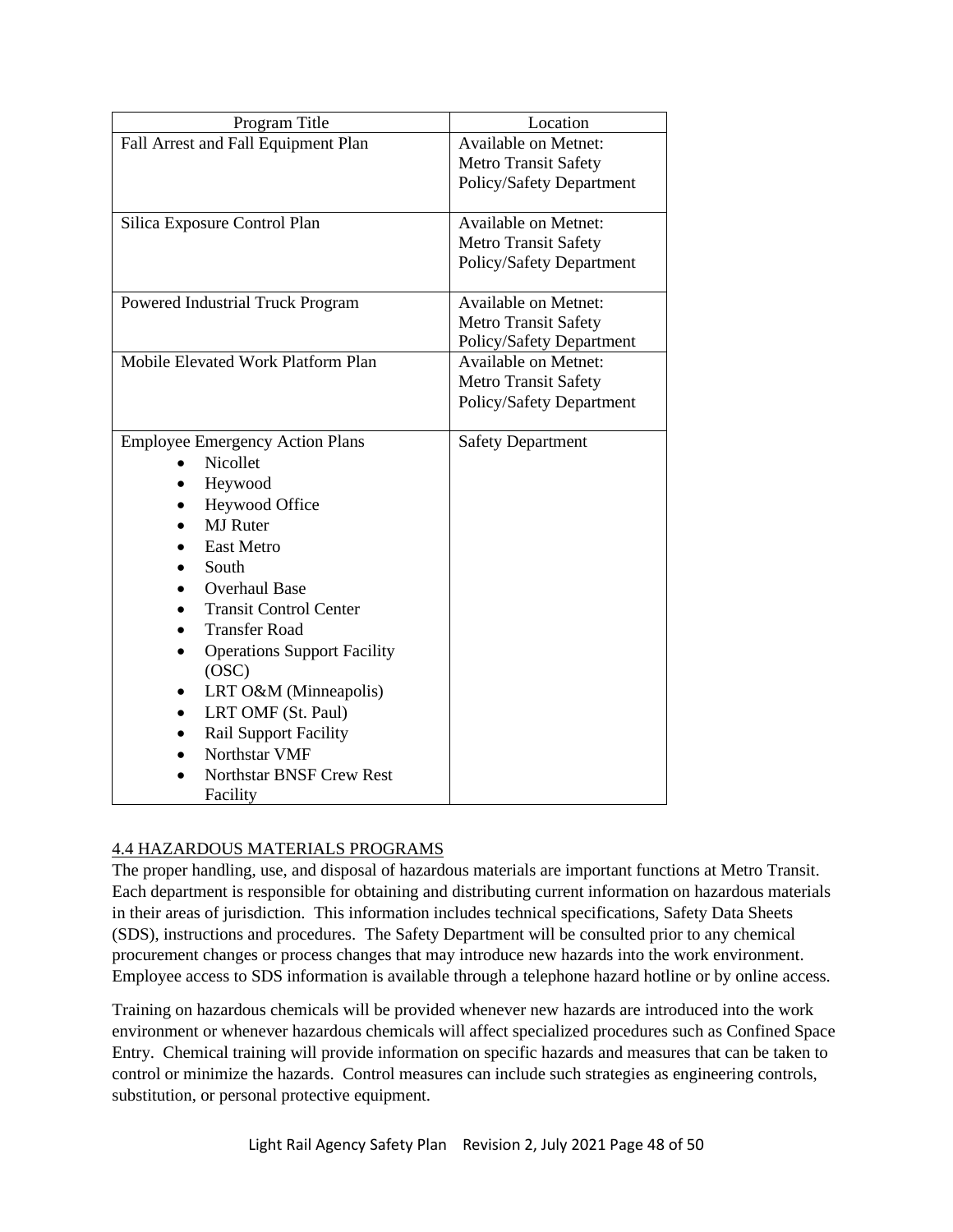<span id="page-48-1"></span>All new procurements for a chemical, substance, or compound are sent to the Safety Department and to the Environmental Manager (consultant) for review before being brought onto Metro Transit property. In 2012, new procedures, including a new form, were implemented.

Metro Transit Materials Management Department ensures that materials, which come onto Metro Transit property, are properly labeled and packaged.

The Safety Department is responsible for the following occupational safety and health activities related to hazardous materials:

- Overseeing and administering industrial hygiene inspections and monitoring
- Maintaining the Safety Data Sheet (SDS) data base
- Providing technical advice and expertise
- Responding to exposure concerns and incidents
- Performing reviews and audits of agency practice
- Recommending Personal Protective Equipment
- Reviewing new procurements of hazardous materials
- Overseeing and auditing performance on various hazardous materials programs.

The Engineering & Facility Management Department is responsible for the following hazardous materials activities:

- Compliance with 2012 MPCA License for VOCs
- Spill response, clean up, and investigation
- Annual environmental audits of all facilities, properties and projects
- Capital program review and advisement
- Liaison with government agencies
- Authority policy and procedure review and implementation
- Regulatory review and implementation
- Administrative functions for hazardous waste and environmental lab contract preparation Hazardous waste storage, management and disposal.

# <span id="page-48-0"></span>4.5. DRUG AND ALCOHOL POLICY

Metro Transit is committed to maintaining an alcohol and drug free workplace, to provide a safe and productive work environment and to retain public trust and confidence in our transportation services. The purpose of the Drug and Alcohol Policy is to prevent accidents, incidents and losses resulting from alcohol and drug use. This policy also defines alcohol and drug-testing requirements, outlines applicable Employee Assistance Program services, and complies with the Federal Transit Administration's drug and alcohol regulations.

All Metro Transit employees are covered by this policy. The policy includes the following:

The use of alcoholic beverages, intoxicants or controlled substances by employees subject to duty, or their possession, use or being under the influence thereof, while on duty or on authority property, is prohibited. Employees shall not report for duty under the influence of or use on authority property, any drug, medication or other substance including those prescribed by a doctor, that will in any way affect their alertness, coordination, reaction, response or safety.